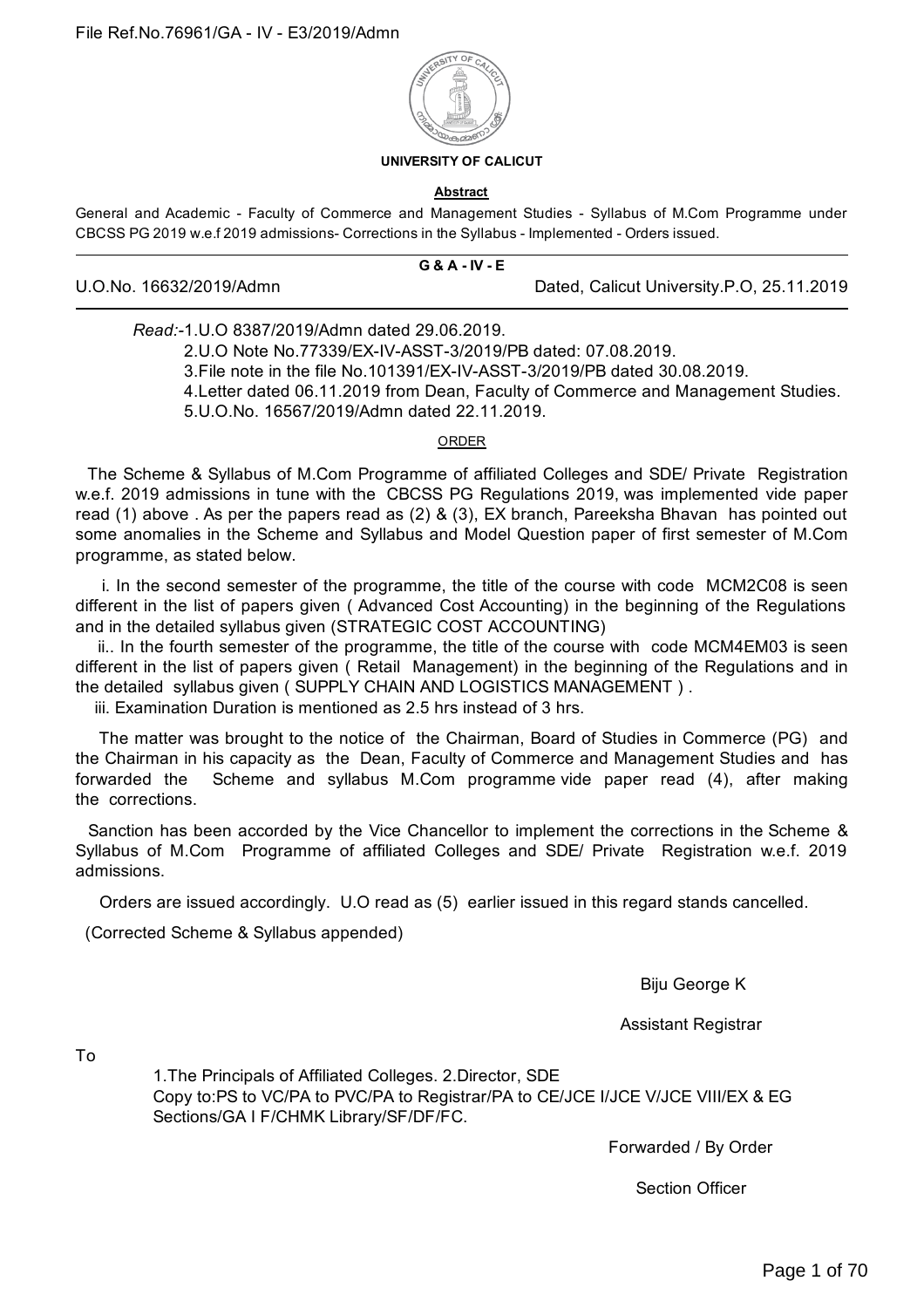



### **UNIVERSITY OF CALICUT**

### **REGULATIONS FOR CHOICE BASED CREDIT SEMESTER SYSTEM (CBCSS)FOR MASTER OF COMMERCE PROGRAMME FOR AFFILIATED COLLEGES AND FOR SDE / PRIVATE REGISTRATION" IMPLEMENTED WITH EFFECT FROM 2019-20 ACADEMIC YEAR ©**

#### **1.0 Title of the programme**

This DEGREE shall be called **MASTER OF COMMERCE** (M.Com.).

#### **2.0 Eligibility for admission**

Any candidate who has passed B. Com or BBA (earlier BBS) degree of University of Calicut or B. Com, BBA or BBS degree of any other University or institutes in any state recognised by UGC or AICTE and approved by University of Calicut with minimum of 45% marks or equivalent grade is eligible for admission. OBC and SC/ST students are eligible for mark/grade relaxation as per the University rules. In the case of B. Com (Honours) and B. Com (Professional) students, the minimum eligibility for admission is 50% for all categories of students.

#### **2.1Admission Procedure**

Admission procedure stipulated by University from time to time shall be strictly followed.

#### **3.0 Duration of the programme**

The duration of the M. Com programme of study is two years divided into four semesters.

#### **4.0 Medium of Instruction**

The medium of instruction and examination shall be English.

### **5.0 Scheme of Instruction and Examination**

| <b>5.1 Semester One</b> |                                                          |               |               |                 |                    |      |
|-------------------------|----------------------------------------------------------|---------------|---------------|-----------------|--------------------|------|
| Course Code             | Course Title                                             | Interna<br>I. | Externa<br>I. | Total<br>Credit | Teachin<br>g Hours | Type |
|                         |                                                          | Credit        | Credit        |                 |                    |      |
| MCM1C01                 | <b>Business Environment &amp; Policy</b>                 | 0.8           | 3.2           | $\overline{4}$  | 5                  | Core |
| MCM1C02                 | Corporate Governance &Business Ethics                    | 0.8           | 3.2           | $\overline{4}$  | 5                  | Core |
| MCM1C03                 | <b>Quantitative Techniques for Business</b><br>Decisions | 0.8           | 3.2           | $\overline{4}$  | 5                  | Core |
| MCM1C04                 | Management Theory and Organizational<br>Behaviour        | 0.8           | 3.2           | $\overline{4}$  | 5                  | Core |
| MCM1C05                 | <b>Advanced Management Accounting</b>                    | 0.8           | 3.2           | $\overline{4}$  | 5                  | Core |
|                         | <b>Total in Semester One</b>                             | 4.0           | 16.0          | 20              | 25                 |      |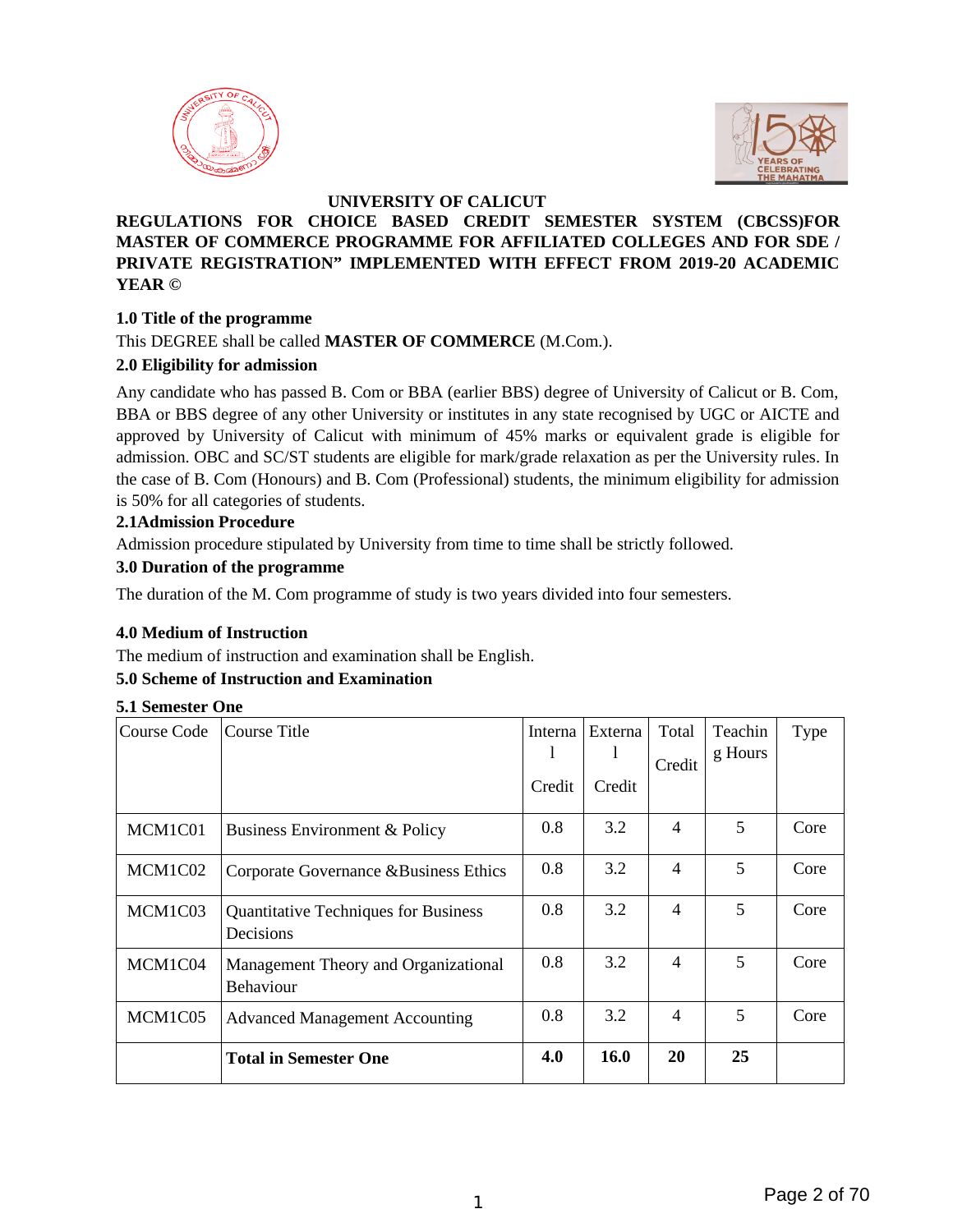| Course Code | Course Title                                                          | Internal | External | Total                    | <b>Type</b> |
|-------------|-----------------------------------------------------------------------|----------|----------|--------------------------|-------------|
|             |                                                                       | Credit   | Credit   | Credit                   |             |
| MCM1A01     | Internship cum Organisation Study                                     | 0.8      | 3.2      | 4                        | Audit       |
| MCM1A02     | <b>Case Study Preparation</b>                                         | 0.8      | 3.2      | 4                        | Audit       |
| MCM1A03     | Communication/Mental Ability/Numerical Skill                          | 0.8      | 3.2      | $\overline{4}$           | Audit       |
| MCM1A04     | <b>NET Coaching</b>                                                   | 0.8      | 3.2      | $\overline{\mathcal{A}}$ | Audit       |
| MCM1A05     | Designing with Block Chain Workshop/Future<br><b>Casting Workshop</b> | 0.8      | 3.2      | 4                        | Audit       |
| MCM1A06     | <b>Model Project Preparation</b>                                      | 0.8      | 3.2      | $\overline{4}$           | Audit       |
| MCM1A07     | Soft Skill Development                                                | 0.8      | 3.2      | $\overline{\mathcal{A}}$ | Audit       |
| MCM1A08     | Presentation/Publication of research<br>papers/Book Review            | 0.8      | 3.2      | 4                        | Audit       |

## **Semester 5.1.1: Ability Enhancement Course (AEC)\***

\*The institution can choose any one of the above courses. This course will not be counted for calculation of SGPA/CGPA

| <b>Grand Total in Semester One</b> | т. с |  |  |
|------------------------------------|------|--|--|
|                                    |      |  |  |

#### **5.2 Semester Two**

| Course Code | Course Title                         | Interna | Externa | Total          | Teachin<br>g Hours | <b>Type</b> |
|-------------|--------------------------------------|---------|---------|----------------|--------------------|-------------|
|             |                                      |         | T       | Credit         |                    |             |
|             |                                      | Credit  | Credit  |                |                    |             |
| MCM2C06     | <b>Advanced Corporate Accounting</b> | 3.2     | 0.8     | 4              | 5                  | Core        |
| MCM2C07     | Advanced Strategic Management        | 3.2     | 0.8     | $\overline{4}$ | 5                  | Core        |
| MCM2C08     | <b>Strategic Cost Accounting</b>     | 3.2     | 0.8     | $\overline{4}$ | 5                  | Core        |
| MCM2C09     | <b>International Business</b>        | 3.2     | 0.8     | $\overline{4}$ | 5                  | Core        |
| MCM2C10     | <b>Management Science</b>            | 3.2     | 0.8     | $\overline{4}$ | 5                  | Core        |
|             | <b>Total in Semester Two</b>         | 16.0    | 4.0     | 20             | 25                 |             |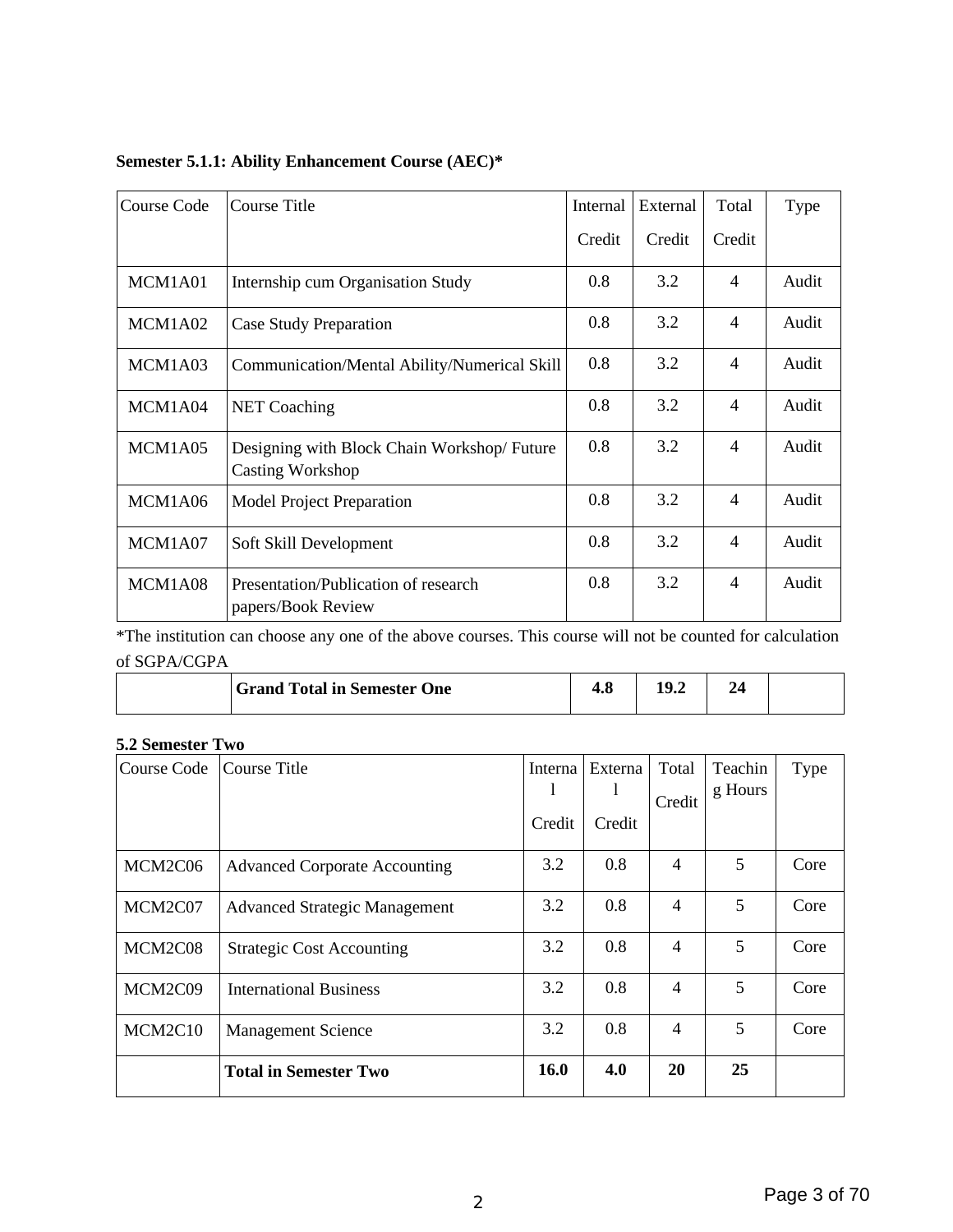| Semester 5.2.1: Professional Competency Course (PCC)* |  |  |
|-------------------------------------------------------|--|--|
|-------------------------------------------------------|--|--|

| Course Code | Course Title                              | <b>Internal</b> | External | Total          | Type  |
|-------------|-------------------------------------------|-----------------|----------|----------------|-------|
|             |                                           | Credit          | Credit   | Credit         |       |
| MCM2A01     | Business Analytics using R                | 3.2             | 0.8      | $\overline{4}$ | Audit |
| MCM2A02     | <b>Big Data Analysis</b>                  | 3.2             | 0.8      | $\overline{4}$ | Audit |
| MCM2A03     | Live Project with Statistical Packages    | 3.2             | 0.8      | $\overline{4}$ | Audit |
| MCM2A04     | <b>Spread Sheet Application</b>           | 3.2             | 0.8      | $\overline{4}$ | Audit |
| MCM2A05     | <b>Accounting Package Skill</b>           | 3.2             | 0.8      | $\overline{4}$ | Audit |
| MCM2A06     | <b>Computer Programming Skill</b>         | 3.2             | 0.8      | $\overline{4}$ | Audit |
| MCM2A07     | Innovation/Entrepreneurship/Idea Pitching | 3.2             | 0.8      | $\overline{4}$ | Audit |

\*The institution can choose any one of the above courses. This course will not be counted for calculation of SGPA/CGPA

|                     | <b>Grand Total in Semester Two</b> | Tou | 1 0<br>1J.Z |  |
|---------------------|------------------------------------|-----|-------------|--|
| $\blacksquare$<br>m |                                    |     |             |  |

#### **5.3 Semester Three**

| Course Code | Course Title                                   | Interna | Externa | Total          | Teachin<br>g Hours | <b>Type</b> |
|-------------|------------------------------------------------|---------|---------|----------------|--------------------|-------------|
|             |                                                | Credit  | Credit  | Credit         |                    |             |
| MCM3C11     | <b>Financial Management</b>                    | 0.8     | 3.2     | 4              | 5                  | Core        |
| MCM3C12     | Income Tax Law, Practice and Tax<br>Planning I | 0.8     | 3.2     | $\overline{4}$ | 5                  | Core        |
| MCM3C13     | <b>Research Methodology</b>                    | 0.8     | 3.2     | $\overline{4}$ | 5                  | Core        |
| MCM3E01     | Elective I                                     | 0.8     | 3.2     | $\overline{4}$ | 5                  | Elective    |
| MCM3E02     | Elective II                                    | 0.8     | 3.2     | $\overline{4}$ | 5                  | Elective    |
|             | <b>Total in Semester Three</b>                 | 4.0     | 16.0    | 20             | 25                 |             |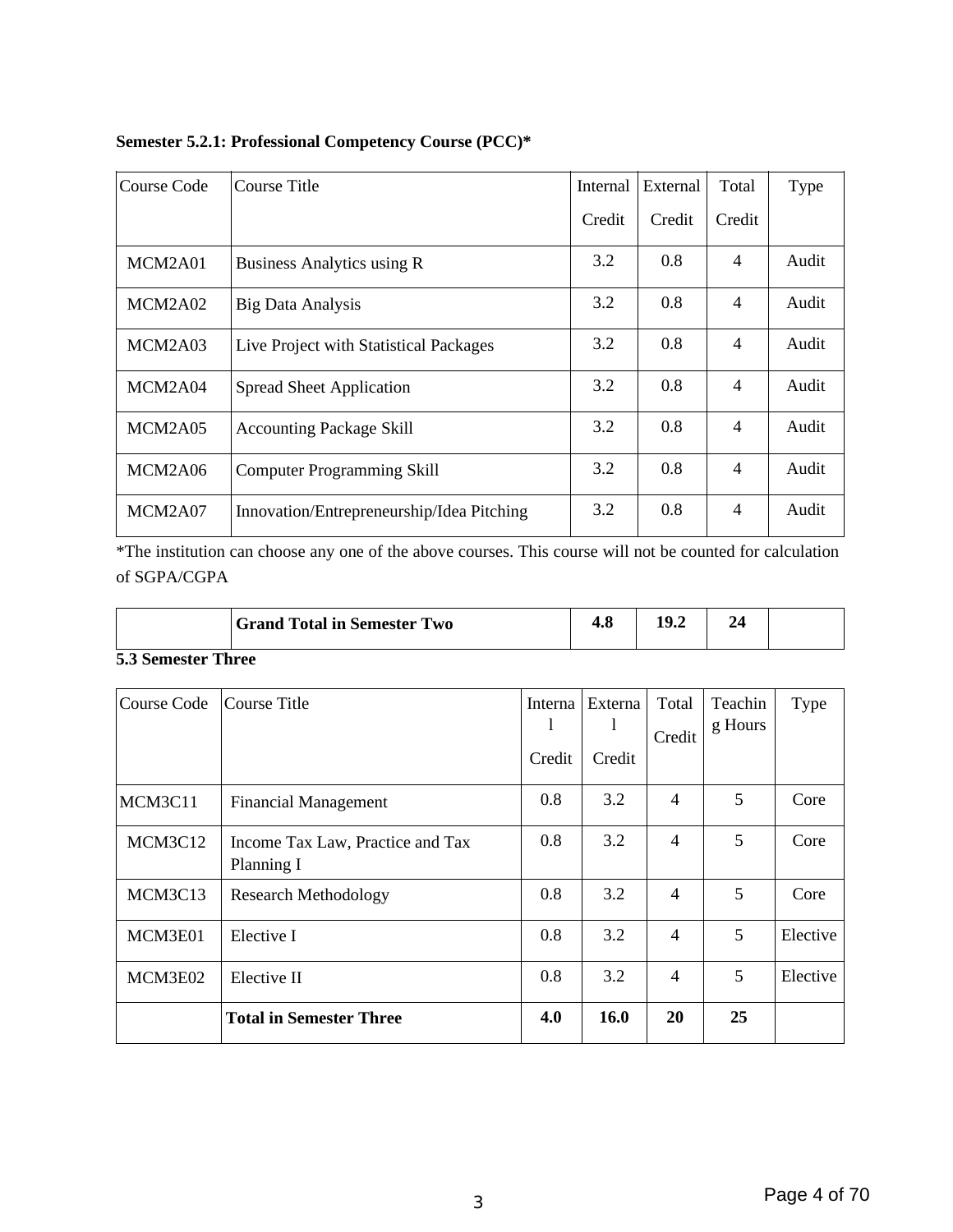#### **5.4 Semester Four**

| Course Code  | Course Title                                          | Internal | External | Total          | Teachin | Type                          |
|--------------|-------------------------------------------------------|----------|----------|----------------|---------|-------------------------------|
|              |                                                       | Credit   | Credit   | Credit         | g Hours |                               |
| MCM4C14      | Financial Derivatives & Risk<br>Management            | 0.8      | 3.2      | $\overline{4}$ | 5       | Core                          |
| MCM4C15      | Income Tax Law, Practice and Tax<br>Planning II       | 0.8      | 3.2      | $\overline{4}$ | 5       | Core                          |
| MCM4E03      | Elective III                                          | 0.8      | 3.2      | $\overline{4}$ | 5       | Elective                      |
| MCM4E04      | Elective IV                                           | 0.8      | 3.2      | $\overline{4}$ | 5       | Elective                      |
| MCM4PV0<br>1 | Project Work & Comprehensive Viva<br>Voce             | 0.8      | 3.2      | $\overline{4}$ | 5       | <b>Dissertation</b><br>& Viva |
|              | <b>Total in Semester Four</b>                         | 4.0      | 16.0     | 20             | 25      |                               |
|              | <b>Grand Total</b><br>$(5.1+5.1.1+5.2+5.2.1+5.3+5.4)$ | 17.6     | 70.4     | 88             |         |                               |

#### **Specialisation Electives**

#### **5.1.1Finance**

| MCM3EF01            | <b>Investment Management</b>                       | 3.2 | 0.8 | 4 |
|---------------------|----------------------------------------------------|-----|-----|---|
| MCM3EF02            | Financial Markets & Institutions                   | 3.2 | 0.8 | 4 |
| MCM4EF03            | International Finance                              | 3.2 | 0.8 | 4 |
| MCM4EF04            | Advanced Strategic Financial Management            | 3.2 | 0.8 | 4 |
| 5.1.2 Foreign Trade |                                                    |     |     |   |
| MCM3EFT01           | Foreign Trade Management                           | 3.2 | 0.8 | 4 |
| MCM3EFT02           | Foreign Trade Policy and Procedures                | 3.2 | 0.8 | 4 |
| MCM4EFT03           | International Finance                              | 3.2 | 0.8 | 4 |
| MCM4EFT04           | International Marketing and Logistic<br>Management | 3.2 | 0.8 | 4 |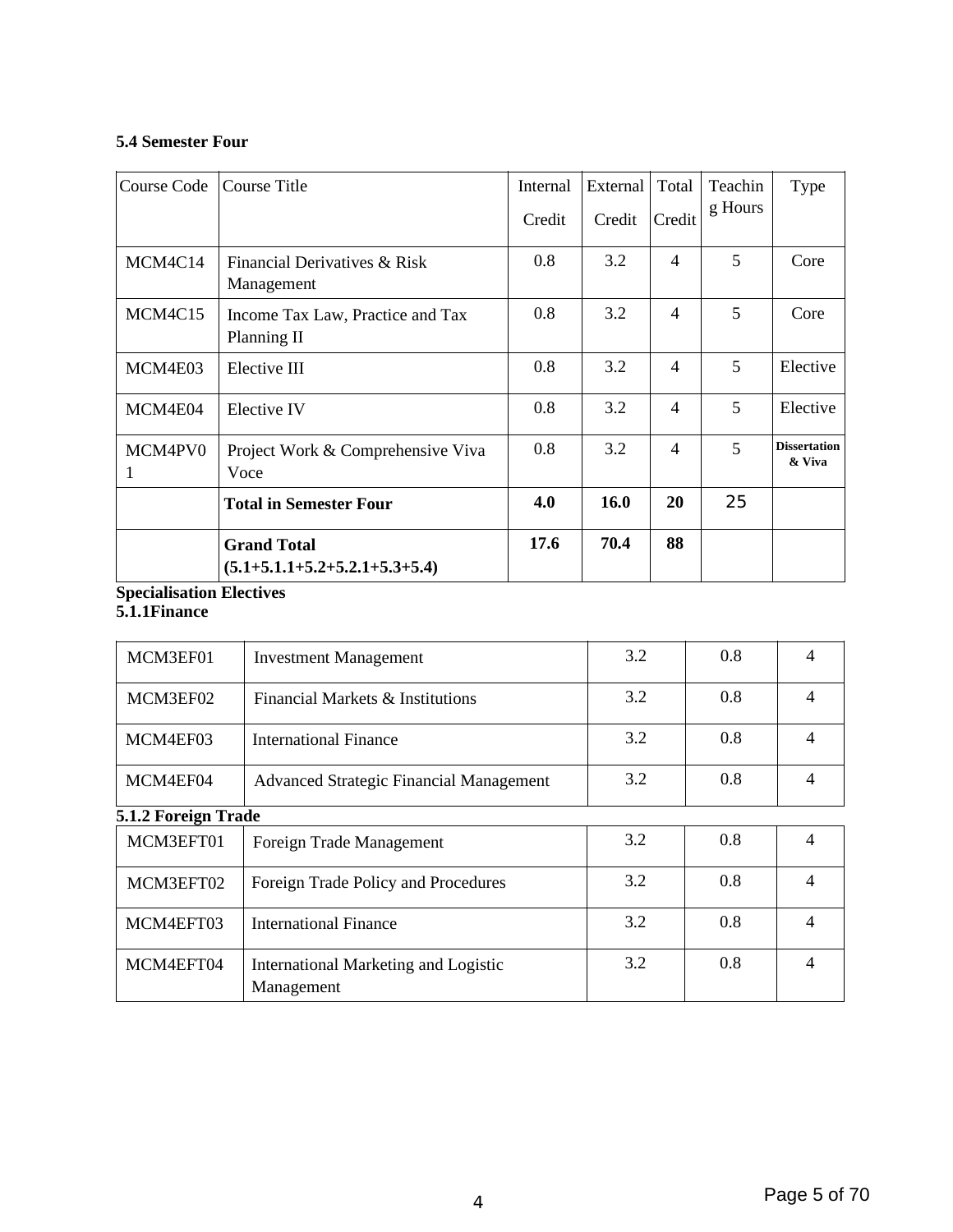| MCM3EH01 | <b>Industrial Relations Management</b> | 3.2 | 0.8 |  |
|----------|----------------------------------------|-----|-----|--|
| MCM3EH02 | Management Training and Development    | 3.2 | 0.8 |  |
| MCM4EH03 | Performance Management                 | 3.2 | 0.8 |  |
| MCM4EH04 | <b>Compensation Management</b>         | 3.2 | 0.8 |  |

#### **5.1.3 Human Resource Management**

#### **5.1.4Marketing**

| MCM3EM01 | Advertising and Sales Management      | 3.2 | 0.8 |  |
|----------|---------------------------------------|-----|-----|--|
| MCM3EM02 | <b>Consumer Behaviour</b>             | 3.2 | 0.8 |  |
| MCM4EM03 | Supply Chain and Logistics Management | 3.2 | 0.8 |  |
| MCM4EM04 | <b>Service Marketing</b>              | 3.2 | 0.8 |  |

5.5 All the above courses shall be handled by Commerce Faculty.

5.6. Each student shall undergo any one course in respective semesters mentioned in clause 5.1 with course code MCM1A01 to MCM1A08 during the first semester and any one course mentioned in clause 5.2 with course code MCM2A01 to MCM2A07 during the second semester as Audit Courses (Ability Enhancement Course & Professional Competency Course) with 4 credits each. The credits will not be counted for evaluating the overall SGPA & CGPA. The colleges shall conduct examination for these courses and have to intimate /upload the results of the same to the University on the stipulated date during the III Semester. Students have to obtain only minimum pass requirements in the Audit Courses. In the case students doing M. Com under SDE, the SDE shall take necessary arrangements for the conduct of examinations and evaluation of Audit Courses.

5.7 There shall be an Industrial Visit/Study Tour/Field visit in the third semester and report shall be submitted to the Head of the department within two weeks of the visit (Applicable only to regular students of affiliated colleges)

### **6.0 Attendance**

A student shall attend at least 75 percent of the total number of classes held during each semester. The students having less than prescribed percentage of attendance shall not be allowed to appear for the University examination. For SDE / Private Registration students, minimum 75% of attendance is required for the courses having mandatory Contact classes. Condonation of shortage of attendance for a maximum of 9 days (10% of the working days in a semester) in the case of single condonation and 18 days (20% of the working days in a semester) in the case of double condonation in a semester subject to a maximum of two times (for single condonation only) during the whole period of programme is granted. In the case of double condonation, only one condonation shall be allowed during the entire programme.

### **7.0 Duration of the semester**

Each semester shall have a duration of 18 weeks. Teaching and learning shall have a minimum duration of 16 weeks and for the conduct of semester end examination shall be completed within a period of 2 weeks. Instruction and University examinations in each course in a semester shall be completed within 90 days in a semester.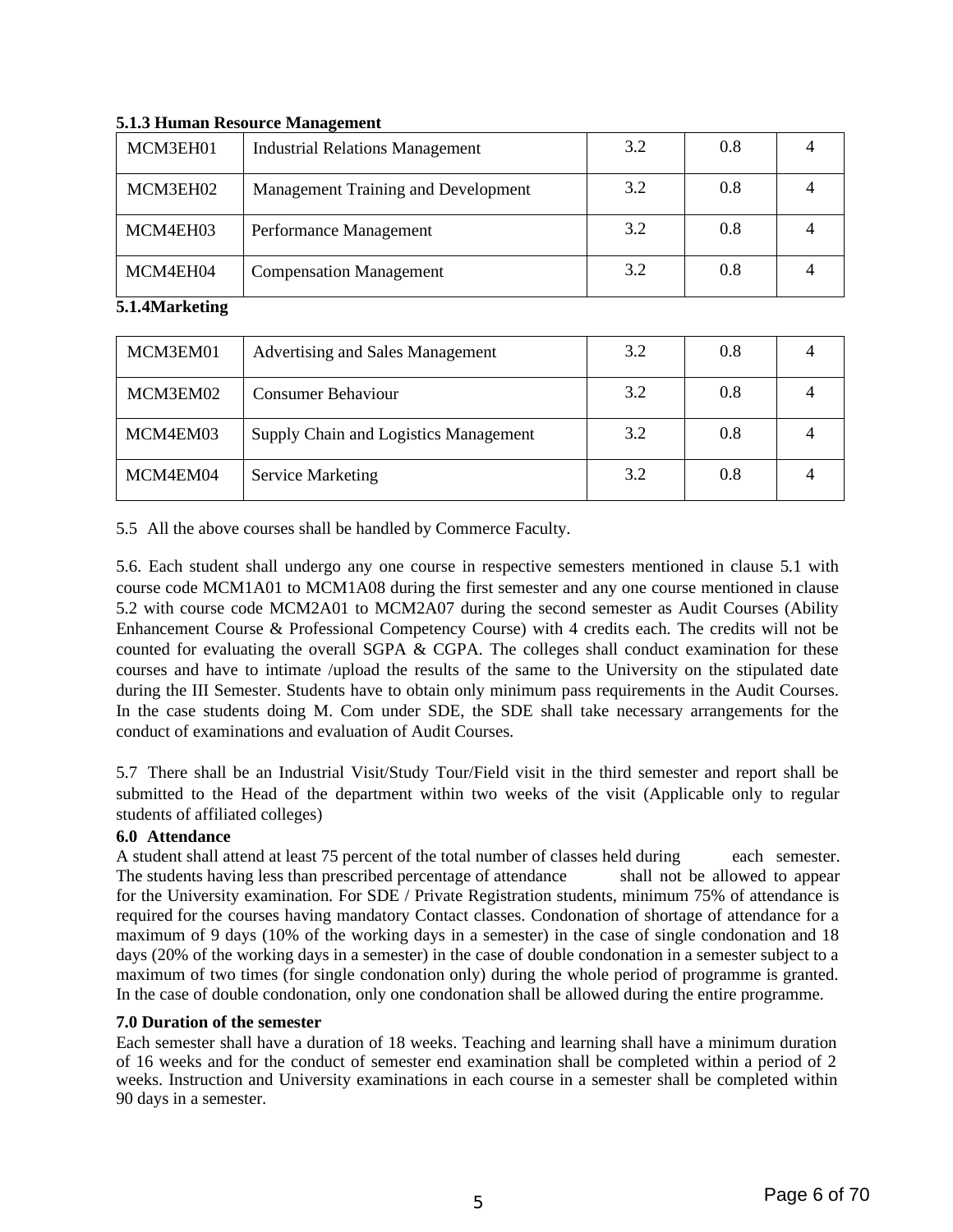#### **8.0 Internal Assessment**

All courses shall have internal assessment.

#### **8.1 Internal Assessment Marks**

As per common regulations for CBCSS for PG

#### **8.2 Internal assessment components**

As per common regulation for CBCSS for PG

#### **8.3. Transparency about internal Assessment**

**8.3.1** Each faculty shall maintain record of performance and attendance of each student in his or her class course-wise

**8.3.2** Each faculty shall submit internal assessment marks of the students to the Head of the department or institution on conclusion of lecture class in each semester.

**8.3.3** Such internal assessment mark lists shall show all the components separately and the total of internal assessment marks awarded to each student.

Format for Internal Assessment Mark list

| Reg<br>No: | Name | Test:1 | $\vert$ Test:2 $\vert$ Test:3 | Sum<br>of<br>Best 2<br><b>Tests</b><br>40% | Paper<br>10% | Seminar   Presentatio<br>n of<br>Seminar<br>10% | 20% | Attendance Assignment Total<br>20% | 100% |
|------------|------|--------|-------------------------------|--------------------------------------------|--------------|-------------------------------------------------|-----|------------------------------------|------|
|            |      |        |                               |                                            |              |                                                 |     |                                    |      |

**8.3.4** The Department or Centre or College shall publish the list of internal assessment marks of all the students shall be published in the notice board within 5 days before the commencement of external examination.

**8.3.5** The faculty shall make available details of the internal assessment marks, with explanations wherever required, to the Head of the Department or Institution in case of grievance regarding internal marks.

**8.3.6** The Department or Centre or College shall strictly follow the grievance handling mechanism prevails in the University from time to time.

#### **9.0 External Examination: As per common regulations for CBCSS for PG**

#### **10.0 Project Work**

**10.1.** During the fourth semesters each student shall do a project work under the guidance of a faculty member preferably in their area of specialisation.

**10.2** The project should be done individually on a topic based on a business organisation or a social or economic problem relating to the discipline to be decided by the student under supervising teacher.

**10.3** The candidate shall prepare at least two copies of the report: one copy for submission to the Department and one copy for the student which he/she has to bring with him/her at the time of viva voce. More copies may be prepared if the organization or the guide or both ask for one copy each.

**10.4** The report shall be printed (or neatly typed) and bound (preferably spiral bound) with not less than 50 A4 size, 1.5 spaced, pages, Times New Roman Font, Font Size 13 pt. References format shall be insisted on API style.

**10.5** The project report should be submitted to the Head, Department of Commerce of the College where he/she is doing M. Com at least 10 days before the last working day of the fourth semester duly certified by the guide.

#### **10.6 Structure of the report**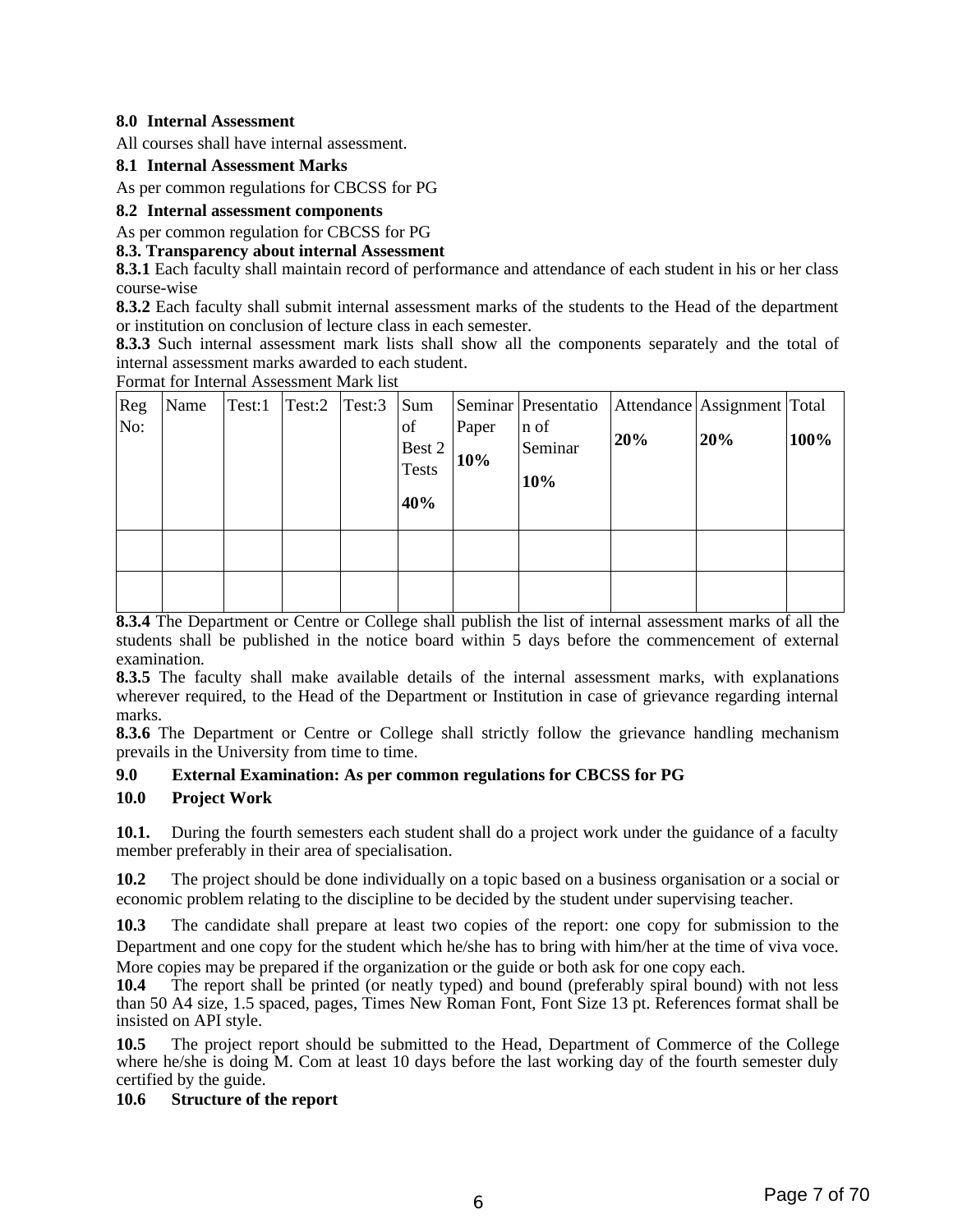Title page Certificate from the organization (if the project work is done in an organisation). Plagiarism certificate shall be mandatory for project submission for all category of students Certificate from the supervising teacher. Declaration of student. Acknowledgements **Contents** Chapter I: Introduction (Significance of the study, Research problem, objectives of the study, Research methodology etc.) Chapter II: Review of literature Chapter III: Organization Profile/Conceptual Frame work Chapter IV: Data Analysis and Interpretation Chapter V: Summary, Findings and Recommendations. Appendix: Questionnaire, specimen copies of forms, other exhibits etc.

Bibliography: Books, journal articles etc. used for the project work.

#### **10.7 Project work shall have the following stages**

Selection of an organisation Problem identification Project draft proposal presentation and discussion Finalisation of the proposal Data collection and analysis of data Report writing Final Project Presentation

Report submission.

**10.8** Evaluation of project report: As per common regulations for CBCSS for PG.

**11.0**. Viva Voce

**11.1** At the end of fourth semester, each candidate shall attend a comprehensive viva voce.along with the project evaluation. The viva voce shall include all the courses of the M.Com programme, including project report.

**11.2** The viva board shall have two external examiners and one internal member. The external examiners shall be appointed by the University. The internal examiner shall be the Head, Department of Commerce of the College or a faculty member nominated by him or her from the Department of Commerce.

**11.3 Guideline for evaluation of Project Evaluation and conduct of Viva-voce (for the students of affiliated colleges)**

| (a) | The Head of the Department shall arrange the internal evaluation of the<br>Project work and upload the mark to the University website.                                                         |
|-----|------------------------------------------------------------------------------------------------------------------------------------------------------------------------------------------------|
| (b) | The internal credit of 20% shall be distributed based on the following criteria:<br>(1) Report Preparation as per the clause $11.3$ (d)<br>(2) Comprehensive Viva-Voce as per clause 11.3(d)   |
| (c) | The external marks shall be awarded by conducting Project Evaluation and Comprehensive<br>Via-Voce by the Board consisting of External and Internal examiners constituted for this<br>purpose. |

(d) The External evaluation by the final semester Board of Examiners appointed by the University for 3.2 credits for the project report and for comprehensive viva voce in the final semester. While evaluating the project report and comprehensive viva voce weightage may be distributed in the following order.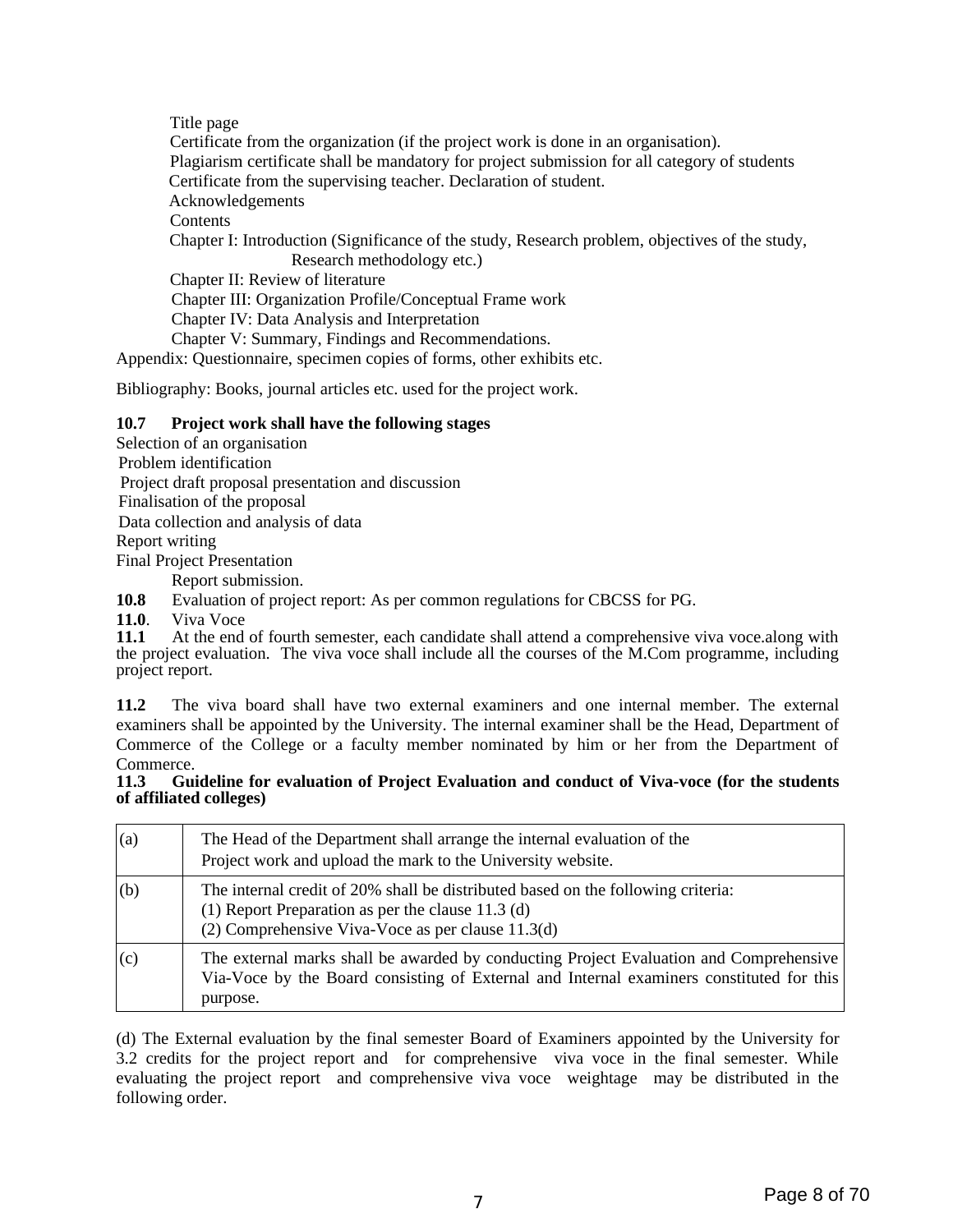| Sl <sub>No</sub> | <b>Criteria of Evaluation</b>                                                                                                                                                                                                                                                            | Weightage       | Weightage       |
|------------------|------------------------------------------------------------------------------------------------------------------------------------------------------------------------------------------------------------------------------------------------------------------------------------------|-----------------|-----------------|
|                  |                                                                                                                                                                                                                                                                                          | <b>External</b> | <b>Internal</b> |
|                  |                                                                                                                                                                                                                                                                                          | 3.2Credit       | 0.8 Credit      |
| $\mathbf{1}$     | <b>Problem Formulation and Methodology Adopted-</b><br>Relevance of the topic, statement of the problem, Setting<br>SMART objectives, Research Design, Sampling Design, Tool<br>Designing, Pilot Study Identification of Variables, Setting<br>Hypothesis and Designing a Conceptual Map | 08              | 02              |
| $\overline{2}$   | Analysis of Data and Findings: - Quality of analysis,<br>Synchronisation with SMART objectives and Hypothesis<br><b>Testing</b>                                                                                                                                                          | 08              | 02              |
| 3                | <b>Report Writings</b>                                                                                                                                                                                                                                                                   | 08              | 0 <sub>2</sub>  |
| 4                | <b>Comprehensive Viva Voce</b>                                                                                                                                                                                                                                                           | 16              | 04              |
|                  | <b>Total</b>                                                                                                                                                                                                                                                                             | 40              | 10              |

#### **11.4. Guidelines for evaluation of Project Evaluation and conduct of Viva-voce (for the students of School of Distance Education)**

(a) The student shall arrange a supervising teacher for their Project work themselves while the students are in the third semester itself and intimate the same to the SDE Centre Co-ordinator (in the Proforma provided). All regular/retired Commerce Teachers of Govt./ Aided Colleges are competent to be a supervising teacher.

(b)The Project should be submitted to the Centre Co-ordinator within the time fixed by the Co-ordinator.

(c) Internal marks of 0.8 credit for the Project work shall be awarded by the Internal evaluation of the Project work to be arranged by the SDE Centre Co-ordinator on the basis of criteria of evaluation mentioned in table of clause 11.3 (d).

(d) The external credit of 3.2 for the project work and comprehensive viva voce shall be awarded by the board of examiners consisting of at least two examiners nominated by the Centre Co-ordinator with the approval of the SDE Director. All regular/retired teachers of Govt./Aided colleges under the University are competent to be the external examiners for the evaluation of the project. The external marks shall be distributed on the basis of the following criteria:

#### **12.Minimum Credit for the Project Report and Viva Voce**

**12.1** The student should get a minimum of P grade for the project report for a pass

**12.2** If the student fails to get P grade for any project report, he or she shall resubmit the project report after modifying it on the basis of the recommendation of the examiners. This can be done immediately after publication of results.

**12.3** The student should get P grade for a pass in viva-voce.

#### **13.0 Choosing Optional for specialization**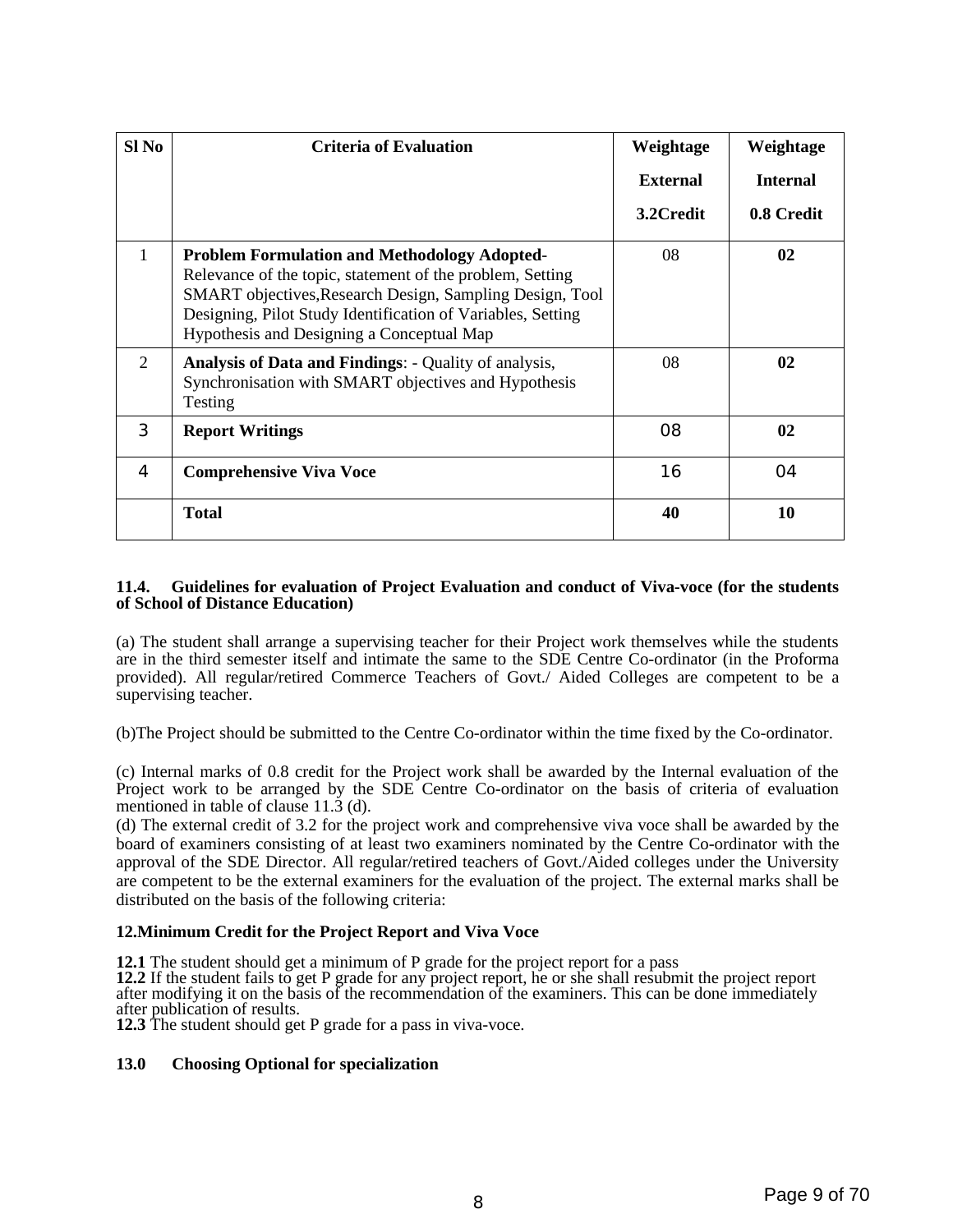Each candidate shall choose an area as given in clause 5.1.1 to 5.1.4 above and the choice shall be final. This choice should be clearly mentioned in the application filled up for registration of the first semester examinations.

#### **13.1 Changing option after completing the course**

Option change will be allowed after the completion of the M. Com programme, that is after applying for or appearing for all the four semester examinations, only on cancellation of the previous choice of the optional area.

**13.2** In that case, marks of the previous option will not be retained. Original mark lists of the previous optional papers shall be submitted to the Controller of Examinations along with the application for registration for examinations under the new option.

**13.3** After applying for or appearing for such examinations under the new option, new mark lists shall be issued with the marks scored in the examinations in the courses under the new option or if the student fails to appear for examinations under the new option, his or her absence will be mentioned in the mark list.

#### **13.4 Option change after applying for degree certificate**

Option change shall not be allowed once a student applies for provisional or original degree certificate.

**13.5** In case a college wants to change its optional area, it shall complete the process of approval of option change before admission to M. Com of that academic year starts. That is, option available in a college shall not be changed after admission to M. Com of the year is completed.

**13.6** Notwithstanding anything stated in these regulations, a student is always free to cancel his or her registration for M. Com with a given option and register for it with a different option. That is, if a student has already registered for M. Com with Financial Management, he or she can cancel that registration and register afresh for M. Com with any other option along with M. Com regular candidates of that year. On cancellation, he or she has to write all the four semester examinations afresh.

#### **14. Ranks**

Ranks shall be awarded in each area of specialization. That is, there shall be one set of ranks for Finance area, another set for Marketing area and a third set of ranks for HRM area etc.

#### **15. Applicability of this regulations to SDE students:**

This common regulation for M. Com Programme in respect of attendance, duration of semester, Internal assessment components, Study Tour/Industrial visit etc. are not applicable to SDE students. Instead the rules and regulations issued by the university from time to time in this regard or in any other matter will be applicable to them.

#### **16. Application of the common regulation for CBCSS PG**

In all other matters where this regulation is silent the provisions of the common regulation for PG Program under CSS of the University modified from time to time will applicable.

*Note: This set of regulations supersedes all the earlier M. Com regulations and this set of scheme, syllabi and regulations shall be in force from the 2019-20 M. Com admissions in colleges. University reserves the right to amend these schemes, regulations and syllabi from time to time without prior notice to any.*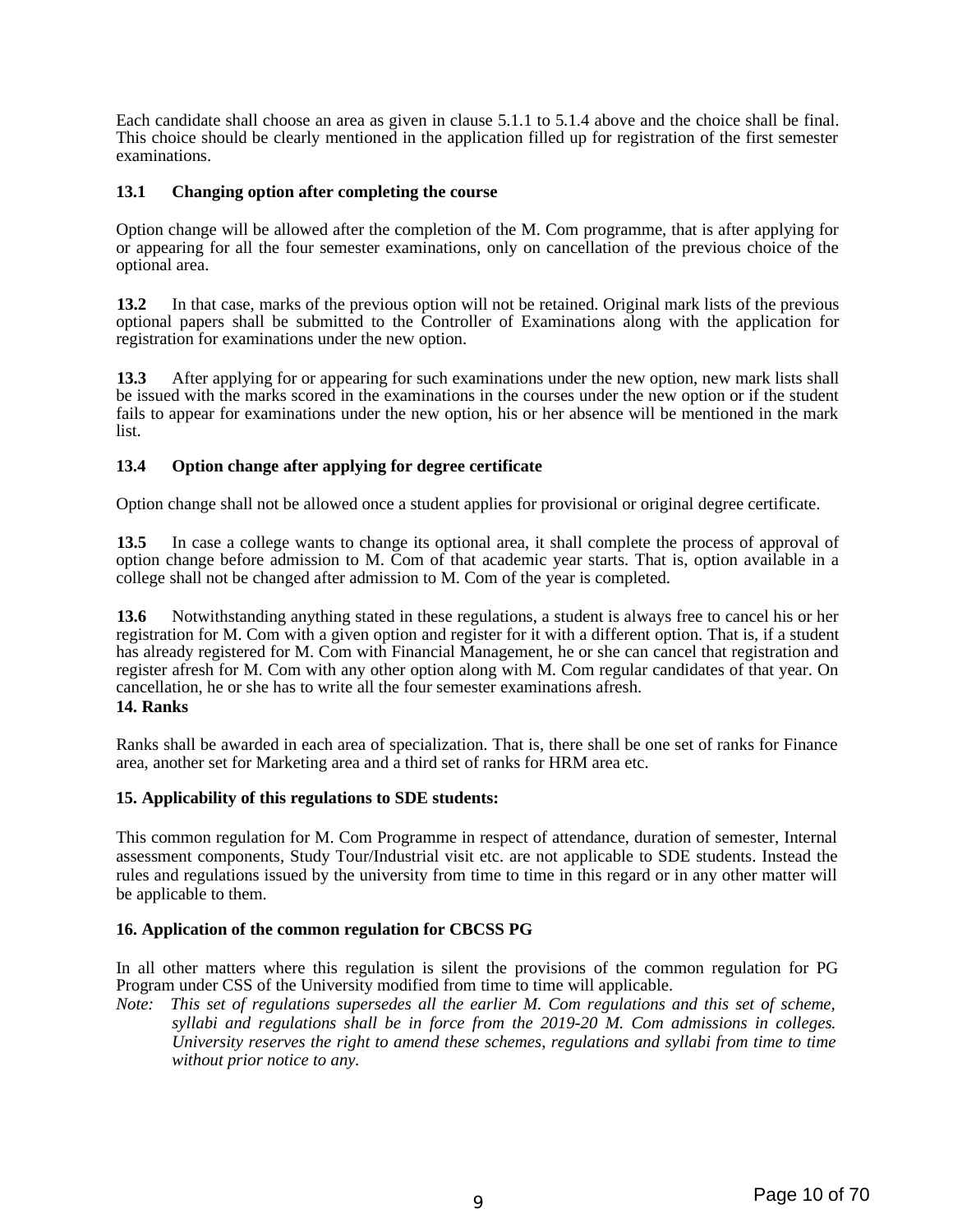#### **UNIVERSITY OF CALICUT**

#### **Master of Commerce (CBCSS)**

#### **Semester I**

#### **MCM1C01: BUSINESS ENVIRONMENT AND POLICY**

**80 Hours Credit:4**

#### **Objectives:**

To familiarise students with the concepts of macro-economic in which a Business organization operates. To give an idea about the policies of the government and assess their impact on business.

**Module I:** Business Environment: Meaning & Elements -Components and significance–Scope–political, Economic, Social, Technological, Legal, Cultural and Labour Environment – Trade Unions – Quality Circles – External Factors Influencing Business Environment – Dimensions of International Business Environment –Challenges

#### **15 Hours Module II:** Structure of Indian Economy: Economic Systems-Economic Planning– Planning Commission and NITI Ayog – Public Sector – Changing Role– Relevance – Public Sector Reforms – Public Private Participation – Privatization and Disinvestments – Fiscal Policy – Monitory Policy – Structure of Union and State Budgets – Sources of Revenue – Management of Public Debt. – GST-History and Development in India

#### **20 hours**

**Module III:** Profile of Indian Economy: New Economic and Industrial Policy–Recent Economic & Tax Reforms in India – GST-Land Reforms – Liberalization – Problems of Growth – Unemployment – Poverty – Regional Imbalances – SEZ – Social Injustices – Inflation – Black Money – Lack of Technical Knowledge and Information – Globalization Various Aspects – Consequences.

#### **15 hours**

**Module IV: Foreign** Direct Investment and Institutional Investment: Forms–Policy - FDI in Retail Trade – Problems and Consequences – FEMA – Multinational Corporations Role and Recent Trends – Problems and Consequences – Competition Law-Import& Export Policies- Start-ups- Digital economy-CRYPTO currency, Fin tech

#### **10 hours**

**Module V:** Environment management-Degradation of Natural Environment-Air pollution, Water Pollution, Land Pollution, National Wet land Policy-Madhav Gadgil Committee Report-Kasturi Rangan Report-Global warming-causes &Effects, Climate Change, KYOTO Protocol, Green Financing, Carbon Credit, Environment Protection Act 1986(Basics)-National Green Tribunal Act (Basics) -Consumer Protection Act,1986 (Basics) – RTI 2005(Basics) Salient features of Information Technology Act:2000.

#### **20 hours**

#### **References:**

1. M. Adhikari: Economic Environment of Business, Sultan Chand and Sons, New Delhi.

2. Ian Worthington, Chris Britton: Business Environment.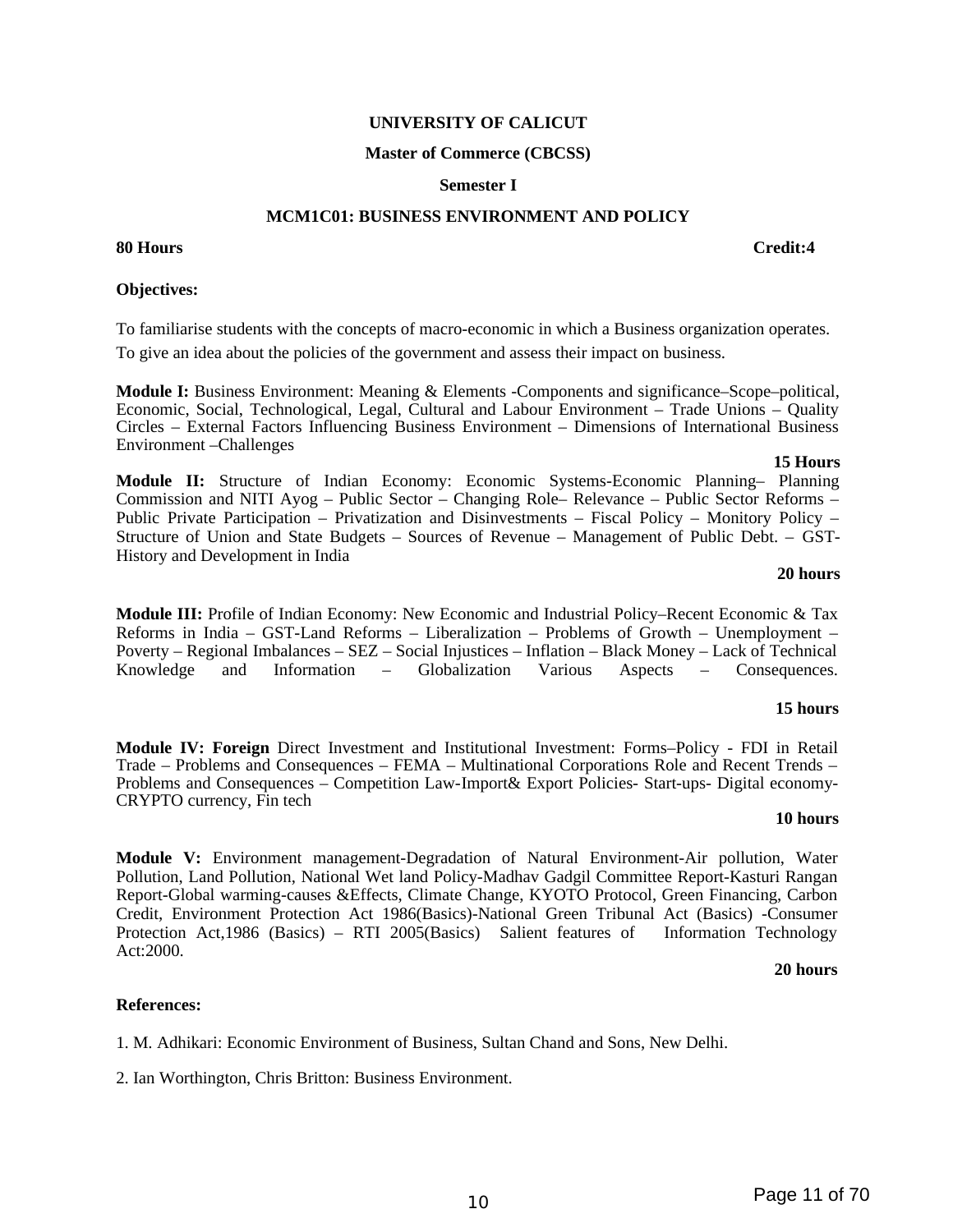3. Francis Cherunilam: Business Environment, Himalaya Publishing House, Mumbai.

4. Claire Capon: Understanding the Business Environment.

5. K.V.Sivayya and VBM Das: Indian Industrial Economy, Sultan Chand Publications, Delhi.

6. David Baron: Business and Its Environment.

7. Panday G.N: Environmental Management, Vikas Publishing House.

8. Raj Agarwal: Business Environment, Excel Publications, New Delhi.

#### **UNIVERSITY OF CALICUT**

#### **Master of Commerce (CBCSS)**

**Semester I**

#### **MCM1C02 CORPORATE GOVERNANCE AND BUSINESS ETHICS**

#### **80 Hours Credit:4**

**Objectives:**

- *To familiarise the students with the knowledge of corporate ethics*
- *To enable the students to understand the emerging trends in good governance practices.*
- *To create corporate financial reports in the global in the global and Indian context.*

#### **Module-I**

Meaning and Definition of Corporate Governance- Evolution of Corporate Governance- Major Stakeholders of a Corporate Body and their goals- Communication mechanism of corporate organisation with stake holders-Objectives Corporate Governance- Principles of Corporate Governance.

#### **15 Hours**

**20 Hours**

#### **Module-II**

Theories and Models of Corporate Governance- Conceptual Framework of Corporate Governance- Legal framework of Corporate and administrative framework- regulatory framework of corporate governance in India- SEBI guidelines and clause 49- Reforms in the Companies Act-Secretarial Audit-Class action-NCLT- Insider trading- rating agencies- green governance- shareholders' activism- corporate governance in PSUs and banks- Legislative framework of corporate governance- an international perspective ( UK, USA, Australia, China, Russia, South Africa)

#### **Module-III**

Various Committees on Corporate Governance- International- Blue riband Committee-Cadbury Committee- Greens burry Committee- Kings Committee- Securities and Exchange Commission Report-Indian; Birla Committee, Narayanamurthy Committee- JJ Irani Committee, Naresh Committee Report. Uday Kodak Committee Report Corporate Reporting Framework- Reporting of Remuneration- Service Contract of Directors- Financial Reporting of the activities of the company asper clause 49 of the Companies and SEBI Act. IFRS- Need- Importance- Significance-Use.

#### **15 Hours**

#### **Module-IV**

Elements of Corporate Governance- Board of Directors- Executive Directors- Independent Directors-Appointment, Remuneration- Powers, Duties and Responsibilities- Audit Committee- Composition Power and Responsibilities- Statutory Officers- Duties, Board Committees- Responsibilities and Powers-Board meetings- Whistleblowing and Corporate Governance- The Concept of Whistle blowing-Types of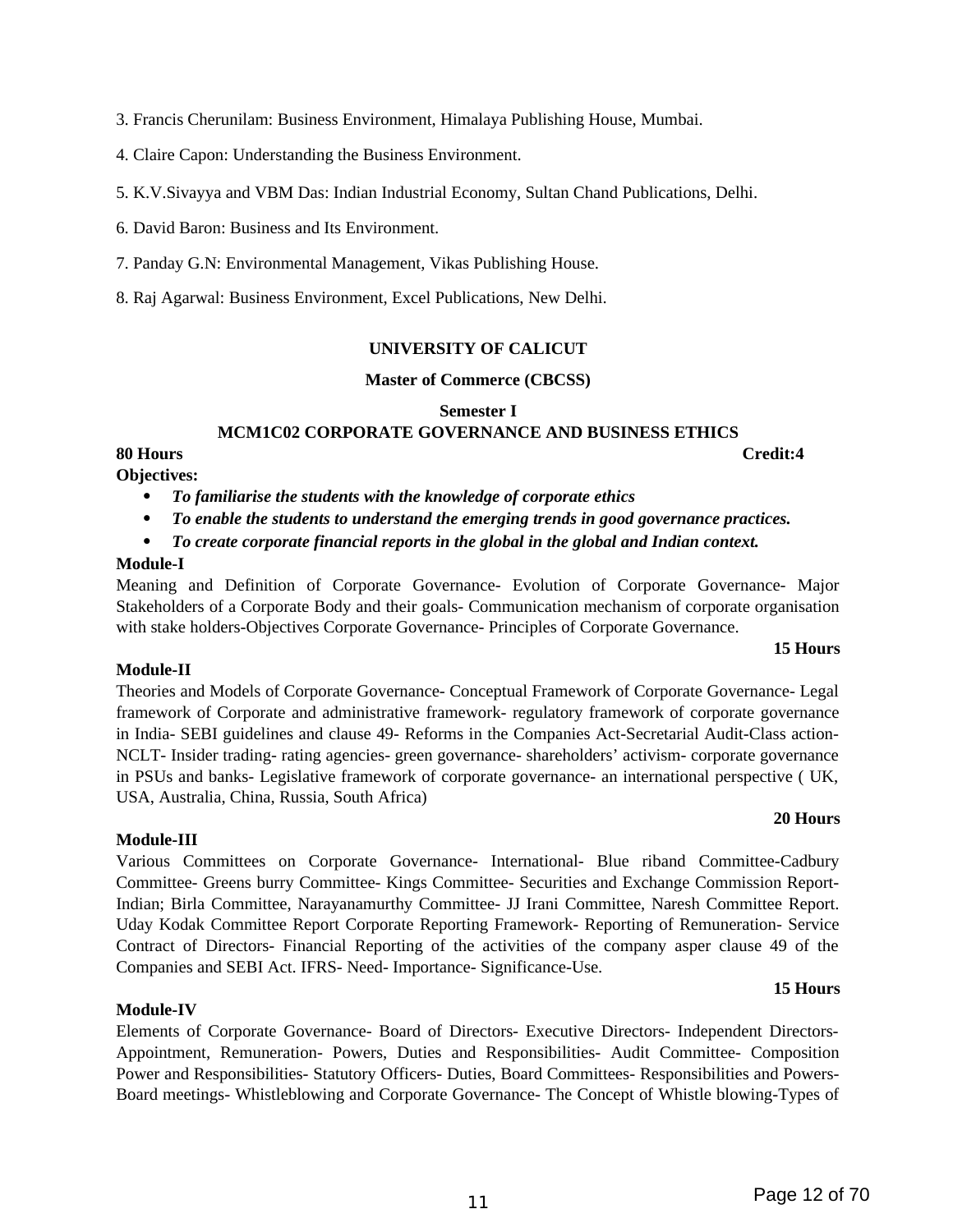<sup>12</sup> Page 13 of 70

whistle blowers- Whistle blower policy- the Whistle Blower Legislation across countries- Developments in India.

#### **Module-V**

**Business Ethics**- Meaning-scope-Importance-Dimensions-Role of ethics in business-Law & ethics-Ethics and values-Important ethical principles in business-The new management philosophy-Ethics in business functional areas-integrity-Sales-HRM-Management of quality. Corporate excellence-corporate culture- Styles &values of management-managing cultural diversity in organisation- Building corporate image-knowledge workers &knowledge mgt.

### **10 Hours**

**20 Hours**

Suggested Readings:

**Books** 

- 1. Mallin, Christine A., Corporate Governance (Indian Edition), Oxford University Press, New Delhi.
- 2. Blowfield, Michael, and Alan Murray, Corporate Responsibility, Oxford University Press.
- 3. Francesco Perrini, Stefano and Antonio Tencati, Developing Corporate Social Responsibility- A European Perspective, Edward Elgar.
- 4. Sharma. J.P., Corporate Governance and Social Responsibility of Business., Ane Books Pvt Ltd, New Delhi
- 5. Jawahar Lal Corporate Financial Reporting Theory and Practice- Taxman
- 6. Singh S: Corporate Governance-Global Concepts and Practices- Excel Books
- 7. Robert A.G Monks & Nell Minow: Corporate Governance: Wiley
- 8. Bob Tricker: Corporate Governance: Principles, Policies and Practices- Oxford University Press.
- 9. Fernando.AC: Corporate Governance: Principles, Policies and Practices: Pearson Education
- 10. Indian Institute of Corporate Affairs- Corporate Governance: Taxman
- 11. Indrajit Dube: Corporate Governance- Lexis Nexis
- 12. Satheesh Kumar. T.N: Corporate Governance: Principles and Practices: Oxford University Press
- 13. Ghosh.B.N. Business Ethics and Corporate Governance- Mc Graw Hill Education
- 14. Robert Cobbaut et al: Corporate Governance: An Institutional approach- Kluwer Law International.

Note: Latest edition of the readings may be used.

### Cases-International

- 1. Bank of Credit and Commerce International UK
- 2. Maxwell Communication Corporation and Mirror Group Newspapers (UK)
- 3. Enron (USA)
- 4. Anderson worldwide (USA)
- 5. Vivendi (France), Lehman Brothers (USA)

### Cases-Indian

- 1.Satyam Computer Services Ltd
- 2. Sahara
- 3. Kingfisher Ltd

(Common governance problems noticed in various corporate failures; policy actions including major codes and standards.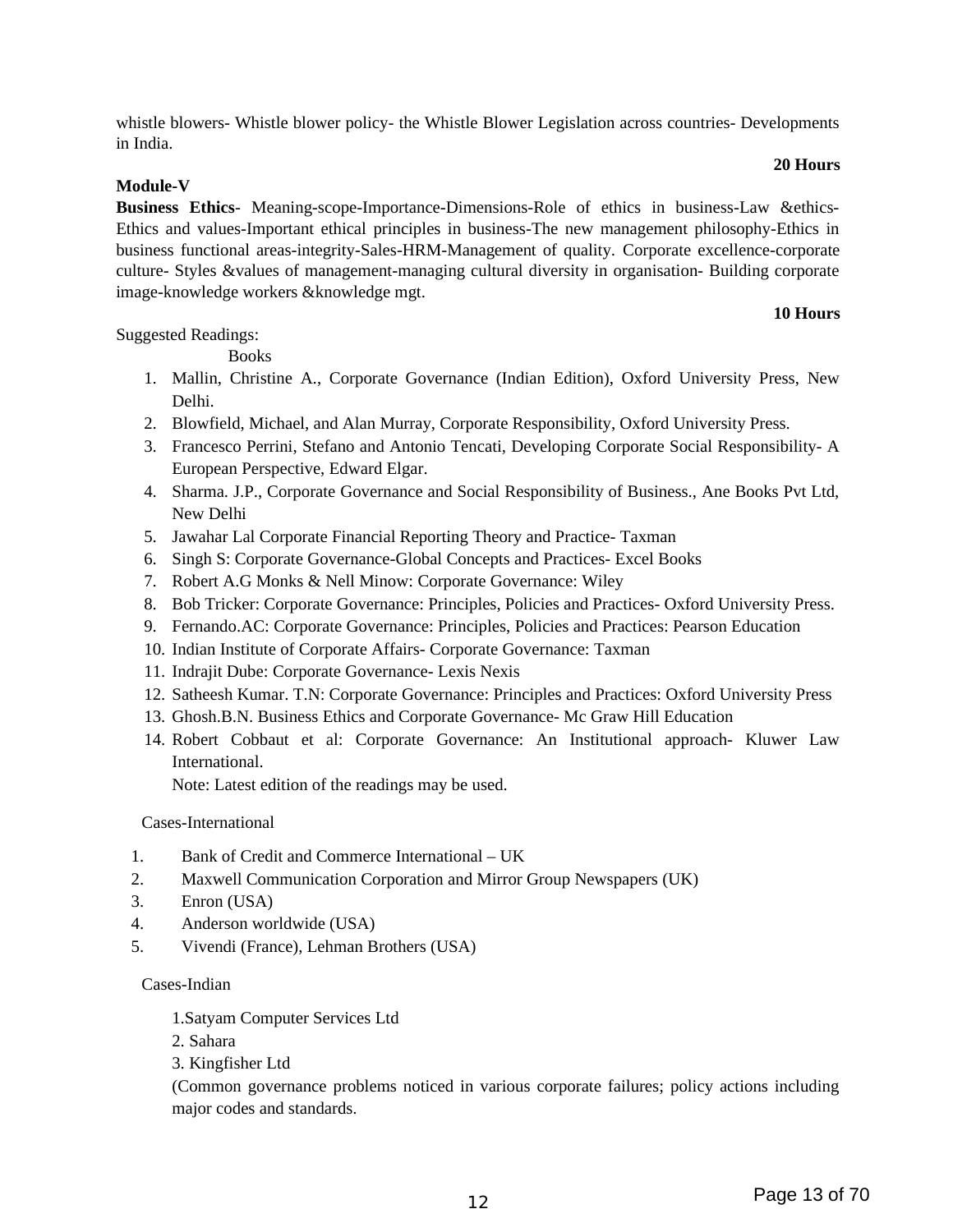#### Journal: Chartered Accountant.

## **UNIVERSITY OF CALICUT Master of Commerce (CBCSS) Semester I**

#### **MCM1C03: QUANTITATIVE TECHNIQUES FOR BUSINESS DECISIONS**

#### **80 Hours Credit:4**

**Objectives:**

To acquaint students with important quantitative techniques, which enable sound business decision making

 To make students learn the process of applying appropriate quantitative techniques for validating findings and interpreting results.

**Module 1:** Quantitative Techniques: Introduction to quantitative techniques-Qualitative and quantitative approaches–role in decision making – Significance of quantitative decisions – Probability distributions-Discrete & Continuous-Binomial, Poisson, Uniform, Exponential, Normal distributions- Inferential analysis for management – statistical estimation – point estimation – interval estimation – Properties of a good estimator. Confidence intervals for means (a) when σ is known, and (b) when σ is not known. Sample size determination for a mean. Confidence intervals for proportions.

#### **20 hours**

**Module 2: Hypothesis Testing: One and Two-sample Tests**: General methodology of hypothesis testing. One and two-tailed tests. Type I and type II Errors. *One Sample Tests*: Hypothesis testing of means when the population standard deviation is known and when it is not known. Hypothesis tests concerning proportions. *Two-sample Tests*: Tests for difference between means – when population standard deviations are known, and when they are not known. Inferences about difference between two means for matched samples. Testing of difference between two proportions.

 **15 hours Module 3 Analysis of variance & Non parametric tests**: F-test of equality of variances. One-factor ANOVA (Completely Randomised Model) and Two-factor ANOVA without replication (Randomised Block Model). Chi-square test for independence & Goodness of fit. Sign test, one sample runs test and rank correlation test

#### **20 hours**

**Module 4: Correlation** and Regression analysis: Simple, partial & Multiple correlation, Simple & multiple linear regressions, Co-efficient of Determination

 **10 Hours Module 5**: Use of Excel and SPSS for quantitative methods (Application level)- Analysis tools - Descriptive statistics and inferential analysis

#### **(Theory 30% Problem 70%)**

**References:**

1. Levin & Rubin, Quantitative Approaches for Management, Pearson

2.Anderson, Quantitative Methods for Business Decisions, Thomson

3.Barry Render, Quantitative Analysis for Management, Prentice Hall of India

4. D.V.D. Vohra, Quantitative Techniques for Management

5. Anand Sharma, Quantitative Techniques for decision making, Himalya Publishing House

**15 hours**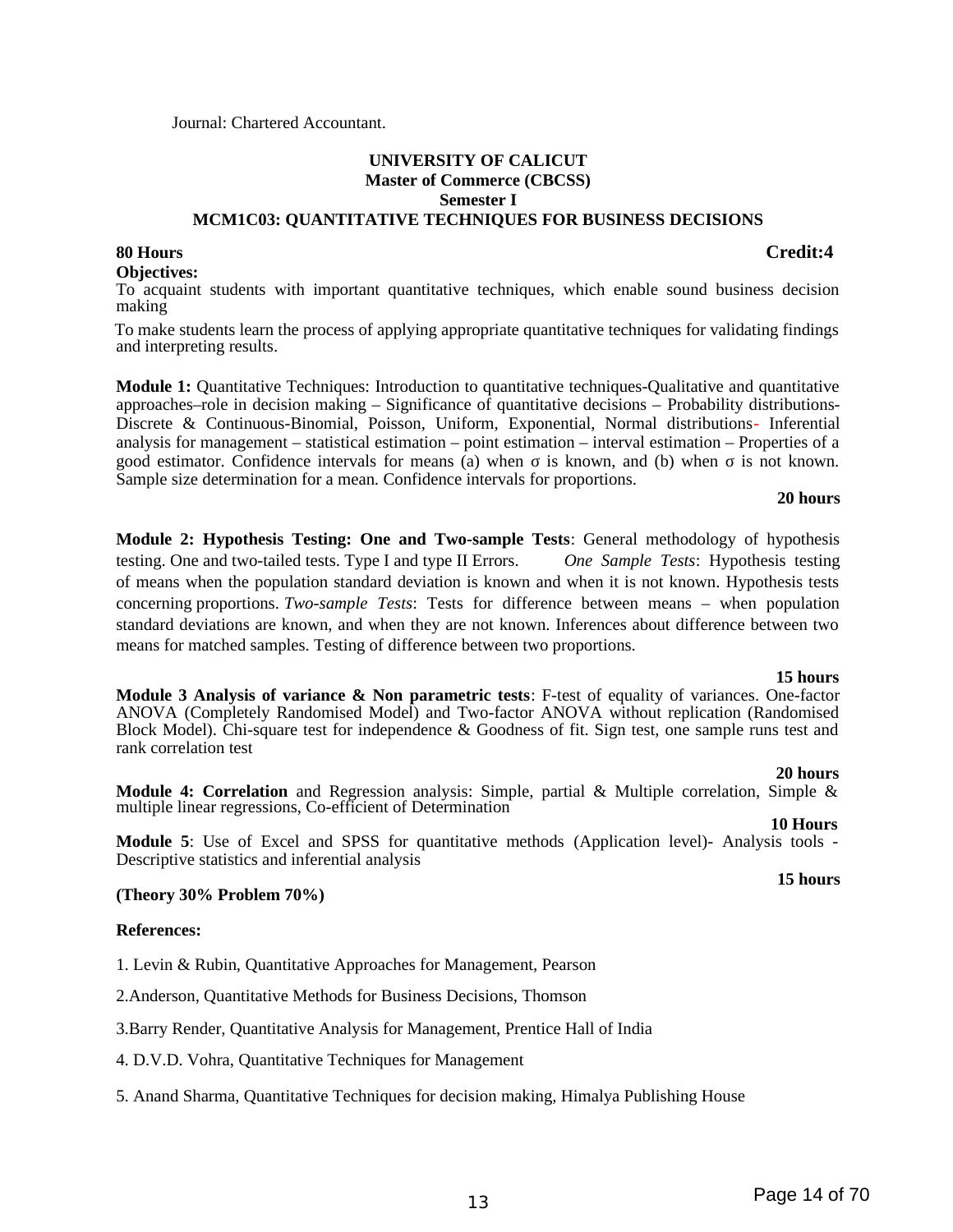6. Gupta & Khanna, Quantitative Techniques for decision making, Prentice Hall of India.

7. Gupta SP, Statistical Methods, S. Chand & Sons.

#### **UNIVERSITY OF CALICUT**

#### **Master of Commerce (CBCSS)**

#### **Semester I**

#### **MCM1C04: MANAGEMANT THEORY AND ORGANISATIONAL BEHAVIOR**

#### **80 Hours Credit:4**

**Module I:** Introduction to management –management concept-Historical evolution schools of management thought –Major contributors to management thought- Principles of management-modern techniques in management- Japanese Management System-Korean Management system - Leadership and Management-Theories of Management, Theories of Leadership, Quality circle- TQM- Six sigma-Kaizen- Benchmarking –Core competence-Bottom of pyramid approach-MDP- steps in MDP-– - Need for the knowledge of  $\overline{OB}$  – Need for a contingency approach to the study of  $OB$  – Emerging challenges and opportunities for OB – the organization as a system – System – System approach to organizational behaviour – Managerial functions – The organization and people.

#### **20 Hours**

Module II: Basic psychological process-Perception-Factors influencing perception - Attribution theory – Specific applications in organizations – Learning - Theories of learning – Using learning concepts for self-management – implications for performance and satisfaction – Remembering – Basic motivational concepts – Theories of motivation. HRM approach to managing and controlling performance. Behavioural aspects of Control

#### **15 hours**

**Module III**: Personality–Determinants of personality–Theories of personality–Major personality attributes influencing organization behaviour - Building and maintaining the self-values, attitudes and job satisfaction – Ethical issues in organizational behaviour – Mental and health problems in organizations – role of counselling. Building, leading and managing teams

#### **20 hours**

**Module IV:** Group dynamic and inter group relationships–Characteristics of workgroup – Basic forces of group behaviour – Quality of Work Life-Work Life Balance-Dynamics of effective operating groups – Work group behaviour and productivity - Team management – Styles and skills in leadership and communication – Power and politics in organization – Managing differences and conflicts – managing change – Organization and society.

#### **15 hours**

**Module:** Organisational Culture, Organizational development–Techniques of organizational development Interventions – Grid management – Transactional analysis – Sensitivity training – Process consultancy -Case discussions and analysis. Techniques for managing organisational relationships.

#### **10 hours**

#### **References:**

1. Fred Luthans: Organisational behaviour

2. Danial C. Fieldman and Hugh Arnold: Managing individual and group behaviour in organization.

## 14 **Page 15 of 70**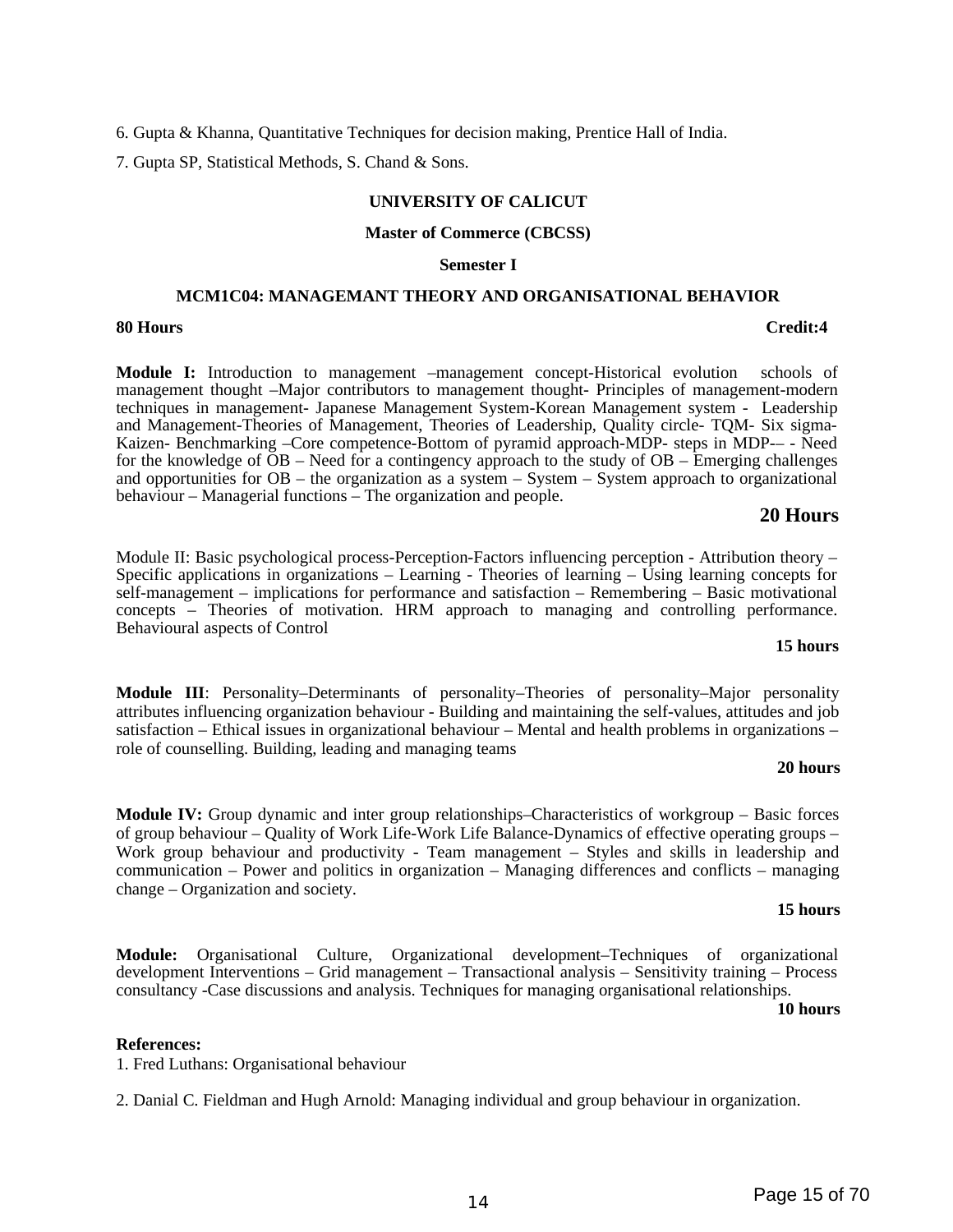3. Henry Mint berg: The structure of organization

**4.**Edwin Gerlog: Organization theory and design

#### **UNIVERSITY OF CALICUT**

**Master of Commerce (CBCSS)**

**Semester I**

### **MCM1C05: ADVANCED MANAGEMENT ACCOUNTING**

**80 Hours Credit:4**

### **Objectives of the Course**

- **1. To enable students to understand and apply tools, techniques, and concepts in managerial decision-making process.**
- **2. To inculcate analytical skills in interpreting and diagnosing business problems**

#### **Module 1: Introduction to Management Accounting**

Meaning and importance of Management Accounting- Tools of Management Accounting (Descriptive, Analytical, Diagnostic, Predictive) – Skills required for Management Accountants- Strategic Role of Management Accountants- Functions of Management Accountants.

#### **10 Hours**

#### **Module 2: Performance Measurement**

Financial and non-financial measurement of performance- ROI – Residual Income – KPI-Economic Value Added (EVA) – concept and measurement - Balanced Score Card- concepts and objectives- Multiple Score Card measures- New horizons in management control- Responsibility Accounting- Performance Budgeting- ZBB and ABB – Social Cost-benefit Analysis- Modern production Management techniques originating from Japan – Flexible Manufacturing Systems (FMS)- TQM. **15 Hours**

### **Module 3: Decision making under Risk and Uncertainty:**

Nature and Types of risk- Techniques for decision making under risk and uncertainty- Optimistic and Pessimistic estimates- Risk adjusted Discount Rate-Certainty Equivalent Co-Efficient Method- Sensitivity technique- Probability technique- Standard Deviation method- Co-efficient of Variation method- Simulation Technique- Decision Tree Analysis.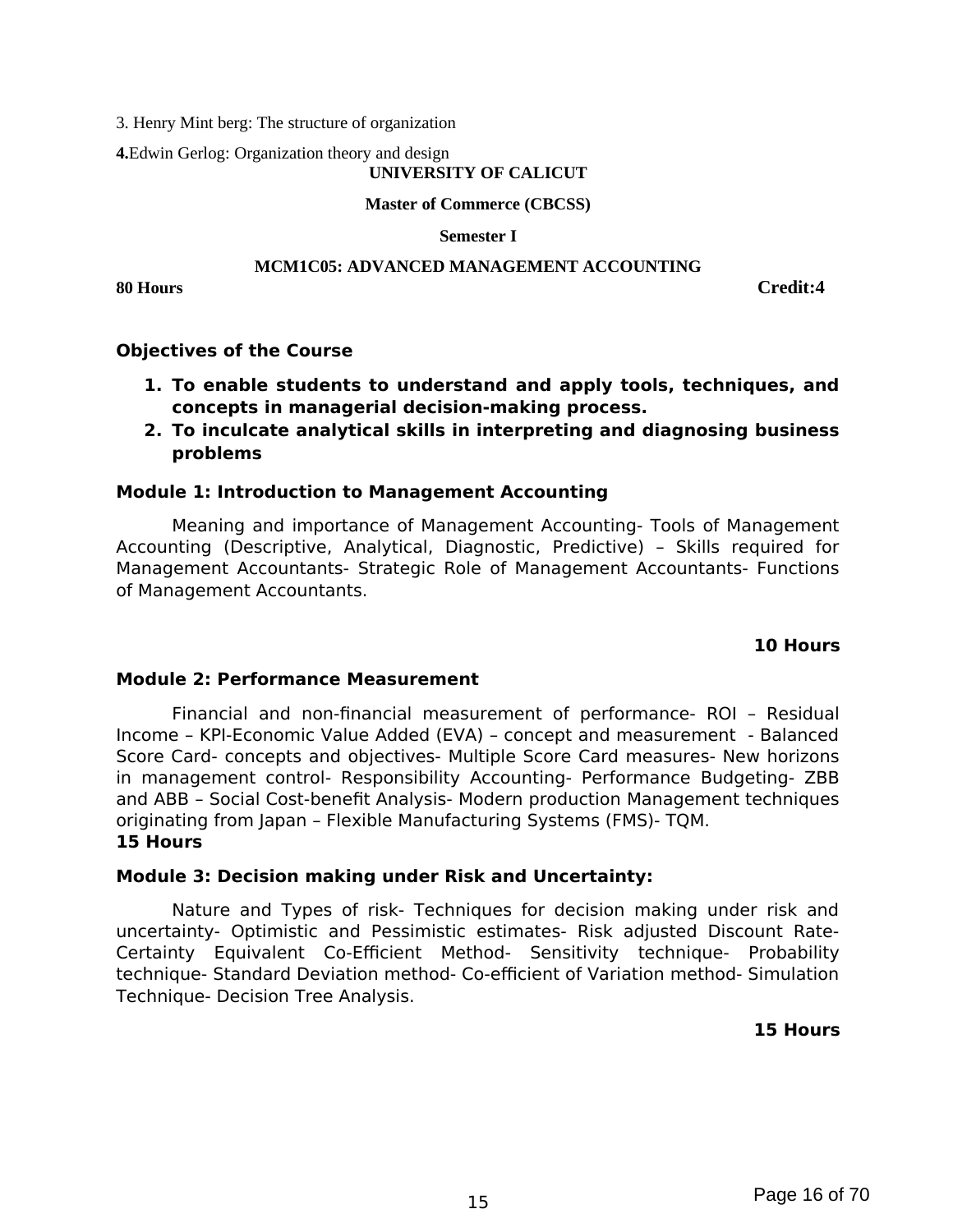### **Module 4: Standard Costing and Variance Analysis**

Types of Standards – setting standards- Variance Analysis- Importance-Material, Labour, Overhead, Sales and Profit Variance – Interpretation of variance - Control and Efficiency Ratios- Investigation of Variance – Techniques of interpretation of variance. **20 Hours**

#### **Module 5: Marginal Costing and its Application**

CVP analysis and decision making – Managerial applications of CVP analysismake or buy decision- Alternative methods of production- Buy or Lease Decision-Shut down or continue- Repair or replace – Accepting bulk orders for Idle capacity utilization- pricing under different situations- suitable product mix and Key Factor.

#### **20 Hours**

#### **(Theory 30% and Problems 70%)**

#### **References:**

1. Cost and Management Accounting- Jain and Narang, Kalyani Publishers

- 2. Management Accounting and Financial Control-S N Maheshwari, Sultan Chand & Sons
- 3. Management Accounting N.K Kulshrestha, Taxman Publications
- 4. Management Accounting Paresh Shah, Oxford Publishers
- 5. Advanced Management Accounting Ravi.M Kishore, Taxman
- 6. Management and Cost accounting Colin Drury, Cengage Learning
- 7. Management Accounting Dr. S.P Gupta, SahityaBhavan Publishers
- 8. Catherine Stenzel& Joe Stenzel, Essential of Cost Management, John Wiley and sons, Latest Edition.

9. Roman I wiel& Michael W mahr Hand book of Cost Management, John Wiley and Sons, Latest Edition.

10. Lianabel Oliver, The cost management tool box. AMA Publication, Latest Edition.

11. John K. Shank & Vijay Govindarajan, Strategic Cost management: The new tool for competitive advantage, The free press, Latest Edition.

12. K.P. Gupta, Cost Management: Measuring, monitoring and motivating performance, Global India Publications, Latest Edition.

Publications, Latest Edition.

#### **Journals/News papers**

Management Accountant

Chartered Financial Analyst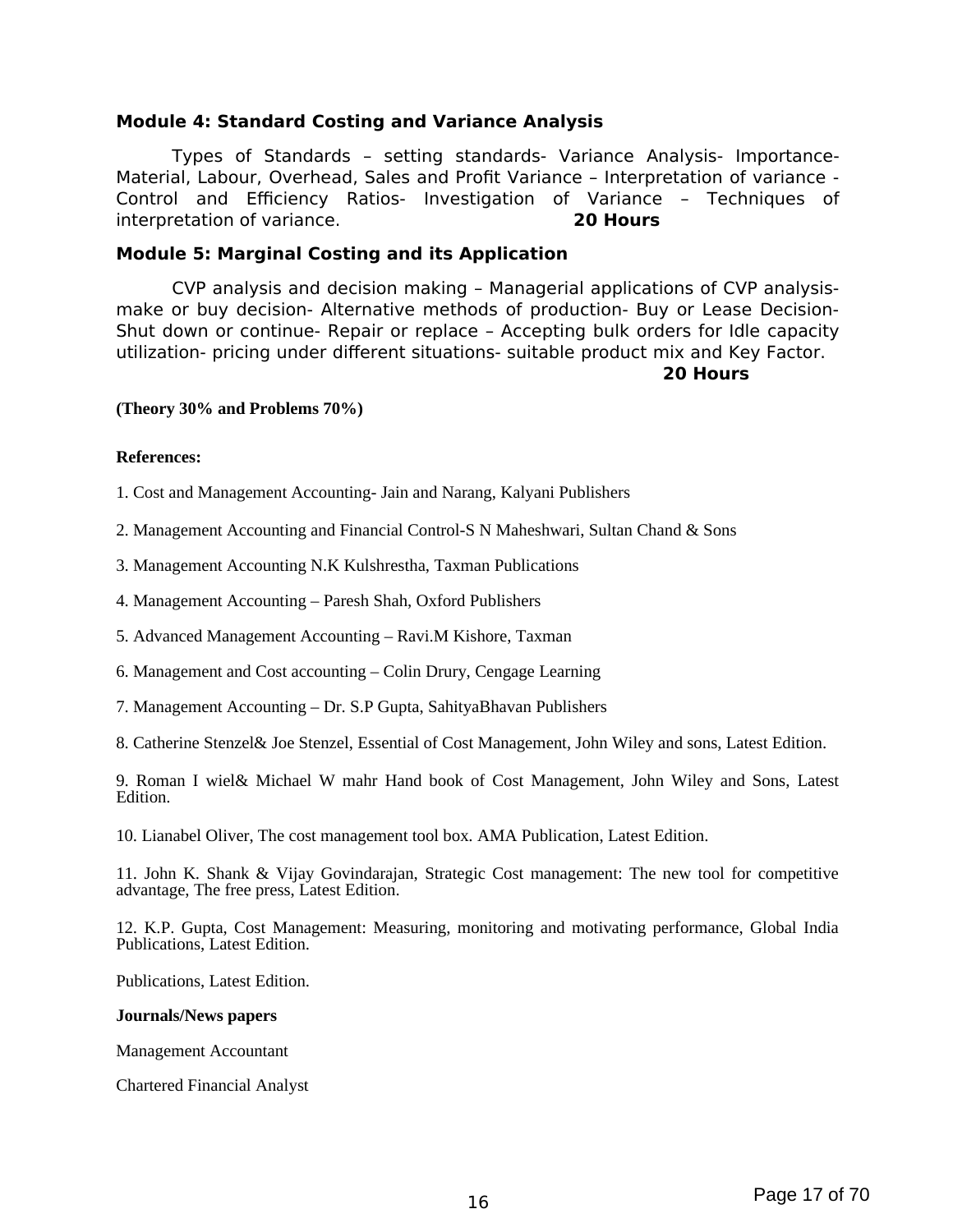Chartered accountant

Business line

Economic times.

#### **UNIVERSITY OF CALICUT Master of Commerce (CBCSS)**

**Ability Enhancement Course**

#### **Semester: 1**

#### **MCM1A01: INTERNSHIP CUM ORGANISATION STUDY**

**Time: 80 hours Credit: 4** 

#### **Objectives:**

To attain real world experience in trade commerce and industry

To promote earn while learn culture among post graduate students

College shall take initiative to build up collaboration with small and big organisations invite them to the campus and select the student for internship in organisations. Internship can be done on full time basis or part-time basis without affecting regular teaching and learning process in the college. The student can do it during vacation or on holidays.

The progress and evaluation shall be monitored by the placement officer and the concerned head of the department.

| Sl No | Criteria of Evaluation     | Weightage |
|-------|----------------------------|-----------|
|       |                            | External  |
|       | Literature review          | 6         |
| 2     | Profile of the company     | 6         |
| З     | Presentation of the report | 18        |
| 4     | Total                      | 30        |

#### **UNIVERSITY OF CALICUT Master of Commerce (CBCSS)**

#### **Ability Enhancement Course**

#### **Semester: 1**

#### **MCM1A02: CASE STUDY PREPARATION**

**Time: 80 hours Credit: 4**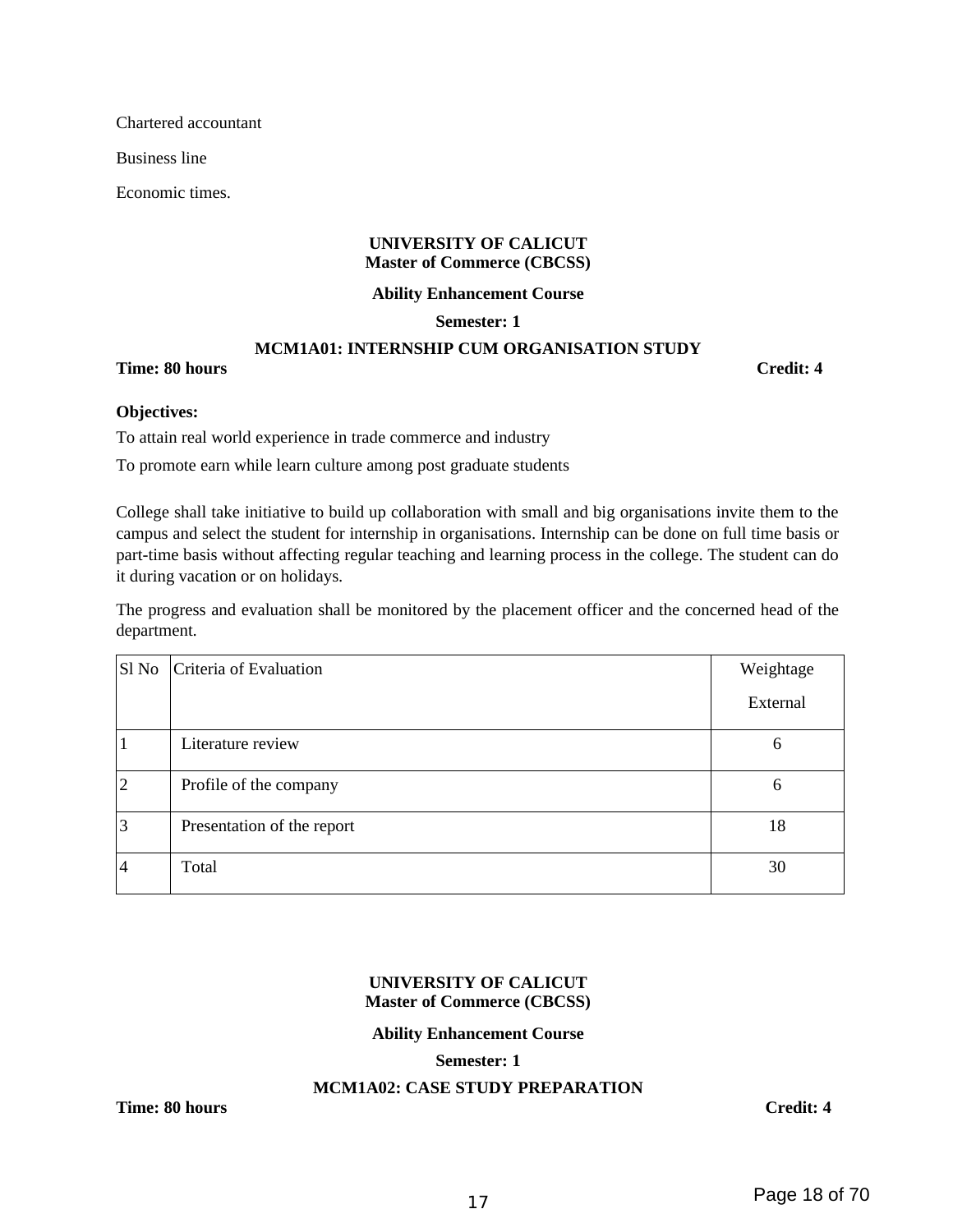#### **Objectives:**

To attain real world experience in trade commerce and industry or a burning societal problem which have social/ economical and commercial importance.

To promote ability of the student to develop sensitivity and entrepreneurship

Student shall voluntarily or the institutions involvement can take up a case study either individually or a group of students not more than 4 members can take up. The case shall have either social, economic or commercial importance.

The student shall present case proposal before teachers and students. If it is interdisciplinary nature the HOD/Principal shall invite other teachers from other department for proposal presentation. The student shall present the case study at the end of the semester and shall award mark based on the following.

| $S1$ No        | Criteria of Evaluation                | Weightage |
|----------------|---------------------------------------|-----------|
| $\mathbf{1}$   | Originality of the problem            | 9         |
| $\overline{2}$ | PPT presentation                      | 9         |
| 3              | Outcome/Implication of the case study | 6         |
| 4              | Communication/Style of Writing        | 6         |
| 5              | Total                                 | 30        |

#### **UNIVERSITY OF CALICUT Master of Commerce (CBCSS)**

#### **Ability Enhancement Course**

#### **Semester: 1**

## **MCM1A03: COMMUNICATION SKILL/MENTAL ABILITY/NUMERICAL SKILL Time: 80 hours Credit: 4**

#### **Objectives:**

To attain skill required for various competitive examinations both for public sector and private sector

To generate interest among students to face competitions with confidence

#### **Section-A English language skill/ grammar/fill in the blank/match/synonym/antonym Section-B Mental ability test for various competitive examinations Numerical Skill Section-C**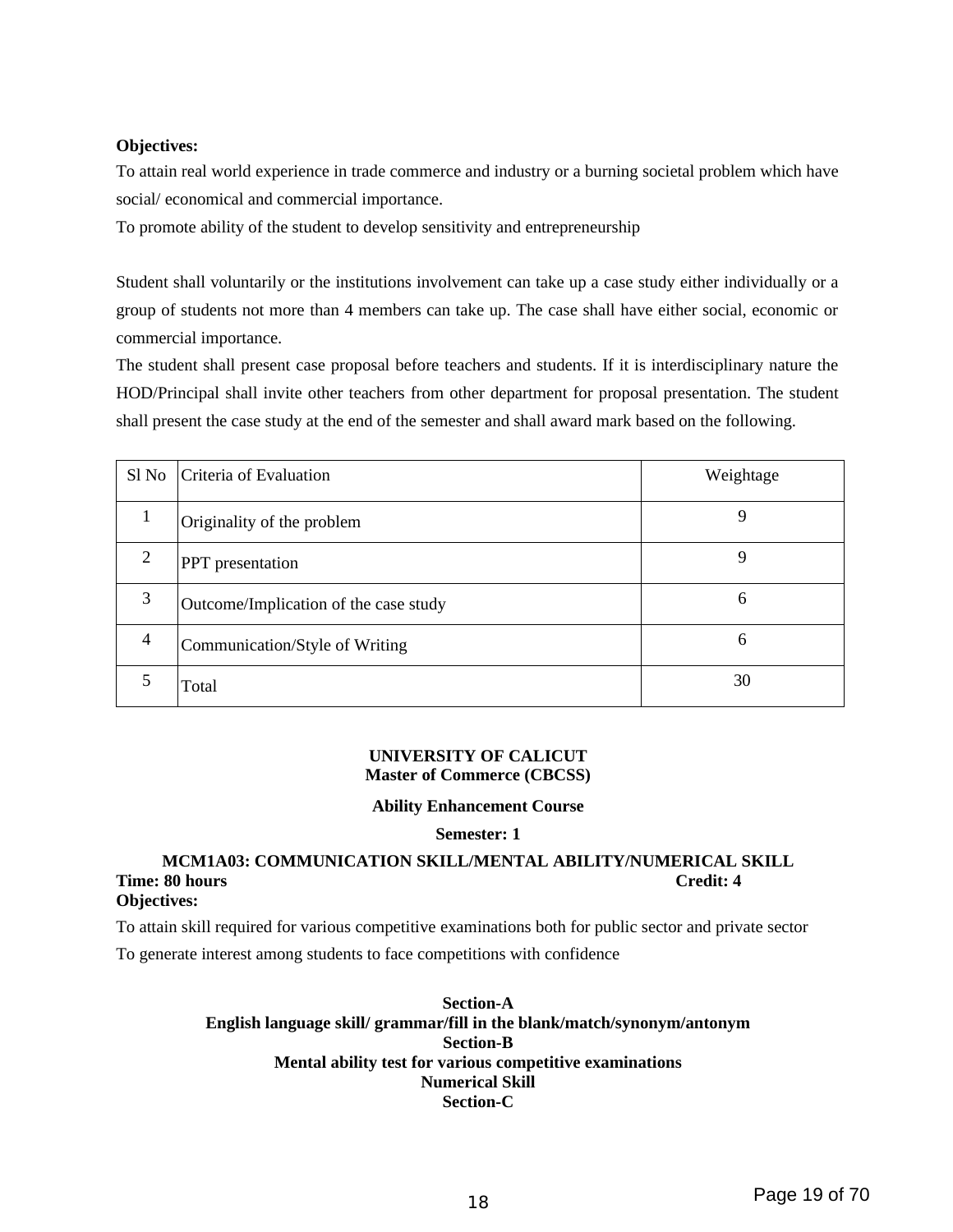#### **Mathematica l and statistical skills for various competitive examination Section-D General knowledge Skill**

|                | Sl No Criteria of Evaluation | Weightage |
|----------------|------------------------------|-----------|
| 1              | <b>Communication Skill</b>   |           |
| $\overline{2}$ | <b>Mental Ability</b>        |           |
| 3              | Numerical skill              | 7         |
| $\overline{4}$ | General knowledge            | 9         |
| 5              | Total                        | 30        |

#### **UNIVERSITY OF CALICUT Master of Commerce (CBCSS)**

#### **Ability Enhancement Course**

#### **Semester: 1**

#### **MCM1A04: NET COACHING**

#### **Time: 80 hours Credit: 4 Objectives:**

To generate awareness among students about various competitive examinations

To motivate students to take part in NET examination.

#### **Section-A Foundation course on development of multiple-choice questions Section-B Foundation on UGC examination Numerical Skill Section-C Group Discussion Skills/CV drafting skills Section-D Interview Skills**

| Sl No   Criteria of Evaluation                                | Weightage |
|---------------------------------------------------------------|-----------|
| Foundation course on development of multiple-choice questions |           |
| Foundation on UGC examination                                 | q         |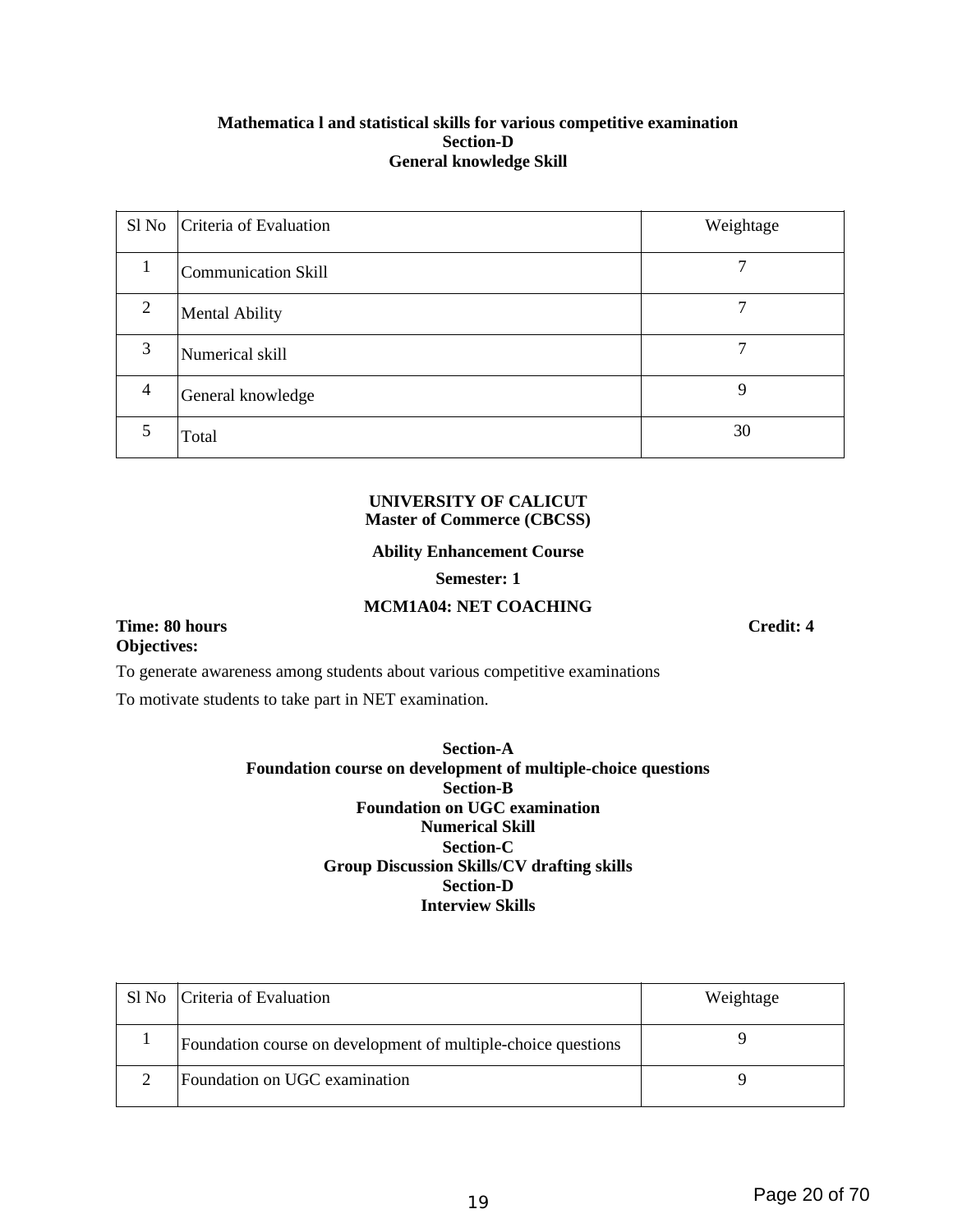| 3 | Group Discussion Skills/CV drafting skills |    |
|---|--------------------------------------------|----|
|   | Interview Skills                           |    |
|   | Total                                      | 30 |

#### **UNIVERSITY OF CALICUT Master of Commerce (CBCSS)**

#### **Ability Enhancement Course**

#### **Semester: 1**

#### **MCM1A05: Designing with Block Chain Workshop/Future Casting Workshop Time: 80 hours Credit: 4 Objectives:**

To attain skills required for finding solutions to burning societal problems which has social/ economical and commercial importance.

To promote creativity among the student to develop and entrepreneurship among them

| Sl No          | Criteria of Evaluation                                     | Weightage |
|----------------|------------------------------------------------------------|-----------|
| $\mathbf{1}$   | Block Chain Technology-Introduction and Application        | 9         |
|                | Or                                                         |           |
|                | <b>Introduction of Future Casting</b>                      |           |
| $\overline{2}$ | <b>Identification of Problem</b>                           | 6         |
| 3              | Designing with Block Chain<br>Or<br>Designing for solution | 9         |
| 4              | Presentation                                               | 6         |
| 5              | Total                                                      | 30        |

#### *UNIVERSITY OF CALICUT Master of Commerce (CBCSS)*

#### *Ability Enhancement Course*

#### *Semester: 1*

#### *MCM1A06: MODEL PROJECT PREPARATION*

*Time: 80 hours Credit: 4 Objectives:*

*To attain real world experience in trade commerce and industry*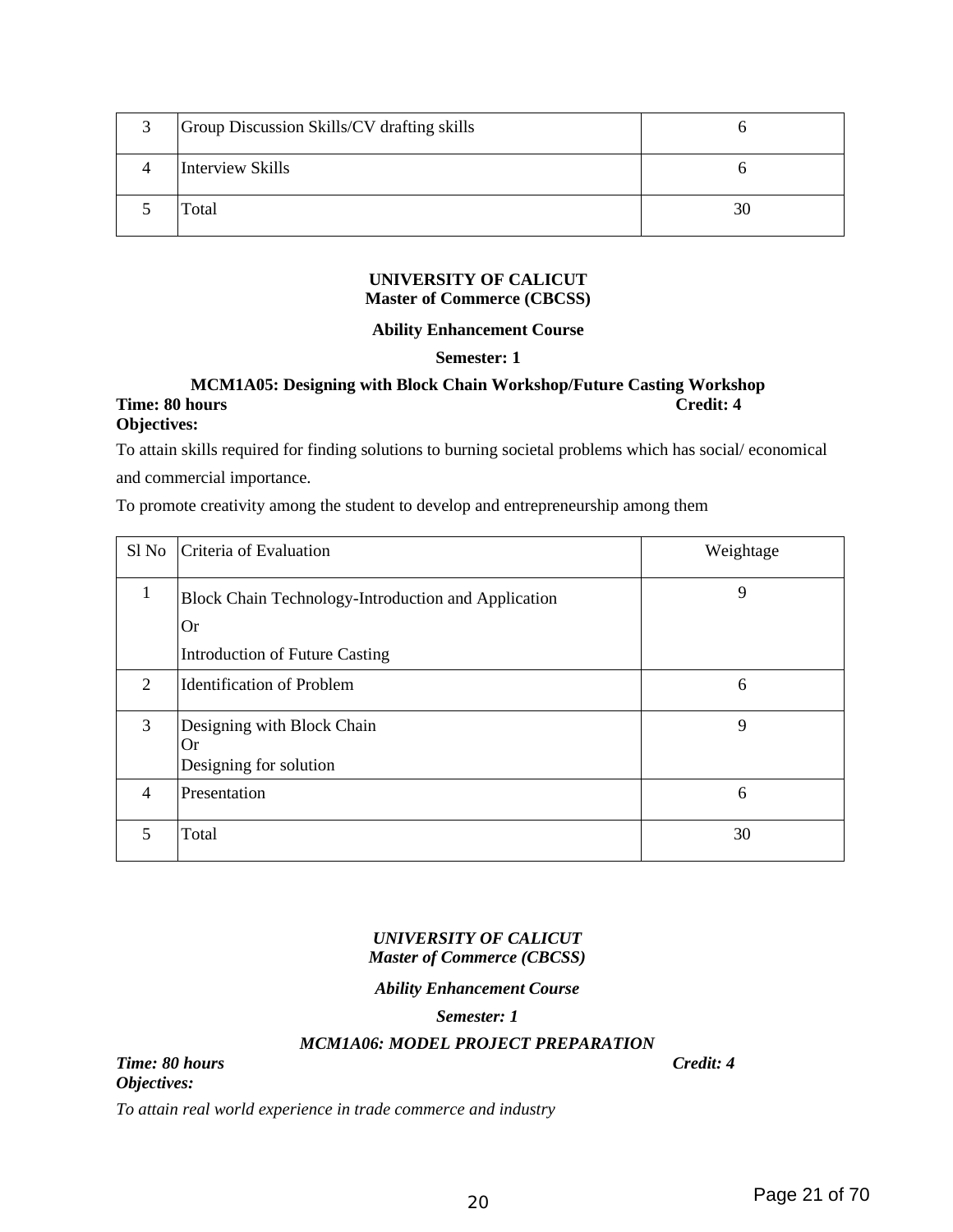*To promote ability of the student to develop creativity and entrepreneurship*

| Sl No         | Criteria of Evaluation                          | Weightage |
|---------------|-------------------------------------------------|-----------|
|               | Development of Original Business Idea           | 9         |
| $\mathcal{P}$ | Collection of Data, Feasibility Study           | 9         |
| 3             | <b>Analysis of Data</b>                         | 6         |
| 4             | <b>Model Report Presentation and Submission</b> | 6         |
|               | Total                                           | 30        |

#### **UNIVERSITY OF CALICUT Master of Commerce (CBCSS)**

#### **Ability Enhancement Course**

#### **Semester: 1**

#### **MCM1A07: Soft Skill Development**

#### **Time: 80 hours** Credit: 4 **Objectives:**

To attain necessary skill required for personal and professional success.

To promote employability of the students pursuing the M. Com programme

| $S1$ No $\overline{\phantom{a}}$ | Criteria of Evaluation         | Weightage |
|----------------------------------|--------------------------------|-----------|
|                                  | <b>Communication Skill</b>     | 9         |
| $\overline{2}$                   | <b>Personality Development</b> | 6         |
| 3                                | <b>Drafting Skills</b>         | 9         |
| $\overline{4}$                   | <b>Interview Skills</b>        | 6         |
| 5                                | Total                          | 30        |

#### **UNIVERSITY OF CALICUT Master of Commerce (CBCSS)**

#### **Ability Enhancement Course**

#### **Semester: 1**

#### **MCM1A08: PRESENTATION/PUBLICATION OF RESEARCH PAPERS/BOOK REVIEW Time: 80 hours Credit: 4 Objectives:**

To attain necessary skill required for personal and professional success.

To promote employability of the students pursuing the M. Com programme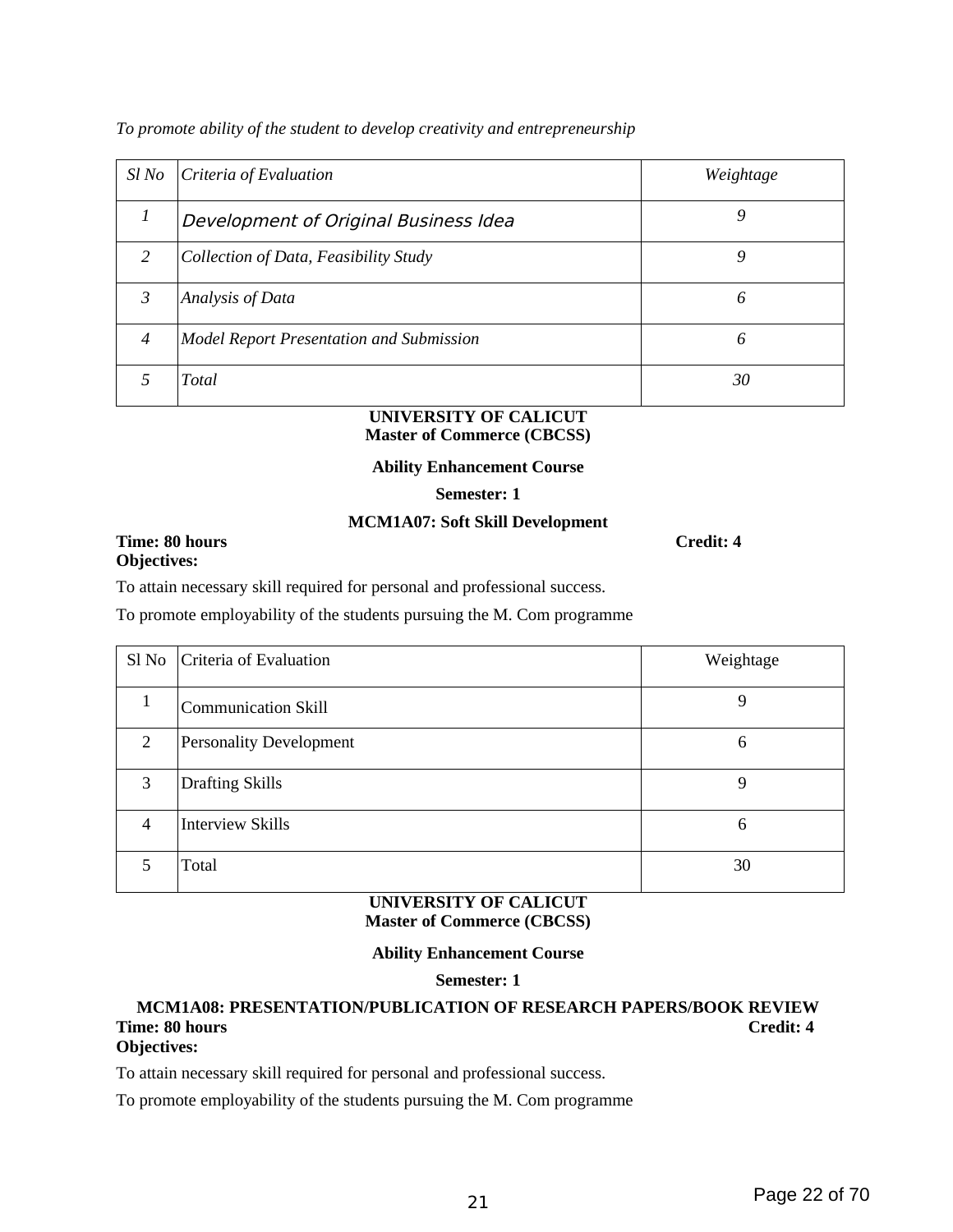| Sl No          | Criteria of Evaluation                                                                   | Weightage |
|----------------|------------------------------------------------------------------------------------------|-----------|
| 1              | Identification of Research Problem Or Identification<br>of Book                          | 9         |
| $\overline{2}$ | Review/Development of variable/Designing Methodology Or<br>Comprehend the Book           | 6         |
| 3              | Data Collection/Data Analysis Or<br>Preparation of a Comprehended report                 | 9         |
| 4              | Paper Preparation/Presentation/Publication Or<br>Presentation of the Comprehended Report | 6         |
| 5              | Total                                                                                    | 30        |

#### **UNIVERSITY OF CALICUT Master of Commerce (CBCSS) Semester II MCM2C06: ADVANCED CORPORATE ACCOUNTING 80 Hours Credit:4**

### **OBJECTIVES**

- **1. To provide knowledge and skills in the theory and practice of corporate financial accounting**
- **2. To provide insight in to some of the important accounting standards of IFRS /Ind AS**
- **3. To enable problem solving abilities among students in matters of various corporate situations such as consolidation of group information, corporate restructuring and liquidation**

## **Module 1: Group Financial Statements**

Group accounts and group structures – consolidation procedures (IFRS 10 /Ind AS 110)- Non-Controlling Interest (NCI)- Goodwill valuation (IFRS 3/Ind AS 103)- Goodwill arising on consolidation – Intra-group transactions and mutual owing – Treatment of unrealised profit- revaluation of assets and liabilities- Treatment of dividend and bonus shares.

### **20 Hours**

## **Module 2: Accounting for Corporate Restructuring**

Accounting for Mergers, Acquisition and Reconstruction (internal and external)- Accounting for liquidation of companies- preparation of Statement of Affairs – Deficiency /Surplus Account- Liquidator's final statement of account- Receiver's statement of accounts.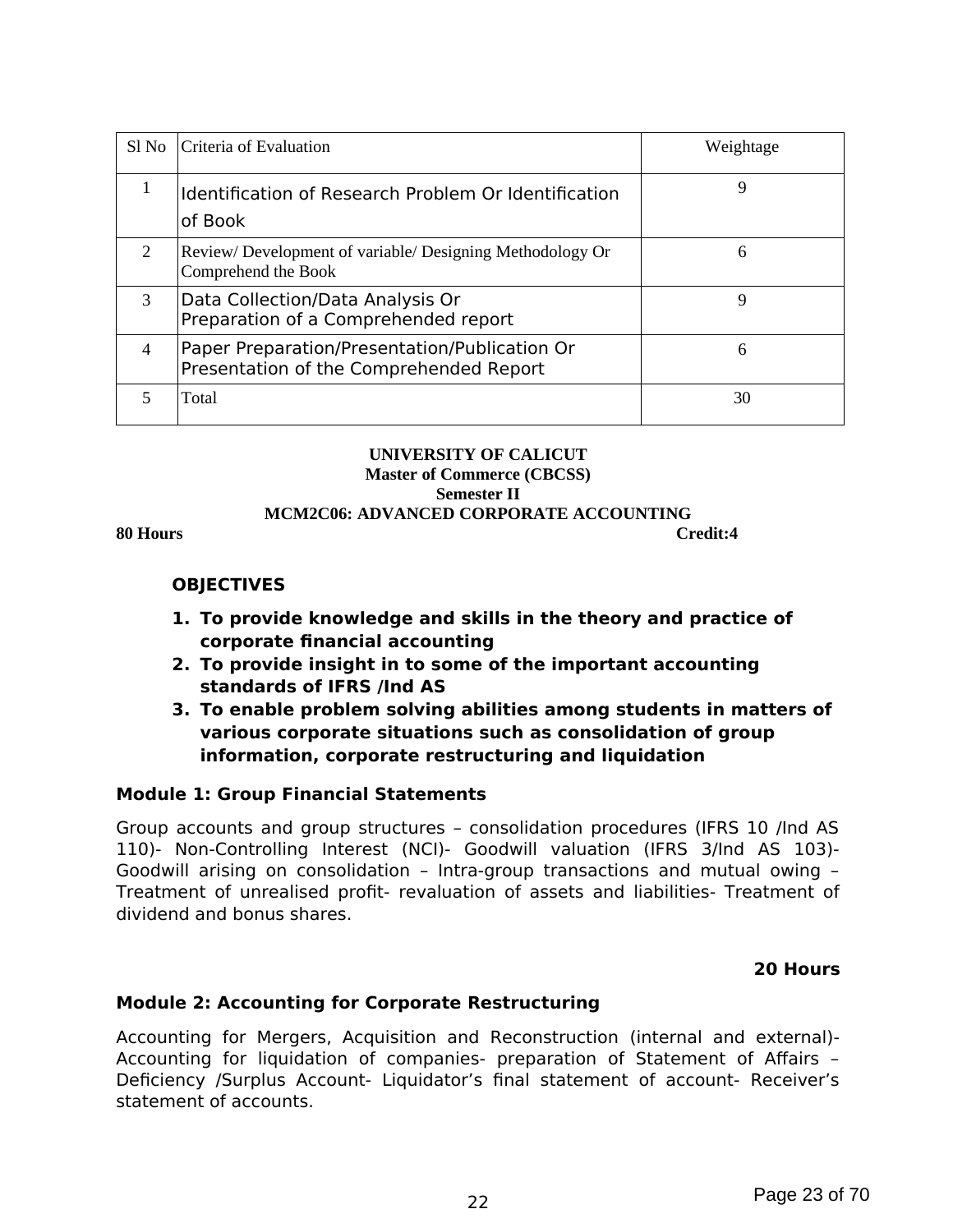#### **20 Hours**

## **Module 3: Accounting for Taxation**

Current Tax Expense –calculation and accounting entries- Deferred Tax – Temporary Difference- TTD and DTD – Deferred Tax Assets and Deferred Tax Liabilities – Deferred Tax Expense and Deferred Tax Income (Deferred Tax Reversal)- Recognition, Measurement, Presentation and Disclosure of Deferred Tax

### **15 Hours**

### **Module 4: Accounting for Revenue and Leases**

Revenue from contact with customers ( IFRS 15 / Ind AS 115) – Revenue Recognition model – Variable Consideration- Long term contracts – Revenue recognition from construction contracts Accounting for Leases ( IAS 17 / Ind AS 17) – Classification of lease – Operating Lease – recognition, measurement , presentation and disclosure in the books of Lesser and Lessee – Financial Leaserecognition, measurement , presentation and disclosure in the books of Lesser and Lessee- New standard on lease (IFRS 16 /Ind AS 116) -major changes in the lease accounting (especially in the books of lessee).

#### **20 Hours**

#### **Module 5: Modern Concepts in Accounting**

Human Resource Accounting- Forensic Accounting – Social Responsibility Accounting – Environmental Accounting- Investment Accounting – Proactive Accounting – Inflation Accounting

#### **5 Hours**

### **(30% Theory and 70% Problems)**

#### **References:**

- 1. Shukla and Grewal: advanced Accounts. (S. Chand & Co Ltd. New Delhi)
- 2. Jain and Narang: Advanced Accounts (Kalyani Publishers, Ludhiana)
- 3. Sr. K. Paul: Accountancy, Volume-I and II (New Central Book Agency, Kolkata)
- 4. R.K., Lele and Jawaharlal; Accounting Theory (Himalaya Publishers)
- 5. Dr. L.S. Porwal; Accounting Theory (Tata Mc Graw Hill)
- 6. Robert Anthony, D.F. Hawkins & K.A. Merchant: Accounting Text & Cases. (Tata Mc Graw Hill).
- 7. Dr.S.N. Maheshwari: Corporate Accounting (Viakas Publishing House Pvt. Ltd. New Delhi)
- 8. Dr. Ashok Sehgal & Dr. Deepak Sehgal; Advanced Accounting (Taxman, New Delhi).
- 9. RL Gupta & Radha Swamy Advanced Accountancy. (Sultan Chand and Co.)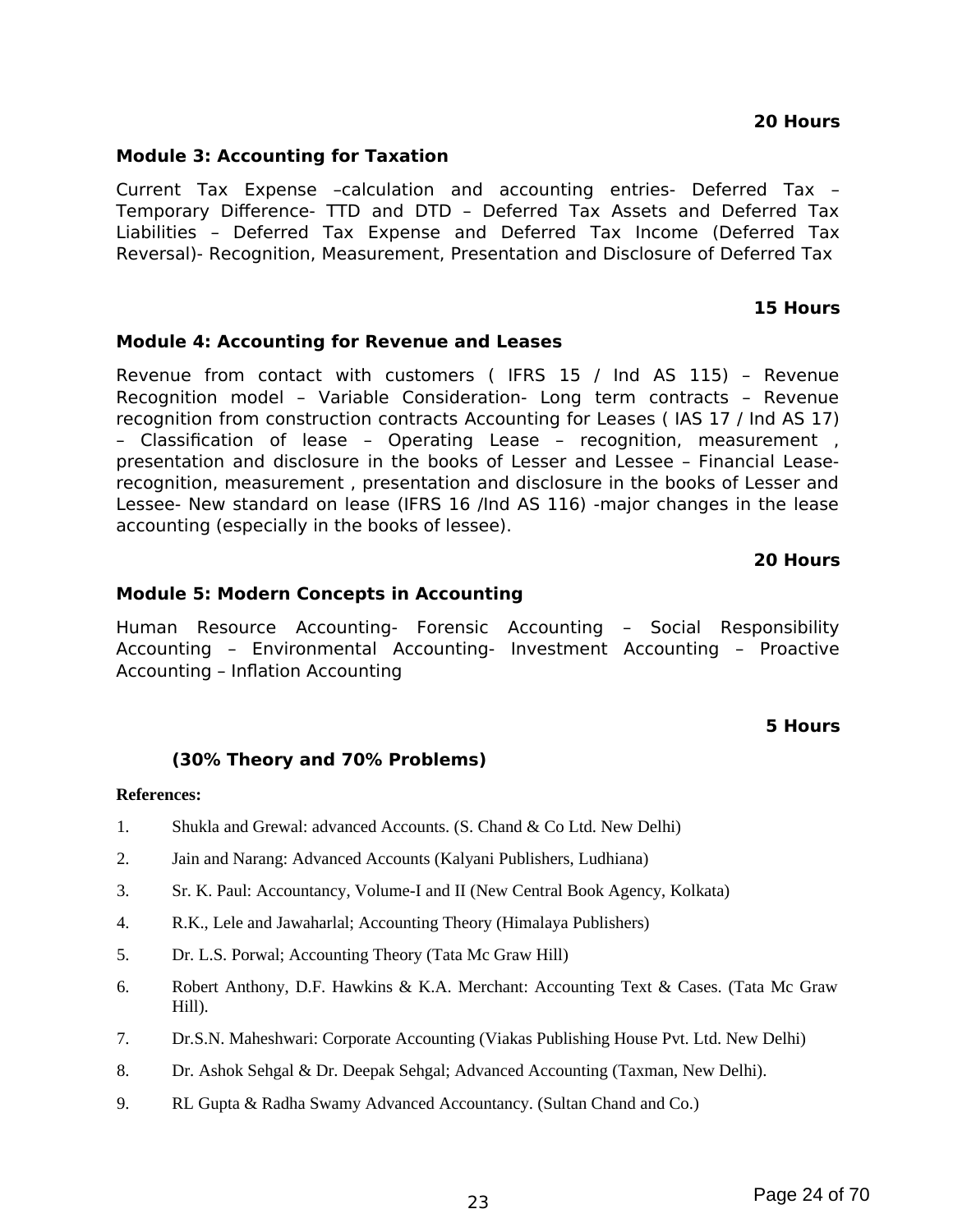- 10. Anthony, RN & Reece, JS: Accounting Principles, Richard Irwin, Inc.
- 11. Barker, P & O'hOgartaigh, C: Group Accounts Theory and Practice, Oaktree Press 1<sup>st</sup> Edn.
- 12. Narayanswamy, R: Financial Accounting A Managerial Perspective, PHI, New Delhi,
- 13. Hani & Mukherjee: Corporate Accounting, TMG, New Delhi.
- 14. Xavier, g Francis: Fundamentals of Advanced Accounts, Vol-III, TMG, New Delhi.
- 15. Financial Reporting Vol. 1 by The Institute of Chartered Accountants of India.
- 16. Advanced Accountancy MC Shukla. T.S. Grewal. & S.C. Gupta.
	- 17.IFRS Red Book (Official Publication of IASB)
	- 18.ICAI study material for Financial Reporting
	- 19.Indian Accounting Standards, Chinten Patel & Bhupendra Mantri (Taxman Publication)
	- 20.Illustrated Guide to Ind AS, T P Ghosh (Taxman Publication)

#### **Journals**

Chartered Accountant.

#### **UNIVERSITY OF CALICUT**

#### **Master of Commerce (CBCSS)**

#### **Semester II**

#### **MCM2C07: ADVANCED STRATEGIC MANAGEMENT**

**80 Hours Credit:4 Module 1:** Introduction: Basic concepts of strategy and strategic management–level of strategy – Strategic Management Process – Models of strategic management – Approaches to strategic decision making – vision – mission – objectives – goals – strategic implications of social and ethical issues.

#### **15 hours**

**Module 2:** Environmental Analysis–SWOC-Strategy and Competitive Advantage-Emerging trends in strategic management- New modes of leadership- Organisational Redesign

#### **15 hours**

**Module 3 :**Strategic Choice: Generating strategic alternatives–Strategic options at corporate level – Stability, Growth and Defensive Strategies – Strategic Alliance – SBUs – Portfolio models – BCG matrix – Michael Porter's competitive strategies Mintzberg's five Ps Strategy, KPI, KSF – External growth strategies – Competitive Advantage, Porters Value Chain Merger, acquisition, joint venture and strategic alliance (with business cases)

#### **20 hours**

**Module 4:** Strategy implementation: Various approaches to implementation of strategy – Planning and allocating resources – Strategic Control.

#### **15 hours**

**Module 5:** Strategy evaluation and control: Tools and techniques of evaluation-control techniques and process –DuPont Control model, Balanced score card-etc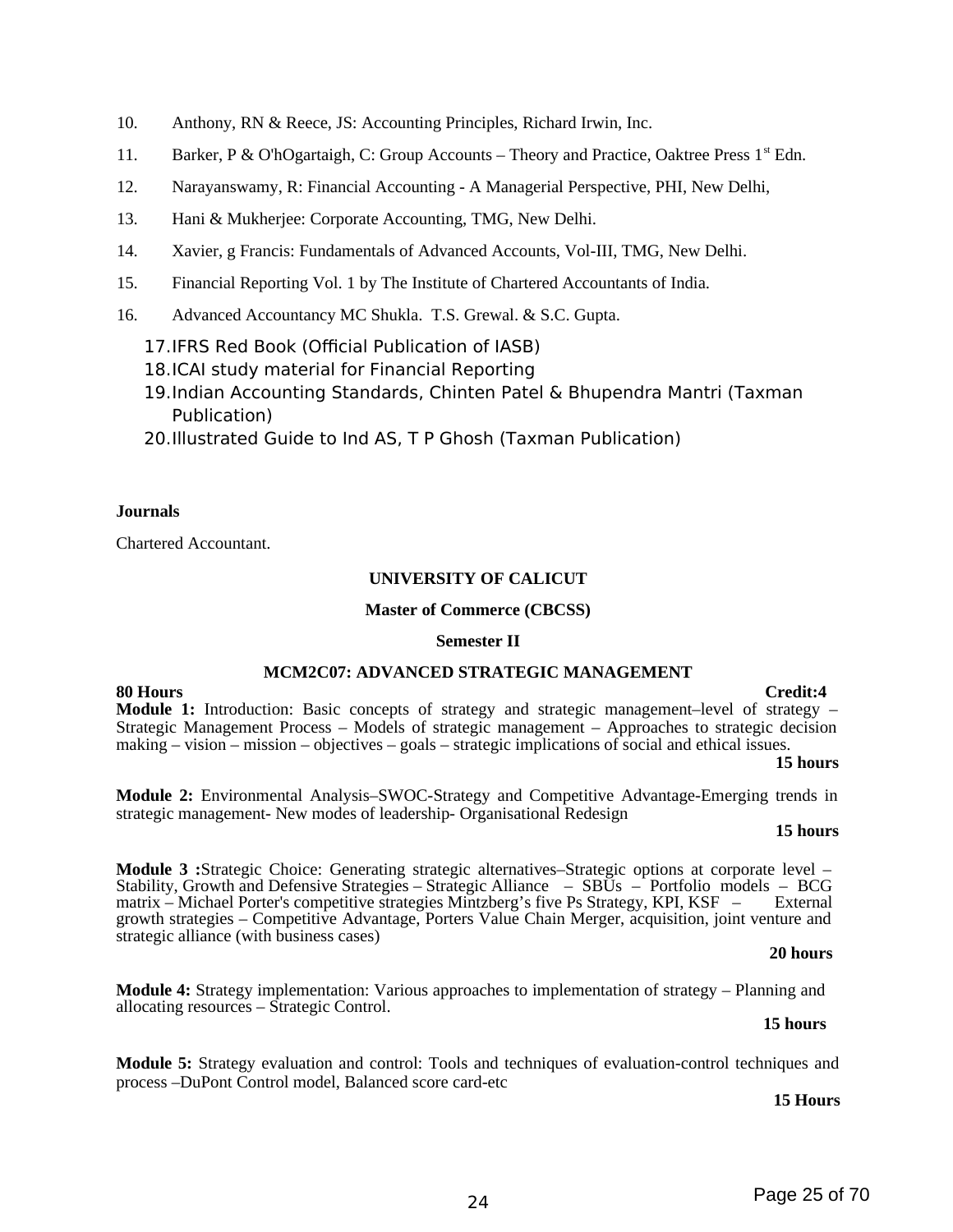#### **At least one relevant case shall be discussed in each module and assignments shall be encouraged to be in the form of case studies**

#### **References:**

1. Krishna Kumar: Cases in Strategic Management – Managerial Experiences, Global Business Press (1996).

2. RM Srivastava: Corporate Strategic Management, PragatiPrakashan.

3. AzharKazmi: Strategic Management and Business Policy, Tata McGraw-Hill Publishers (2010).

4. Stephen Hains: Strategic Thinking, Jaico Publishing House (2008)

5. RM Srivastava and DivyaNigan: Corporate Strategic Management, PragatiPrakashan (2000).

6.Frank T Paine and Carl R Anderson: Strategic Management, The Dryden Press.

#### **UNIVERSITY OF CALICUT**

#### **Master of Commerce (CBCSS)**

## **Semester II MCM 2C08 STRATEGIC COST ACCOUNTING**

80 Hours Credit: 4

Objectives:

- 1. To enable the students to know the applications of Cost accounting tools, Techniques and concepts in managerial decision-making process.
- 2. To provide students adequate knowledge of cost management and control techniques and to enable them to apply these for managing business

profitably.

**Module I-** Overview of Cost Accounting- Cost, Costing, Cost Accounting, Cost Accountancy, Scope of Cost Accounting, Objectives of Cost Accounting, Limitations of Cost Accounting, Art, Science and Practice. Cost Accounting System- Importance of Cost Accounting to Management, Workers, creditors, investors, government, general public, Advantages of Cost Accounting System, Essentials of a good Cost Accounting System, Reports provided by Cost Accounting Dept., Practical difficulty in installation of Costing System, suggestions to overcome practical difficulties. Comparison of Cost Accounting with other subjects- Cost Accounting and Financial Accounting, Cost Accounting and Management Accounting.

#### **10 hours**

**Module II**- Performance Measurement in Cost Accounting- Cost Unit, Composite Cost Unit, Cost object, Cost Centre, Profit Centre, Investment Centre. Costing Systems- Historical Costing, Absorption Costing, Direct Costing, Marginal Costing, Standard Costing, Uniform Costing. Cost Classification by Nature of Production Process-Batch Cost, Process Cost, Operation Cost, Operating Cost, Contract Cost, Joint Cost. Classification of Cost based on Behaviour- Variable Cost, fixed cost, semi-variable or semifixed cost, stepped costs, specific and common fixed cost, committed fixed cost, discretionary fixed cost,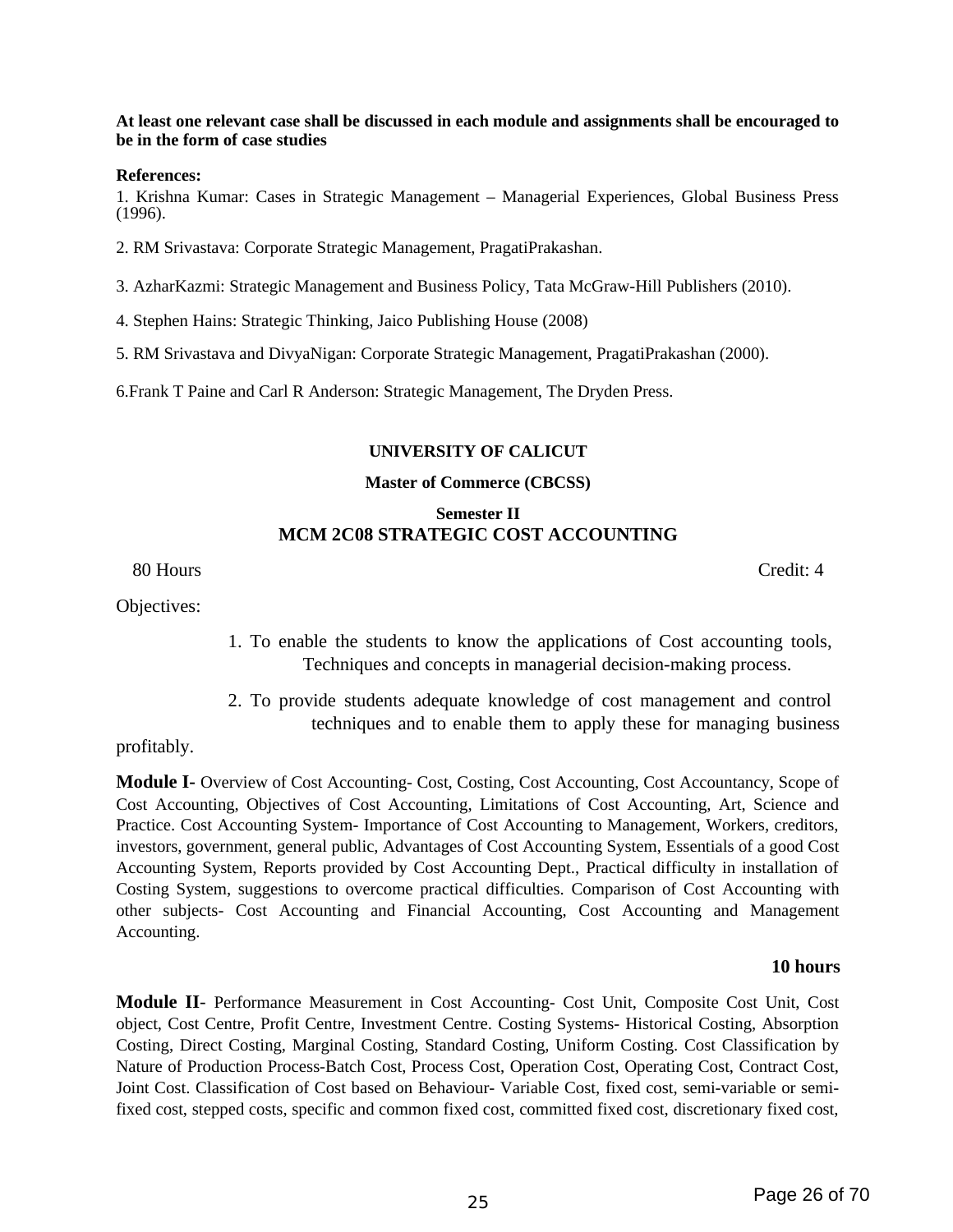engineered cost, managed cost, capacity cost, programmed cost. Importance of Behaviour wise cost classification, cost control, decision making, marginal costing, flexible budgets, CVP analysis, direct costing.

#### **10 hours**

**Module III**- Process Costing- Features, Applications, Difference between Job Costing and Process Costing, Normal loss, abnormal loss, abnormal gain, inter process profits, equivalent production-FIFO, average method, weighted average method. Joint and By-Products-Difference between Joint products and co-products, features of Joint Products, accounting for joint costs- split-off point, joint costs. Accounting treatment-physical quantity method, average unit cost method, weighted average method, selling price method. Meaning of by-products, accounting treatment-Non-cost methods, cost methods, difference between Main product and Joint & By products, value, manufacturing objective.

#### **20 hours**

**Module IV**- Decision Making Tools-Absorption Costing-limitations of Absorption Costing, Marginal Costing-meaning, features, advantages/merits of Marginal Costing-limitations of marginal costing (Theory only), Throughput Accounting-concepts, throughput accounting and contribution approach, comparison of throughput costing and absorption costing, steps to be followed to increase throughput, problems faced in throughput accounting (theory and problems), Activity based costing-limitations of traditional costing system, definition, objectives, steps in ABC, limitations of ABC, Activity Based Budgeting, Activity Based Management, Difference between Activity Based Costing and Activity Based Management (problems in ABC). Transfer Pricing- Introduction, meaning, objectives of Inter Company Transfer Pricing, Methods of Transfer Pricing (Problems). Treatment of special expenses in Cost Accounts- Research and Development Expenses, Preliminary Expenses, Rectification Cost, Obsolescence, Waste, Scrap, Spoilage –normal & abnormal spoilage, conceptual difference of waste, scrap & spoilage, accounting and control of defectives.

### **20 hours**

**Module V**- Emerging Costing Approaches: Productivity Management-meaning, measurement of productivity, misconceptions in measuring Productivity, ratios in measuring productivity index and total productivity index, distinction between productivity and profitability, productivity and value added, Productivity and quality, productivity and cost effectiveness, higher productivity and reduced cost, importance of human factor in productivity drive, productivity objectives, Plan, audit, advantages, causes of Low productivity, criticism, Total Productivity Management (TPM), Pareto analysis and Theory of Constraints- meaning, usefulness, practical application of Pareto Analysis, meaning of TOC, steps, key measures, methodology of implementation of TOC, TOC and Cost Accounting Procedures. JIT or Lean Manufacturing, steps, implementation, features, merits and demerits, role of JIT in elimination of waste, increasing profitability, Project Life Cycle Costing, meaning, benefits, cost management in LCC, Value Chain Analysis- concept, definition, meaning, steps, Porter's Value Chain, Kaizen- concept, procedure for implementation, benefits, Target Costing- meaning, need, types, methods of establishment of target costs, backflush accounting.

**20 hours**

(Theory 30% and Problems 70%)

References: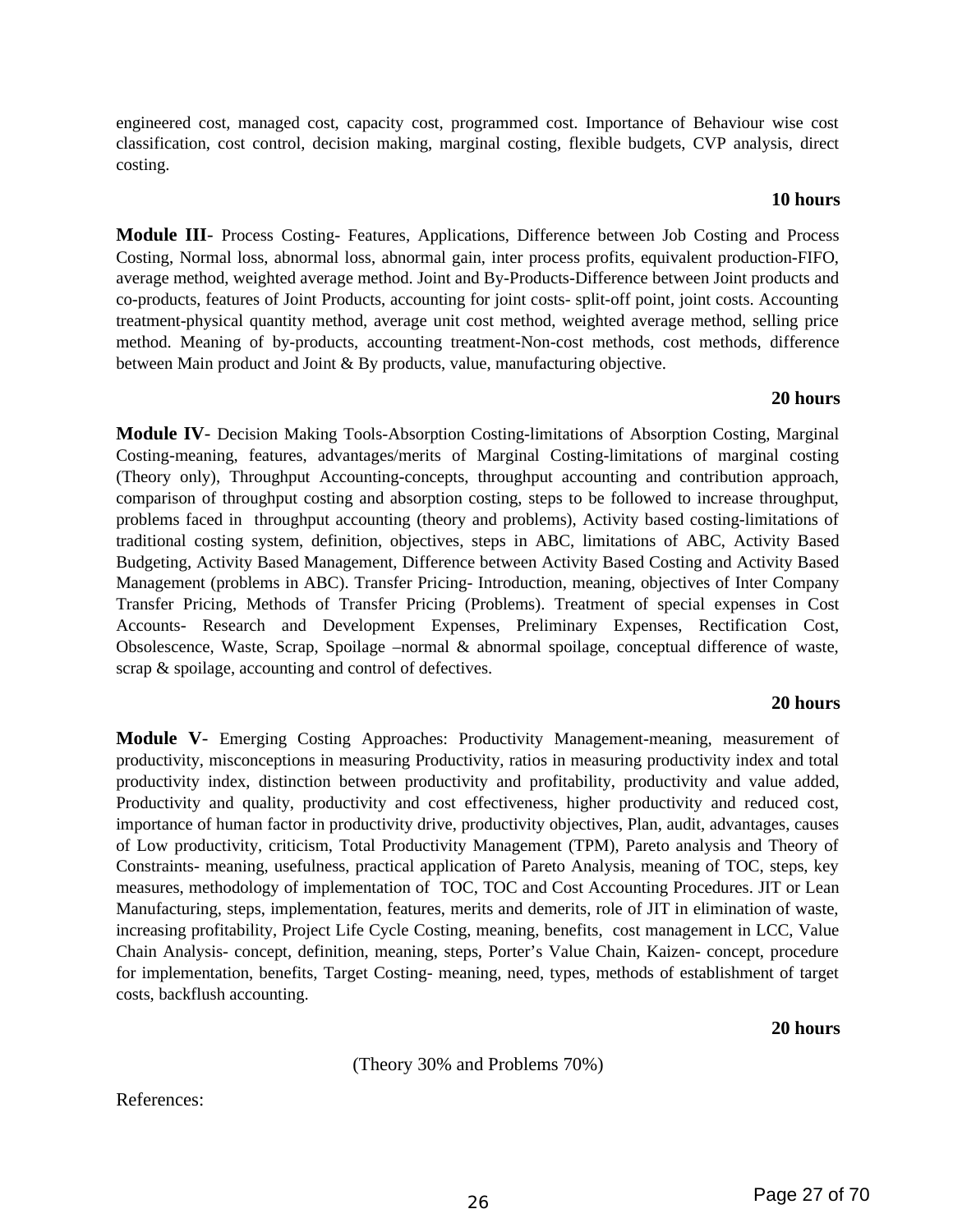- 1. Catherine Stenzel& Joe Stenzel, Essential of Cost Management, John Wiley and sons, Latest Edition.
- 2. Roman I wiel& Michael W mahr Hand book of Cost Management, John Wiley and Sons, Latest Edition.
- 3. Lianabel Oliver, The cost management tool box. AMA Publication, Latest Edition.
- 4. John K. Shank & Vijay Govindarajan, Strategic Cost management: The new tool for competitive advantage, The free press, Latest Edition.
- 5. K.P. Gupta, Cost Management: Measuring, monitoring and motivating performance, Global India Publications, Latest Edition.
- 6. Strategic Cost Management- Ravi M. Kishore, Taxman Publications

#### Further reading

• http://icmai.in/upload/Students/Syllabus-2012/Study Material New/Inter-Paper8-Revised.pdf

#### **UNIVERSITY OF CALICUT**

#### **MASTER OF COMMERCE**

#### **Semester-2**

#### **MCM2C09: INTERNATIONAL BUSINESS**

#### **Time: 80 hrs** 4 credits

#### **Module I**

Meaning and Scope–Theories of International trade: classical and modern theories – protectionism vs. free trade – Trade barriers - Tariff and Non-tariff barriers – Terms of trade – Balance of payment – Components of BOP: Current account, Capital account and Official reserve account-disequilibrium and corrective measures International business-Local, regional, national, international and global business—management orientation of overseas business-ethno centric, poly centric, region centric and geocentric orientation--reasons for internationalization of business-factors restricting internationalization of business—major global companies in the world.- Export –Import policy of India – Regulation and Promotion of foreign trade in India

#### **20 Hours**

#### **Module II**

International business environment: Cultural, social, political and legal, technological, economic and trade environment—natural and demographic environment. Opportunities and threats of Indian companies in international market. – Modes of Entry - exporting – Licensing – franchising – contract manufacturing – Management contracts, turnkey projects – Foreign Direct Investments-Theories of FDI-Cost & Benefits to Home & Host countries- Recent trends. Problems and prospects of foreign companies in Indian market.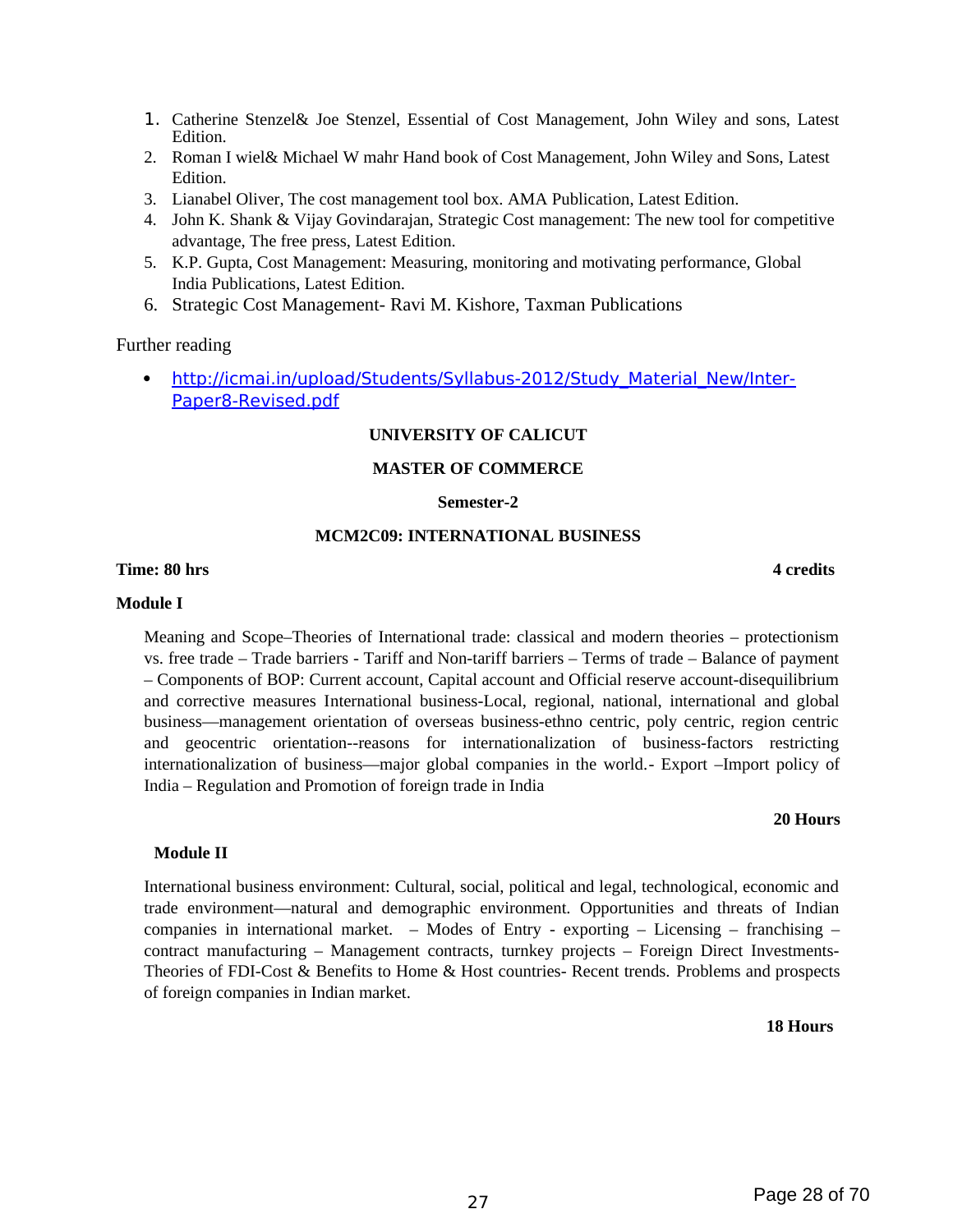#### **Module III**

Strategy development in international business—the firm as a value chain—global expansion plan-: International business locations- factors influencing locations-factors restricting location. Value chain analysis, risk analysis, cost benefit analysis. Business entry strategy-exporting, licensing, investment, joint ventures, green fiend investment, strategic alliance, global strategic partnerships.

#### **15 Hours**

#### **Module IV**

International economic institutions and integrations: Types of Trade Agreements-WTO-GATT-TRIPS-TRIMS-Regional economic integration-Levels of economic integrations –Arguments surrounding economic integration-E. U-NAFTA -ASEAN-SAARC-International Monetary Fund— International liquidity and SDRs- World Bank.

#### **10 Hours**

#### **Module V**

International business functional strategies: International production strategy—international financing strategy—international human resources strategy and international marketing strategy. Stages of Internationalisation: International, Multinational, Global and Transnational corporations – strategic orientations – Growth of MNCs - contributing factors – merits and demerits of MNC – transfer of technology – regulation of MNCs-MNCs in India-Contribution of MNCs to India.

#### **17 Hours**

#### References:

- 1. Francis Cherunilam, *International Business: Text and Cases,* PHI, New Delhi.
- 2. Shyam Shukla, *International Business,* Excel Books, New Delhi
- 3. Rakesh Mohan Joshi, *International Business,* Oxford University Press, New Delhi.
- 4. P. Subba Rao, *International Business,* Himalaya Publishing House, Mumbai.
- 5. ManabAdhikary, *Global Business Management in an International Economic Environment,*  Macmillan, New Delhi.
- 6. Charles W L Hill, *International Business,* McGraw Hill, New York.
- 7. Michael Czinkota, *International Business,* Wiley, New York.
- 8. Justin Paul, *International Business,* PHI, New Delhi.
- 9. Anant Kumar Sundaram and J, Stewart Black, *The International Business Environment: Text and Cases,* PHI, New Delhi.
- 10. John Daniels, Lee Radebaugh, Daniel Sullivan *International Business,* Pearson Education, New York.
- 11**.** Friedmann &J. Kim: Political risk and international Business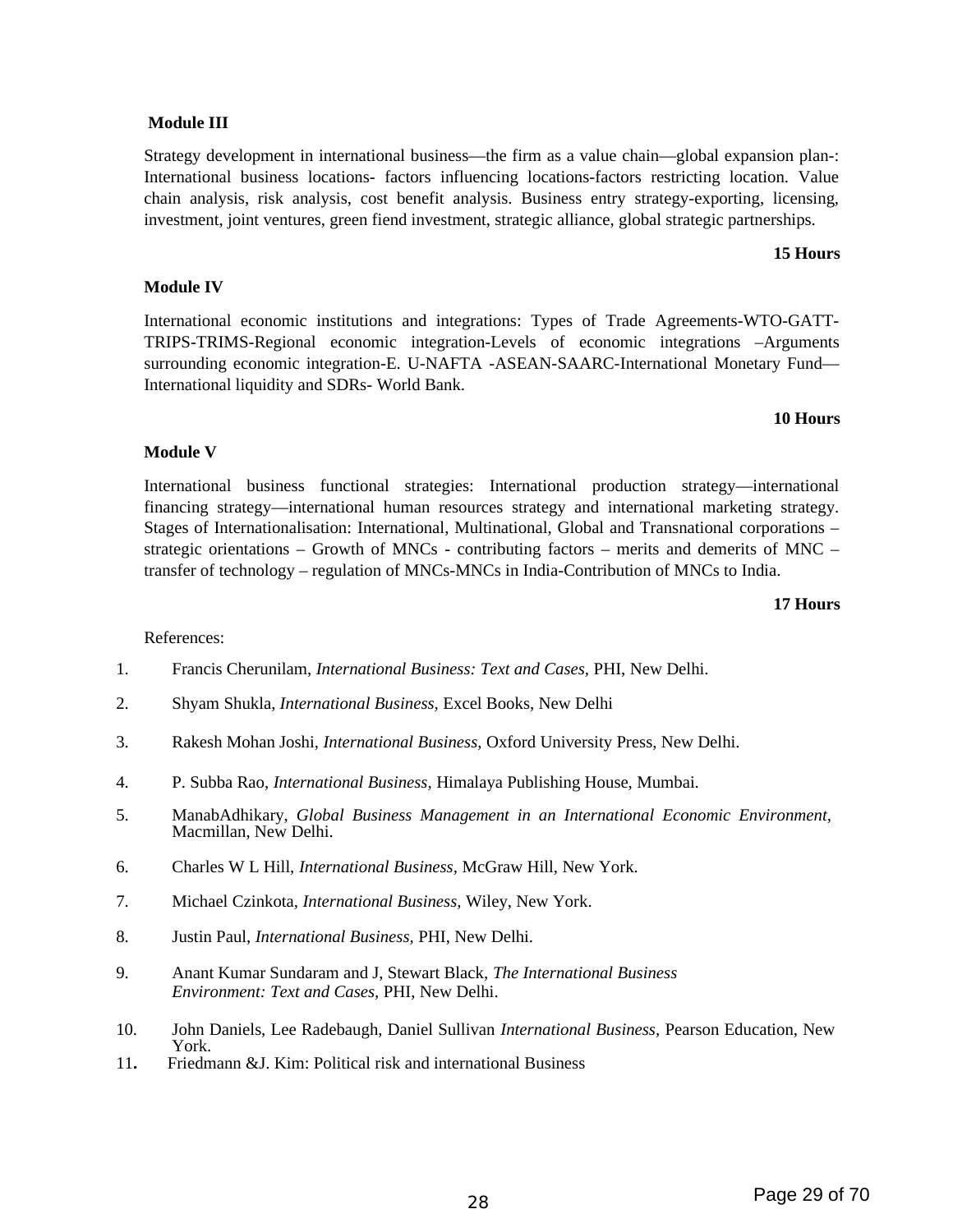## **UNIVERSITY OF CALICUT**

### **Master of Commerce (CBCSS)**

### **Semester II**

### **MCM2C10: MANAGEMENT SCIENCE**

### **Objectives:**

1. To familiarize students with concepts of management science and tools supporting decision making

2. To enable students to apply Management science techniques in appropriate decision situations.

#### **Contents:**

Module 1:

Module 2

Module3

**Introduction to Management Science**- Types of decisions; Steps in decision making; Quantitative analysis and decision making; Different types of models and their uses; Model building steps.

**Linear Programming**: Basic concepts; mathematical formulation and applications; Solution of LP

Transportation and Assignment: Formulation; Solving transportation (NWC method – Least Cost method – Vogel's approximations method – stepping stone method – Modified Distribution method) and

problem using graphic and simplex method; – Application in Business.

assignment problems (Hungarian Method).

#### **10 hours**

**25 hours**

### **17 hours**

### **18 hours**

**10 hours** 

**Inventory and Queuing Management**: Concepts of *inventory management*; Inventory models – classical EOQ, planned shortage model- deciding optimum safety stock and reorder level. *Queuing models:* Elements of a queuing system; Models with Poisson arrival and Exponential services ratessingle server and infinite and finite population.

Module 4 **Project Scheduling**: Concepts of PERT & CPM techniques and their applications; Network analysisscheduling activities, determining critical path, calculation of floats; Time-cost trade-off; Resource allocation and resource levelling.

**Module 5 Markov Chains and Theory of Games**: Markov Chains- decision processes; Market share analysis; Account receivable analysis. Game Theory- Pure strategy games; Mixed strategy games; Value of the game; Rules of Dominance.

 **Theory 30% Problems 70% References:**

- 1. Anderson: Introduction to Management Science Quantitative Technique for Decision making Thomson.
- 2. Operations Research Kautiswarup, P.K. Gupta, Manmohan Sultan Chand & Sons.
- 3. Operations Research SD Sharma, Kadar Notes, Ramnath&G. Meerut.
- 4. OR Techniques for management VK Kapoor &Sumant Kapoor Sultan Chand & Sons.
- 5. Quantitative Techniques in Management, Vohra N.D., The McGraw Hill companies

#### **80 Hours Marks: 80**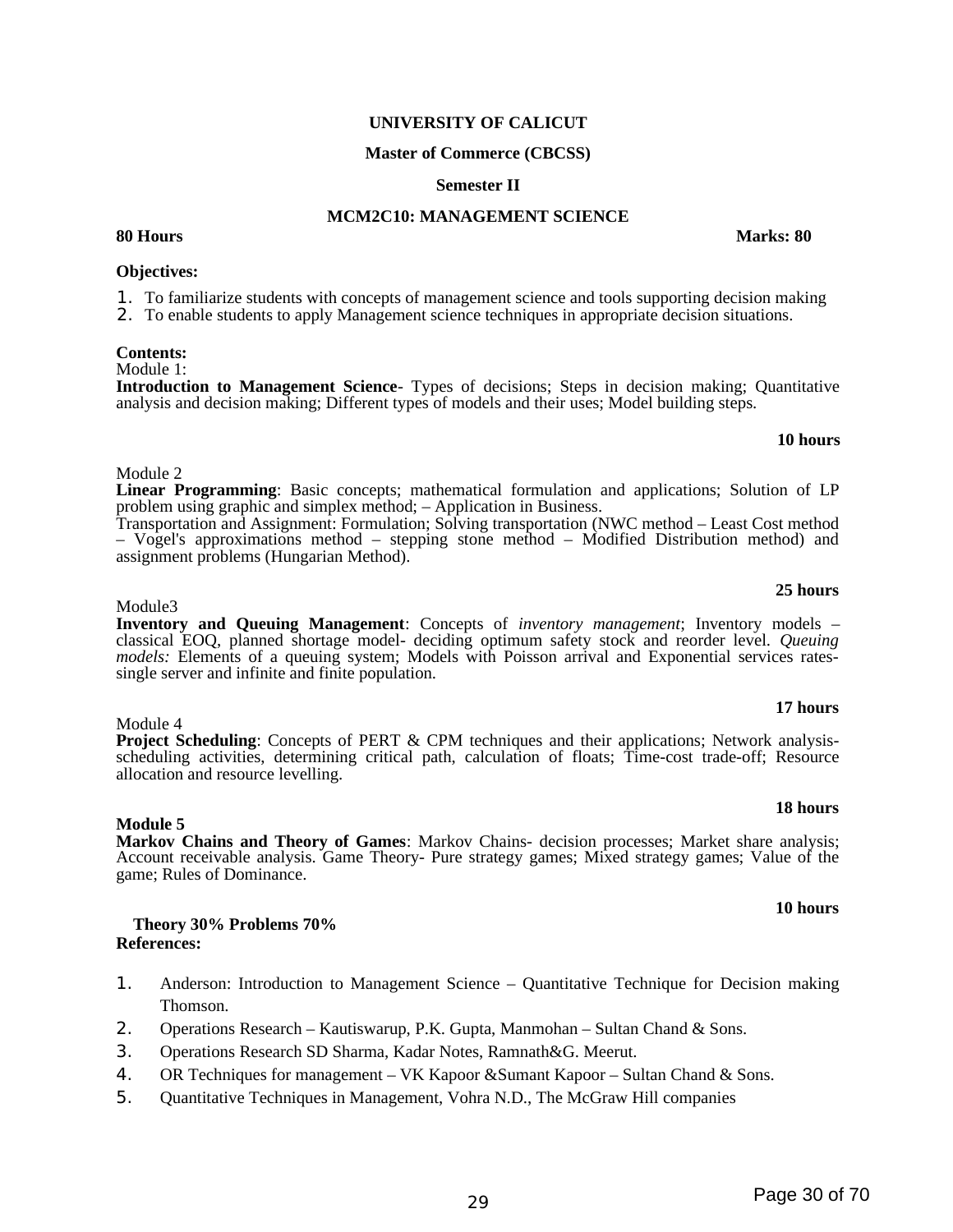- 6. Anderson: Introduction to Management Science Quantitative Technique for Decision making Thomson.
- 7. Operations Research Kautiswarup, P.K. Gupta, Manmohan Sultan Chand & Sons.
- 8. Operations Research SD Sharma, Kadar Notes, Ramnath&G. Meerut.
- 9. OR Techniques for management VK Kapoor & Sumant Kapoor Sultan Chand & Sons.

#### **UNIVERSITY OF CALICUT Master of Commerce (CBCSS)**

#### **Professional Competency Course (PCC)**

#### **Semester: 2**

#### **MCM2A01: Business Analytics using R**

#### **Time: 80 hours Credit: 4 Objectives:**

1.To gain an understanding of how managers use business analytics to formulate and solve business

problems and to support managerial decision making.

2. To become familiar with the processes needed to develop, report, and analyse business data.

Module-1

Introduction to R and Python

Module-2

Predictive Analytics-Financial Analytics, Retail Analytics

Module-3

Prescriptive Analytics-Portfolio Analytics, Retail Analytics

Module-4

Implementation Analytics-Content Analytics

Module-5

Implementation Analytics-Supply Chain Analytics

#### **UNIVERSITY OF CALICUT Master of Commerce (CBCSS)**

#### **Professional Competency Course (PCC)**

#### **Semester: 2**

#### **MCM2A02: Big Data Analysis**

**Time: 80 hours Credit: 4 Objectives:**

1.To gain an understanding of how managers use big data analysis to formulate and solve business problems and to support managerial decision making.

2. To become familiar with the processes needed to develop, report, and analyse business

Module-1 Data Mining: A) Introduction: Theory, Knowledge discovery from databases, scalability issues. Cloud Computing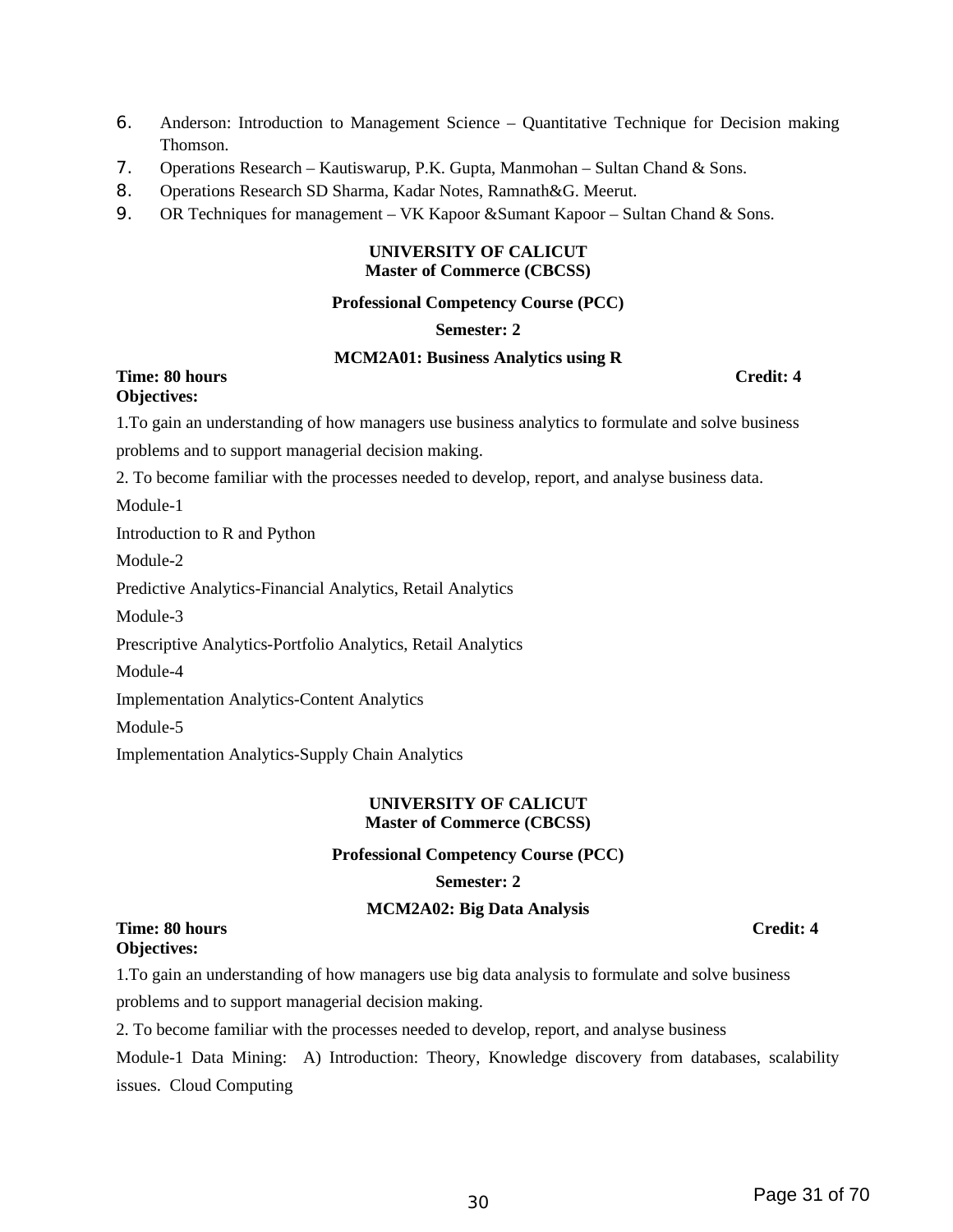Grid based algorithm, Graph theoretic clustering.

Reference:

optimization.

1. Data Mining Techniques: A. K. Pujari, Sangam Books Ltd., 2001

vector machines, associations, dependence analysis, rule generation.

2. Mastering Data Mining: M. Berry and G. Layoff, John Wiley & Sons., 2000

Module-3 Data Preparation: Pre-processing, sub-sampling, feature selection.

#### **UNIVERSITY OF CALICUT Master of Commerce (CBCSS)**

Module-2 Data Warehousing: – Theory, General principles, modelling, design, implementation and

Module-4 Classification and Prediction: Bayes learning, decision trees, CART, neural learning, support

Module-5 Cluster Analysis and Deviation Detection: Partitioning algorithms, Density bases algorithm,

#### **Professional Competency Course (PCC)**

#### **Semester: 2**

#### **MCM2A03: Live Project with Statistical Packages**

#### **Time: 80 hours Credit: 4 Objectives:**

1.To gain an understanding of how managers use CMIE/ERP/R/SPSS to formulate and solve business problems and to support managerial decision making.

2. To become familiar with the processes needed to develop, report, and analyse business

Module 1

Introduction-Baby steps

Module-2

Practical application of CMIE Data base

Or

Practical Application of SAP

Or

Practical Application of R

Or

Practical Application of SPSS/R/CMIE Prowess/SAP

Module-3

Practical Workshops

Module-4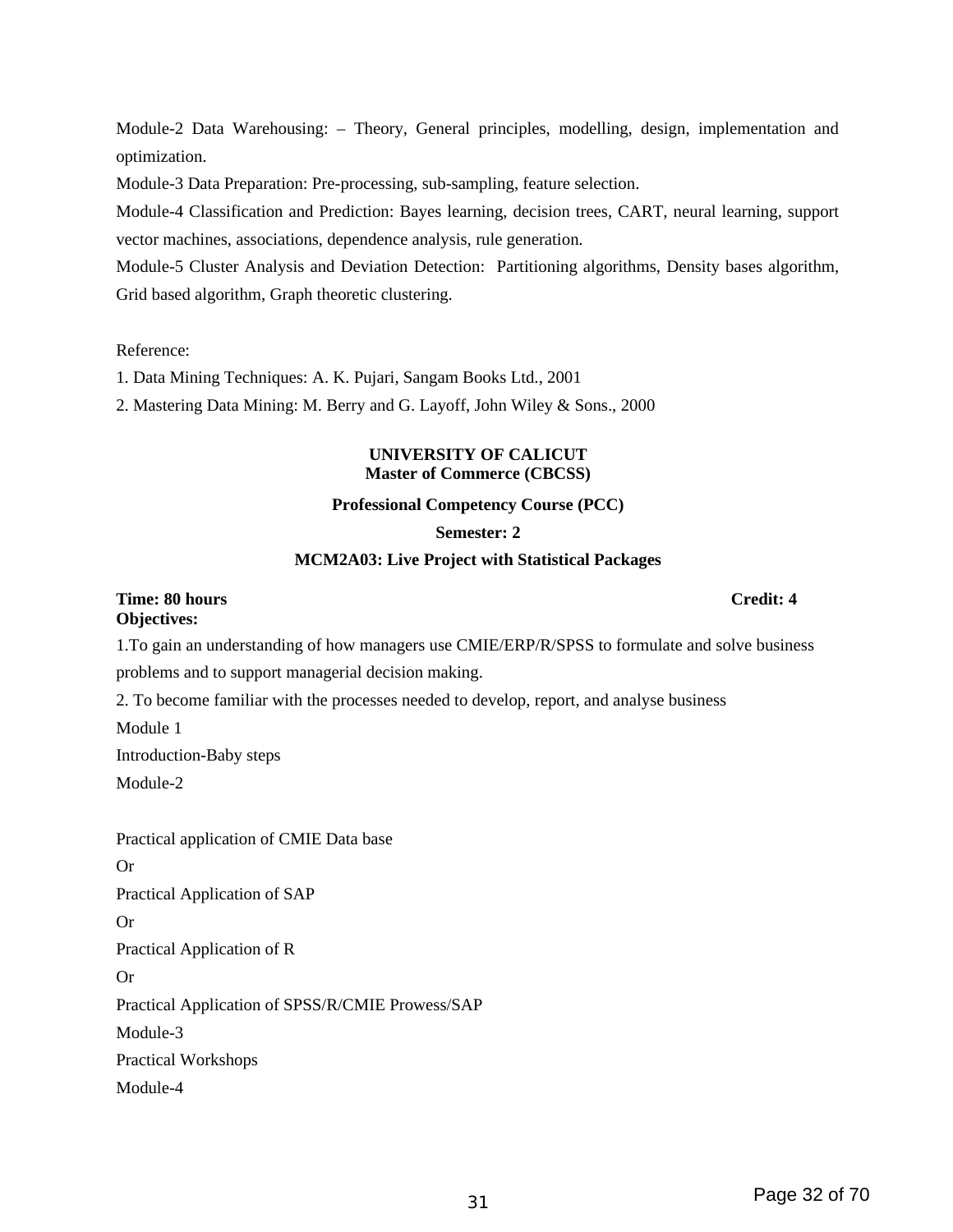Advanced Applications of SPSS/R/CMIE Prowess/SAP Module-5

SEM-Cluster Analysis, Factor Analysis, Multivariate Analysis

### **UNIVERSITY OF CALICUT Master of Commerce (CBCSS)**

#### **Professional Competency Course (PCC)**

**Semester: 2**

#### **MCM2A04: Spread Sheet Application**

**Time: 80 hours Credit: 4 Objectives:**

1.To gain an understanding of how managers use spread sheet analysis to formulate and solve business problems and to support managerial decision making.

2. To become familiar with the processes needed to develop, report, and analyse business

#### **Introduction to Excel**

About Excel & Microsoft, Uses of Excel, Excel software, Spreadsheet window pane, Title Bar, Menu Bar, Standard Toolbar, Formatting Toolbar, the Ribbon, File Tab and Backstage View, Formula Bar, Workbook Window, Status Bar, Task Pane, Workbook & sheets **Columns & Rows** 

Selecting Columns & Rows, Changing Column Width & Row Height, Autofitting Columns & Rows, Hiding/Unhiding Columns & Rows, Inserting & Deleting Columns & Rows, Cell, Address of a cell, Components of a cell – Format, value, formula, use of paste and paste special. Functionality Using Ranges-Using Ranges, Selecting Ranges, Entering Information into a Range, Using AutoFill

#### **Creating Formulas**

Using Formulas, Formula Functions – Sum, Average, if, Count, max, min, Proper, Upper, Lower, Using AutoSum, Advance Formulas-Concatenate, Vlookup, Hlookup, Match, Countif, Text, Trim

#### **Spreadsheet Charts**

Creating Charts, Different types of chart, Formatting Chart Objects, Changing the Chart Type, Showing and Hiding the Legend, Showing and Hiding the Data Table

#### **Data Analysis**

Sorting, Filter, Text to Column, Data Validation.PivotTables -Creating PivotTables, manipulating a PivotTable, Using the PivotTable Toolbar, Changing Data Field, Properties, displaying a PivotChart, Setting PivotTable Options, Adding Subtotals to PivotTables

#### **Spreadsheet Tools**

Moving between Spreadsheets, Selecting Multiple Spreadsheets, Inserting and Deleting Spreadsheets Renaming Spreadsheets, Splitting the Screen, Freezing Panes, Copying and Pasting Data between Spreadsheets, Hiding, protecting worksheets Making Macros Recording Macros, Running Macros, Deleting Macros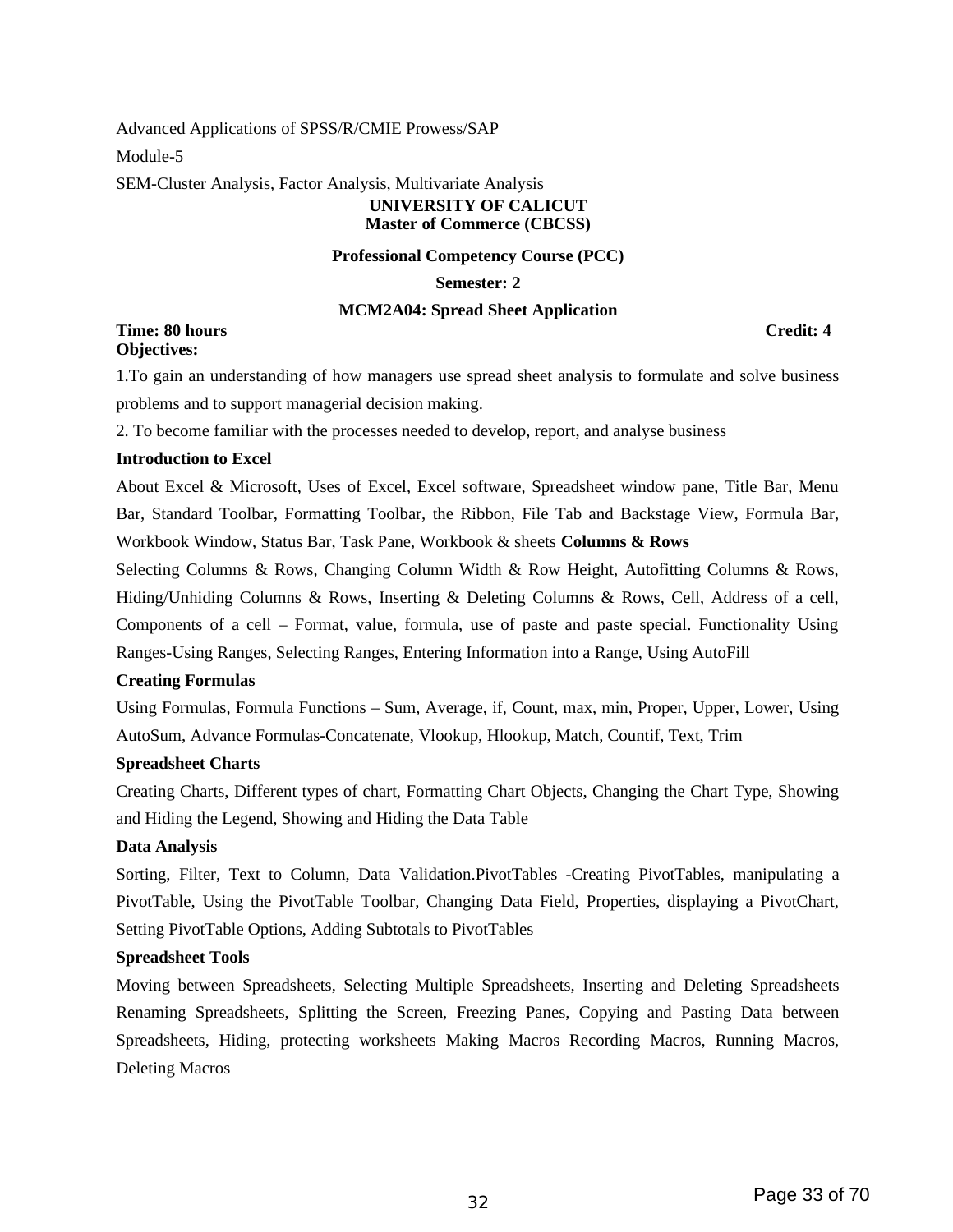#### **UNIVERSITY OF CALICUT Master of Commerce (CBCSS)**

#### **Professional Competency Course (PCC)**

#### **Semester: 2**

#### **MCM2A05: Accounting Package Skill**

#### **Time: 80 hours Credit: 4 Objectives:**

1.To gain an understanding of how managers use a to formulate and solve accounting packages in real world business problems and to support managerial decision making.

2. To become familiar with the processes needed to develop, report, and analyse business

#### **Module 1**

Masters – Ledgers, Groups, Bill wise Debtors and Creditors Ledger, Payment Voucher, Day Book, Pre-Allocation of Bills, Receipt Voucher, Contra and Journal Voucher, Cheque Printing.

#### **Module 2**

Masters: Inventory, Goods and Services Tax (GST), Purchase Voucher with GST, Sales Voucher with GST, GST Returns and Payment, Billing Features, Purchase Order Processing.

#### **Module 3**

Sales Order Processing, Debit and Credit Notes, Bank Reconciliation, Price List in Tally, Credit Limit, Stock Transfers, Manufacturing Vouchers, Batch Wise Details-Order Level, Interest Calculations (Auto Mode), Voucher Types and Class, Point of Sales, Scenarios and Optional Vouchers

#### **Module 4**

Budgets and Controls, Cost Centres and Cost Categories, Party Ledger Analysis, Purchase and Sales Reporting, Stock Analysis and Reports, Cash and Bank Reports, Search, Filter and Sorting, Financial Reports, Multi Language, Export, Import, Backup and Restore.

#### **Module 5**

Tax Deducted at Source (TDS), Payroll Accounting, Finalisation Entries, Data Security, Audit, Data Synchronisation, Multi-Currency, Printing Reports, Miscellaneous, Shortcut Keys

#### **UNIVERSITY OF CALICUT Master of Commerce (CBCSS)**

#### **Professional Competency Course (PCC)**

#### **Semester: 2**

**MCM2A06:** Computer Programming Skill

#### **Time: 80 hours Credit: 4 Objectives:**

#### 1.To gain an understanding of how to programme by using computer languages

2. To find solutions to problems faced by business managers

1.Python.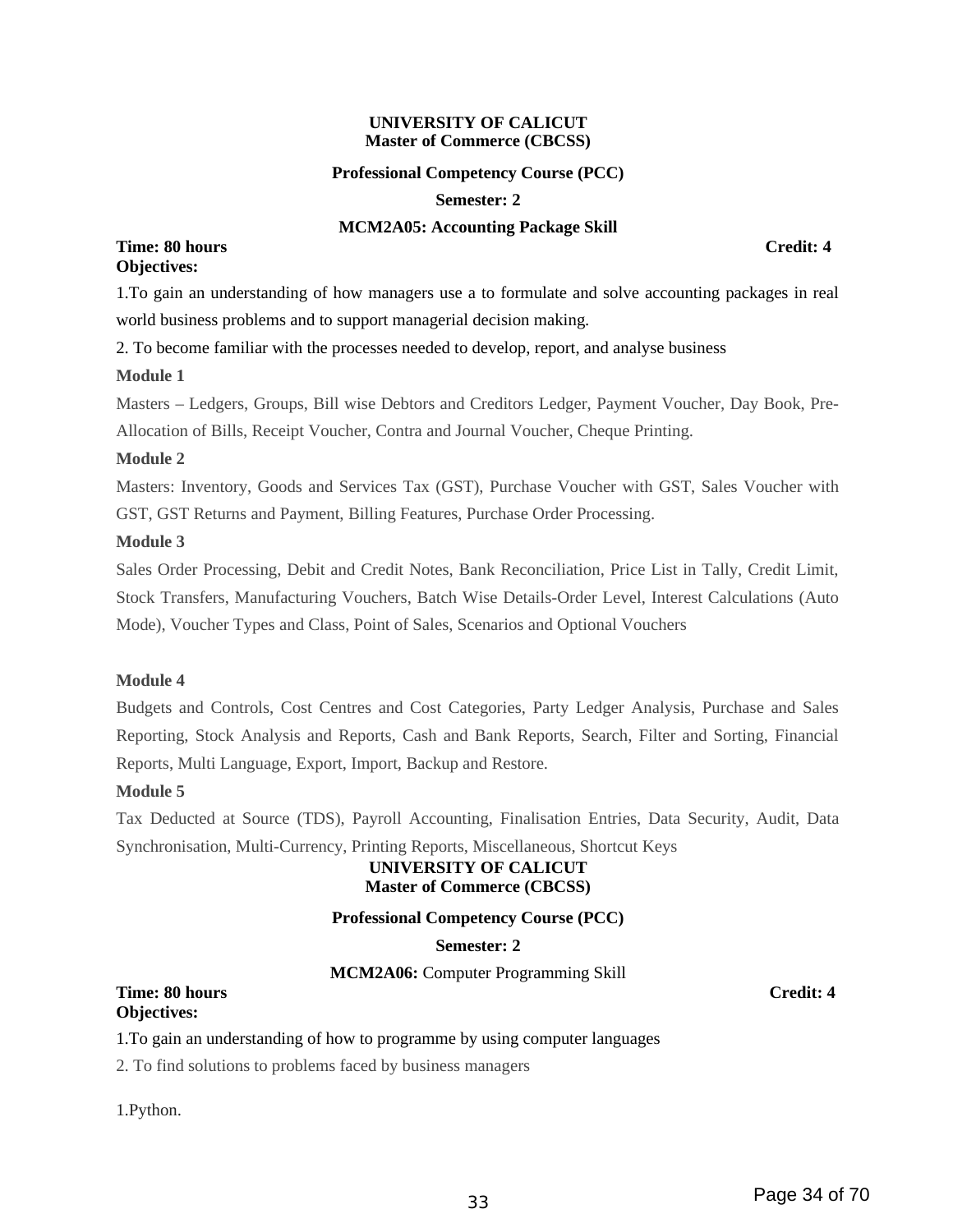2.Java. Or 3.C Language. Or 4. PHP. 5. Swift. 6. Ruby. College can teach any one of this language

#### **UNIVERSITY OF CALICUT Master of Commerce (CBCSS)**

#### **Professional Competency Course (PCC)**

#### **Semester: 2**

**MCM2A07:** Innovation/Entrepreneurship/Idea Pitching

**Time: 80 hours Credit: 4 Objectives:**

#### 1.To promote innovation and entrepreneurship among students

2. To provide opportunity for creative mind and creativity in campuses

Stages

Stage-1 Idea Generation

Stage-2 Idea Presentation

Stage-3 Mentoring

Stage-4 Idea Pitching inter collegiate level, or University Level or State level or national level or international level

Stage-5 Prototype generation

### **UNIVERSITY OF CALICUT**

#### **Master of Commerce (CBCSS)**

#### **Semester: III**

#### **MCM3C11 FINANCIAL MANAGEMENT**

#### **80 Hours Credit:4 Objectives:**

 To acquaint the students with the basic analytical techniques and methods of financial management of business organization.

<sup>34</sup> Page 35 of 70

Or

Or

Or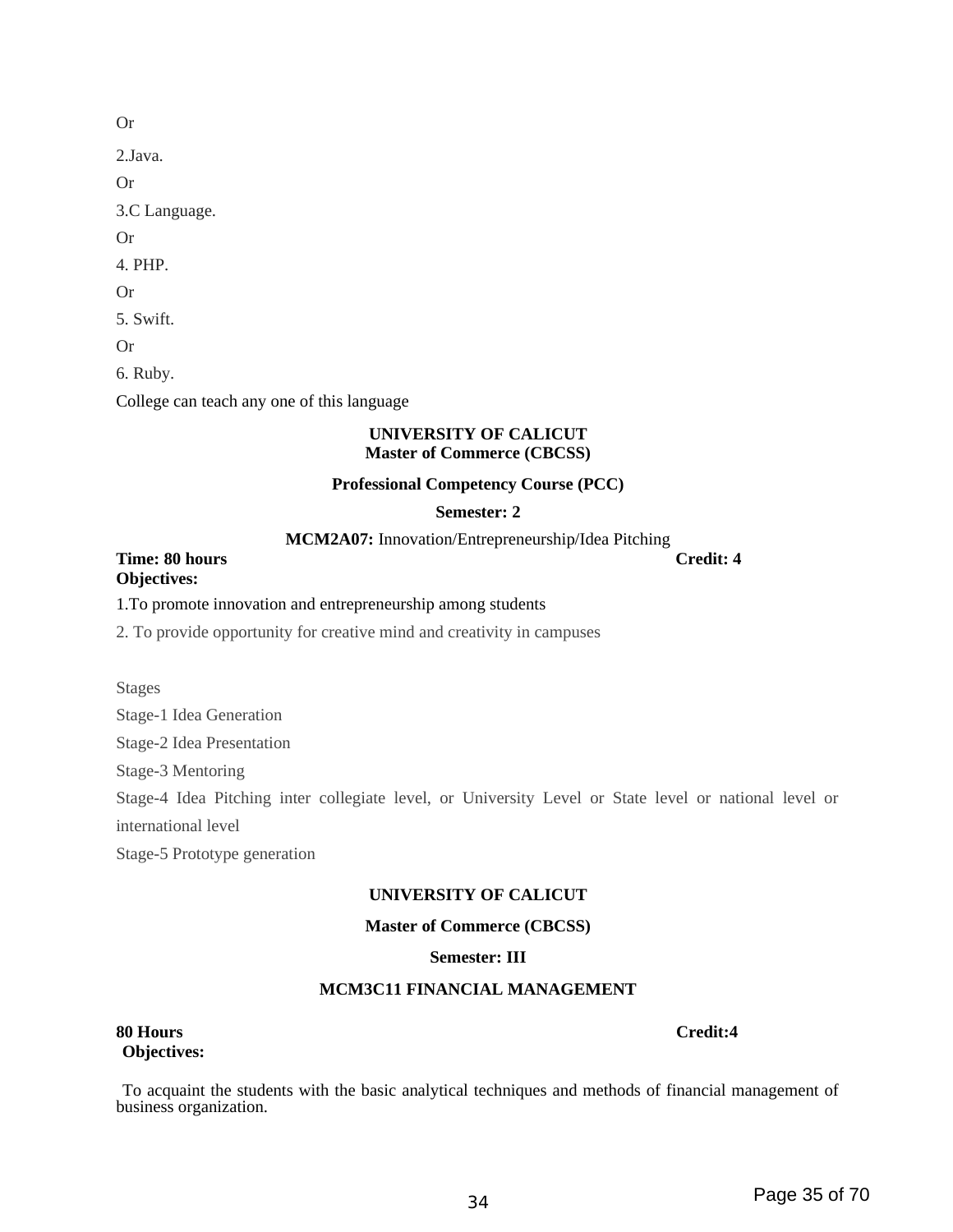<sup>35</sup> Page 36 of 70

 To provide the students the exposure to certain advanced analytical techniques that are used for taking financial policy decisions.

**Module 1: Foundation of Finance**: Goals and functions of finance–Legal–Operating and Tax environment for financial decisions –Financial manager-Agency problem in financial management-Time value of money-compounding and discounting-An overview of capital investment decisions

#### **25 hours**

**Module II: Sources of long-term finance and Cost of Capital**: Conventional and innovative sourcesleasing-factoring-securitisation- financial engineering-cost of capital-Concept–significance–Computation of cost of Debt, Preference capital, Equity capital and Retained Earnings – Opportunity cost of capital – Marginal cost of capital – WACC – Capital Asset Pricing Model.

**10 hours Module III**: **Working Capital Management**: Working Capital–meaning–concept and cycle – Working capital management strategy – Estimation of working capital– Mathematical and simulation models of working capital decisions – Management of cash and marketable securities – Cash management techniques – Lock box system, Concentration baking – Methods of Inventories – Techniques of inventory management – Management of receivables – Techniques of receivable management-working capital financing for Indian industry

#### **25 hours**

**Module IV:**Financial leverage and Capital Structure: Definition of capital structure-Leverage Analysis– Operating, Financial &Combined leverage – EBIT – EPS Analysis – Financial Breakeven – Indifference Point – Capital Structure Theories – Optimum capital Structure – NI approach, NOI approach, Traditional approach & Modigliani Miller approach – Arbitrage process– Determinants of Capital Structure- over capitalisation, under capitalisation and fair capitalisation

#### **10 hours**

**10 hours**

**Module V :** Mechanics and practices of dividend payment–factors affecting dividend policy – legal framework of payment of dividend – dividend theories – determinants of dividend policy and some case studies.

(Theory 30%, Problems 70%)

#### **References:**

- 1. Soloman, Ezra, Theory of Financial Management, Columbia Press (Latest Edition)
- 2. James C Van Horne. Financial Management and Policy Prentice Hall of India (Latest Edition)
- 3. Weston, J. Fred and Brigham, Eugne F. Managerial Finance, Dryden Press (Latest Edition)
- 4. Prasanna Chandra. Financial Management, Tata McGraw Hill (Latest Edition)
- 5. Khan, M.Y. and P.K. Jain. Financial Manager, Tata McGraw Hill (Latest Edition).
- 6. Pandey, I.M. Financial Management, Tata McGraw Hill (Latest Edition)
- 7. Ravi M. Kishore. Financial Management, Taxmann (Latest Edition)

8. Brigham, Ehrhavdt. Financial Management, Cengage Learning India Private Ltd. New Delhi – 110082 (Latest Edition)

9. Ross S.A., R.W. Westerfield and J. Jaffe, Corporate Finance, McGraw Hill (Latest Edition)

10. Anderson, Sweeney and Williams. An Introduction to Management Science, Cengage Learning India Private Ltd. New Deli – 110092 (Latest Edition)

11. Brigham and Houston. Fundamentals of Financial Management, Cengage Learning India Private Ltd., New Delhi – 110091 (Latest Edition)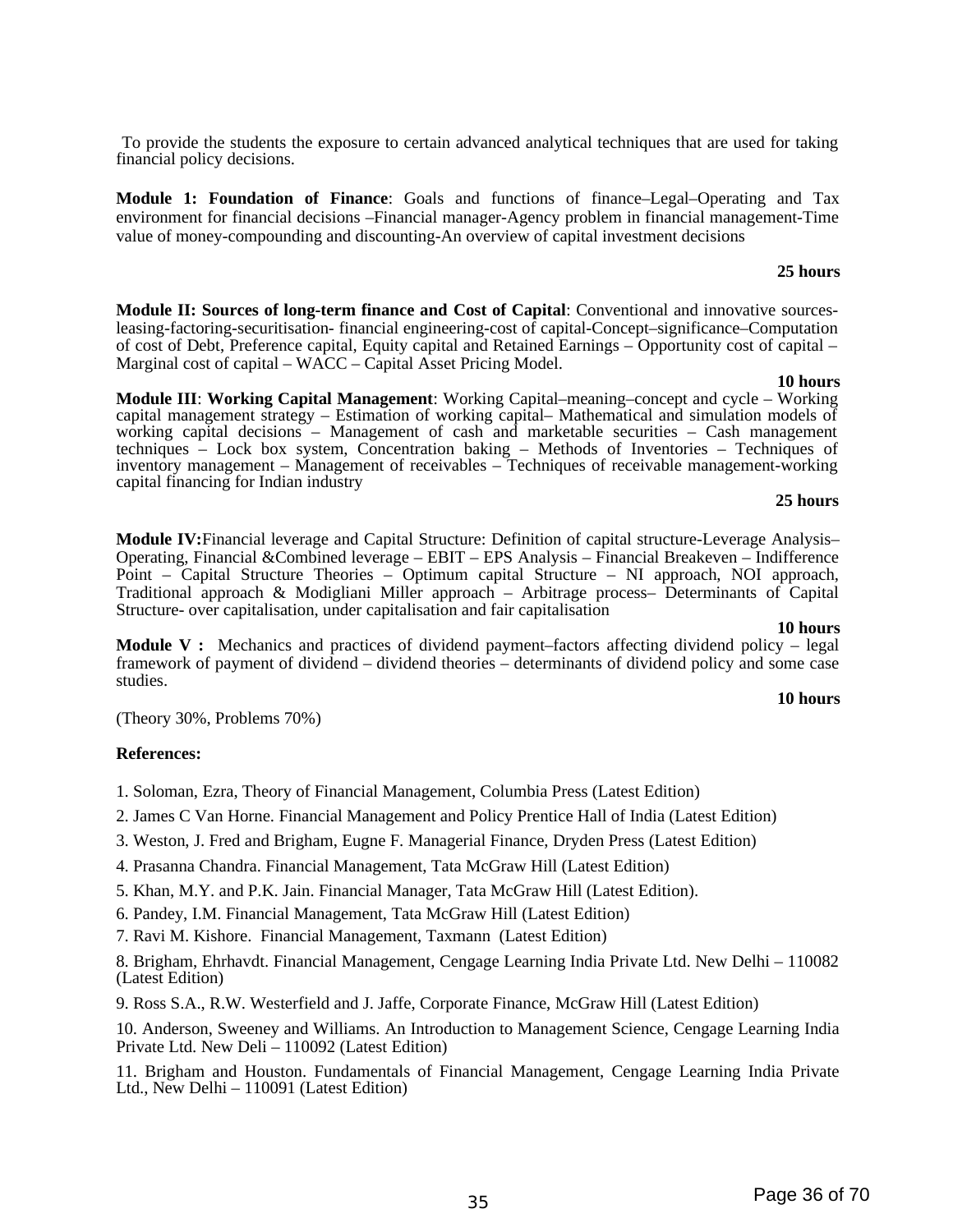12. Brealey R.A. and S.C. Myers. Principles of Corporate Finance, McGraw Hill, (Latest Edition)

13. Sudhirbhat. Financial Management. Excel Book (Latest Edition)

14. Damodaran, A. "Corporate Finance: Theory and Practice". John Wiley & Sons (Latest Edition)

#### **Journals**

Finance India Applied Finance, ICFA Journal of Finance Journal of Financial Economics Chartered Financial Analyst Financial Dailies

#### **UNIVERSITY OF CALICUT Master of Commerce (CBCSS) Semester III**

### **MCM3C12: INCOME TAX: LAW, PRACTICE AND TAX PLANNING I 80 Hours Credit:4**

#### **Objectives:**

To enable students to understand computation of income under various heads, taxable income of various entities, tax planning and procedure of assessment.

**Module 1: Basic Concepts**-Direct and indirect taxes- Capital& revenue- Tax planning, tax evasion, tax management, tax avoidance - residence and incidence of tax- exempted income- Tax planning relating to residence & incidence of tax

#### **10 hours**

**Module 2 Computation of Taxable Income under different heads**-income from salary- house property-income from business/profession- capital gains-other sources – Tax planning relating to different heads of income

#### **20 hours**

**Module 3 Assessment**-Clubbing of incomes and aggregation of income – Set off and carry forward of losses – Incomes exempt from taxes – Deductions in computing total income – Rebates and reliefs of tax- Assessment of agricultural Income – Computation of Agricultural Income – Calculation of tax on integration. Assessment of individuals- AMT- Assessment of HUF -Tax planning related to clubbing and aggregation of income, set off and Carry forward of losses- Agricultural income, Individual Assessment –Tax planning- Assessment of HUF- Tax planning

#### **20 hours**

**Module 4: Income Tax Authorities**: Powers and functions–Provisions of advance payment of tax – Tax payment – Deduction and collection of tax at source – Recovery of tax – Computer applications in tax management.

#### **15 hours**

**Module 5 : Procedure for assessment of Income Tax**: Filing of return of Income–Voluntary return of income – Statutory obligations for filing of return – Time and documents for filing of returns – Return of loss – Belated returns – Revised returns – Defective returns – PAN – Different types of assessment – Self assessment – Assessment on the basis of return – Best judgment assessment – Regular assessment – Reassessment – Protective assessment.

#### **15 hours**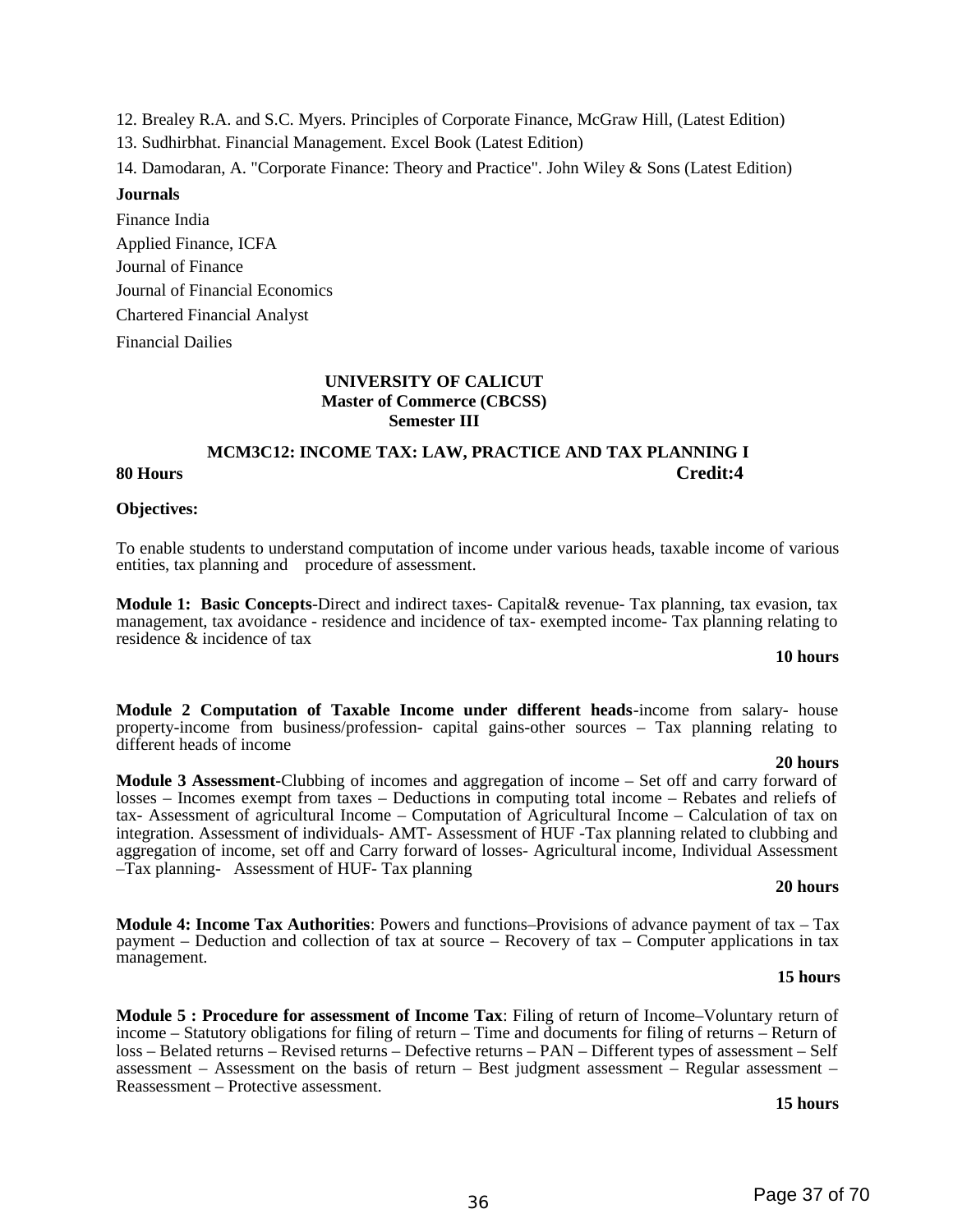#### **(30% theory and 70% problems)**

#### **References:**

- 1. BB Lal, Income Tax, Pearson (Dorling Kindersley (India) Publication, Latest Edition,
- 2 Dr. H C. Mehrotra and Dr.S P . Goyal, Income Tax including Tax Planning and Management, Sahitya Bhavan Publications, Agra – latest

3. Ahuja GK & Gupta Ravi, Systematic Approach to Income Tax, Bharat Law House, Latest Edition.

4. BB Lal, Income Tax, Pearson (Dorling Kindersley (India) Publication, Latest Edition.

5. AC SampatAyengar, Law of Income Tax, Bharat Law House, Latest Edition.

#### **UNIVERSITY OF CALICUT Master of Commerce (CBCSS)**

#### **Semester III**

#### **MCM3C13: RESEARCH METHODOLOGY**

#### **80 Hours Credit:4**

#### **Objectives:**

To acquaint students with process and methodology of research

To enable students to identify research problems, collect and analyse data and present results.

#### **Module I**

**Research: Basic concepts** - Meaning–Objectives–Types–Approaches – Significance of research in social sciences – Process of research – Formulating problem – Literature Survey – Hypothesis – Research Design – Types – Exploratory, Descriptive, Diagnostic, Experimental – Sample Design – Collecting, analysing, testing, interpreting and presenting result.

#### **15 hours**

### **Module II**

**Population Survey and Sample Study**: Population & Sample–Sampling theories - Techniques of sampling – Random and Non-random techniques – Sample Size – Determination of sample size – Sampling Errors – Non sampling Errors – Factors influencing sample size – Optimum sample size – Case Study – Pilot Survey.

#### **Module III**

**Data collection**: collection of Primary Data–Methods of Data Collection – Observation – Field Survey – Questionnaire - Interview Schedule – Preparation of Questionnaire – Process of Interviewing – Collection of secondary data – Sources of secondary data.

#### **10 hours**

**20 hours**

#### **Module IV**

**Measurement and Scaling**: Variables–Attributes – Process of measurement – Attitude Measurement – Scaling - Scaling Techniques – Graphic Rating – Likert – Thurstone – Semantic Differential – Stapel –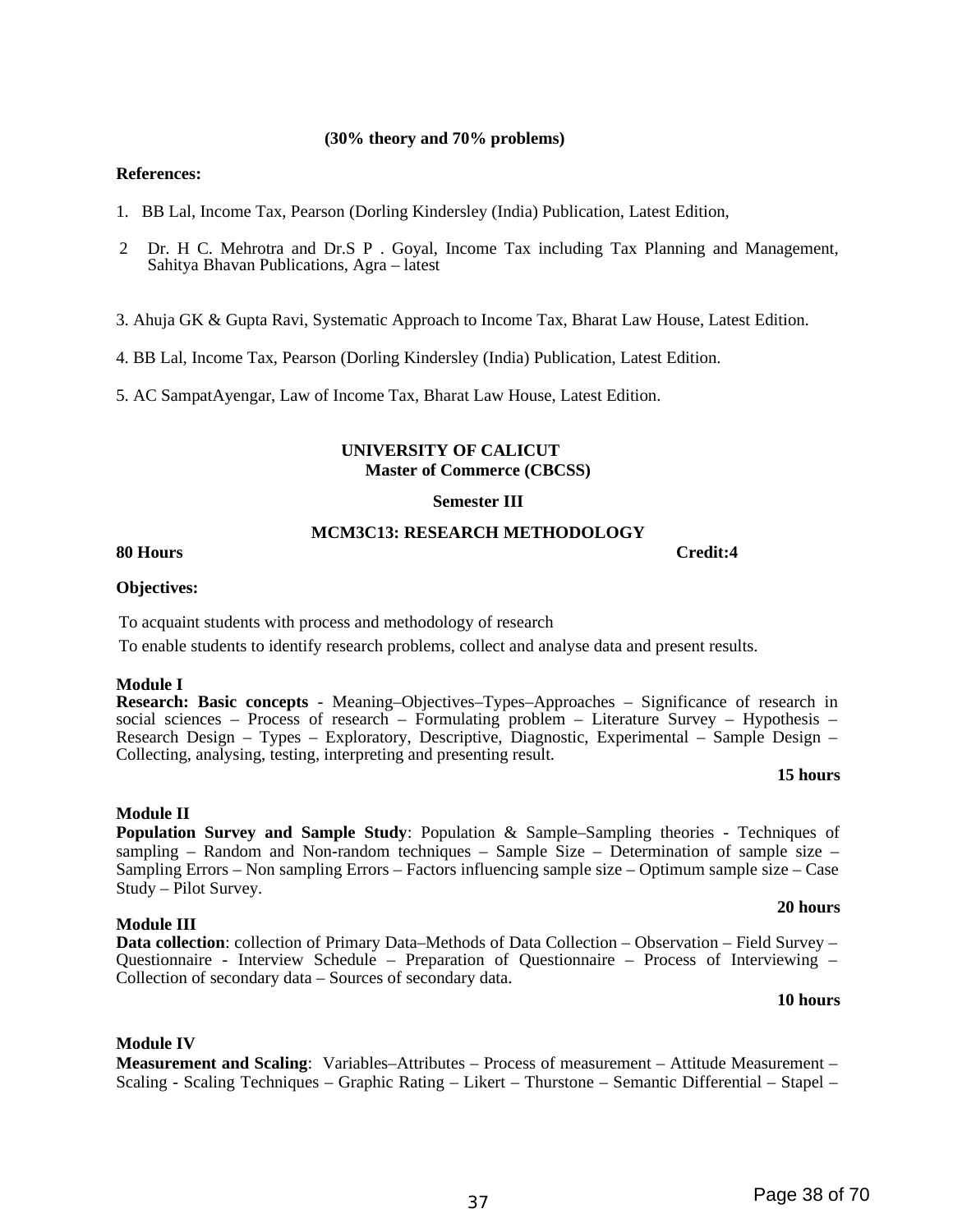Dichotomous – Scales – Types of Scales – Scale Values – Validity and Reliability of Scales – Errors in measurement.

#### **20 hours**

#### **Module V**

**Data Processing and Presentation** : Field Work–Editing–Classification – Coding – Tabulation – Summarization – Analysis of data – One way ANOVA - Univariate, Bivariate and Multi variable methods - Tools of Analysis – Descriptive Analysis – Inferential analysis – Interpretation – Presentation – Report Writing - Types of Reports – Contents of Reports – Format of Reports – Documentation Styles-Plagiarism (Theory only)

 **Theory 60% Problem 40%** 

#### **References:**

1. Tandon BC, Research Methodology in Social Sciences, Chaitanya Publishing House

2. Whitney FL, Elements of Research, Prentice Hall o India

3. Ferber R, Research Methods in Economics and Business, Macmillan

4. Deming W Edwards, Sample Design in Business Research, John Wiley

5. Bailey Kenneth D, Method of Social Research, Macmillan

6. Krishna Swamy, Methodology of Research in Social Science Prentice Hall of India.

7.Achalapathi KC, Readings in Research Methodology in Commerce and Business Management, Himalaya Publishing House.

## **UNIVERSITY OF CALICUT**

#### **UNIVERSITY OF CALICUT Master of Commerce (CBCSS)**

#### **Semester IV**

### **MCM4C14: FINANCIAL DERIVATIVES AND RISK MANAGEMENT**

#### **80 Hours Credit:4 Course Objectives:**

To make the students efficient in the area of derivatives, by giving them the knowledge of basics in options, futures, swaps etc.

#### **Module I:**

Introduction to risk management–Meaning and need–importance–Types of market risk – Risk management issues in business – Financial derivatives– Meaning – Need – Growth of financial derivatives markets in India – Derivative markets – Exchange traded financial derivatives for risk management in India – Participants – Functions – Types of risk management instruments – Forwards – Futures – Options – Swaps – The regulatory framework of derivative trading in India.

#### **Module II:**

Future's growth and development - Difference between forwards and futures - financial future - Future trading – currency futures – Interest rate futures Pricing and valuation of future contacts – Value at risk-

**16 hours**

**15 hours**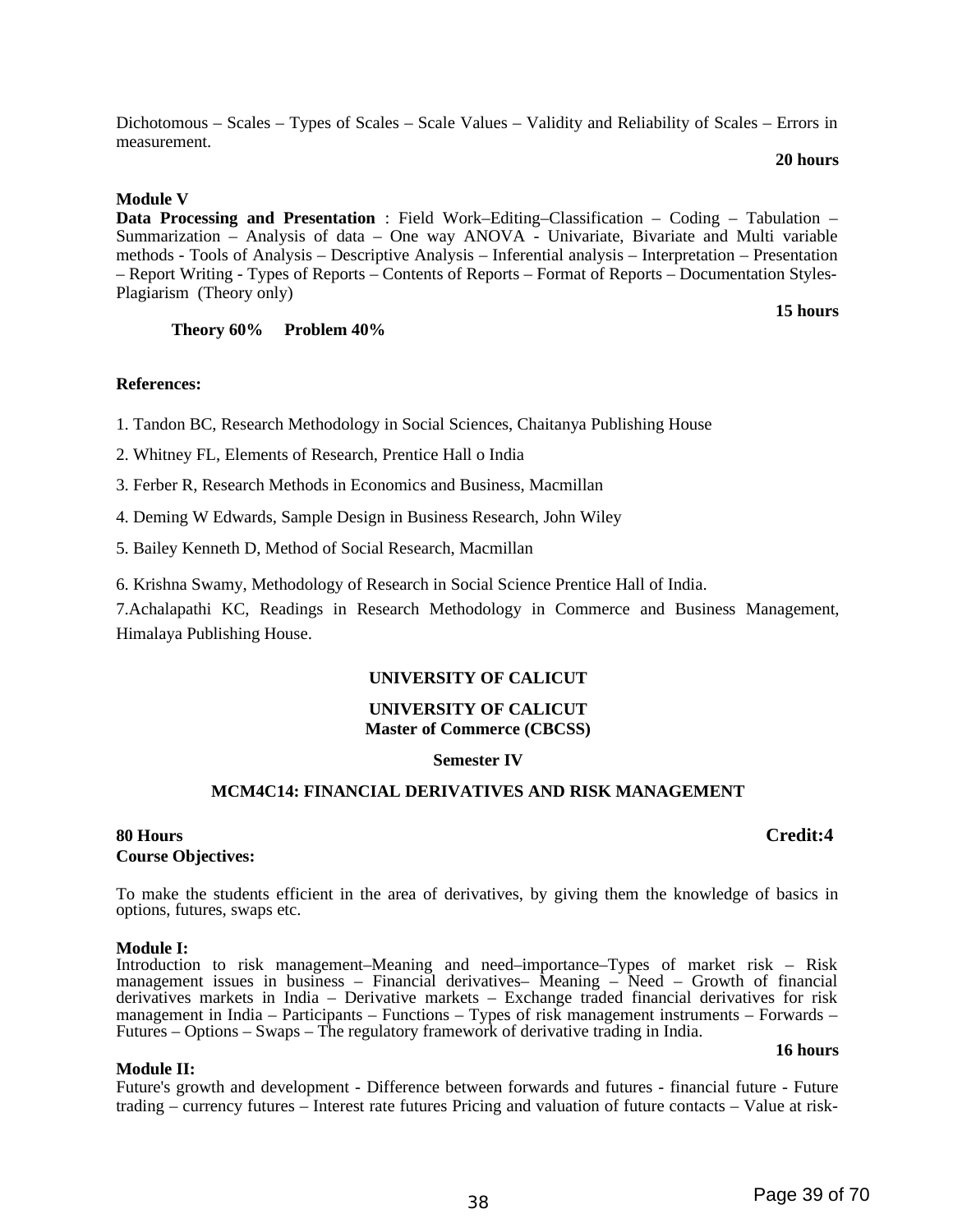#### Hedging risk – Hedging with stock index future – types of members and margin system in India-Future trading in stock exchange for risk management.

#### **Module III:**

**Module IV:** 

**Module V:** 

transaction.

Options–meaning–needs and importance-options and futures-fundamental option strategies-type of option-put-call- Valuation of options -trading strategies of risk instruments-positions in options-stock indices-options in Indian stock market.

## **16 hours**

Risk pricing of options-intrinsic value and time value-pricing at the expiry of contact-factors affecting option pricing-put-call-parity pricing-models of pricing-binomial option-pricing models-Black Schole's pricing methods.

Swaps-meaning and definition-development-structure of swap dealing for risk management-interest rate swaps-forward swaps and swap option contracts-cancellable and extendable swaps-no generic swaps transactions. Currency swaps - Valuation and pricing of swaps - risk management function of swap

## **16 hours**

**12 hours**

#### **References:**

1. Kevin Dowd-Measuring Market risk, second edition.

2. John C Hull-Options futures and other derivatives, seventh edition.

3.Jayanth Rama Varma, Derivatives and Risk Management, TMH, Latest Edition.

4. Mishra, Financial Derivatives, Excel publishers, Latest Edition.

5. SL. Gupta, Financial Derivatives: Theory, concepts and problems, Prentice Hall of India, Latest Edition.

7. SS Kumar, Financial Derivatives, Prentice Hall of India, Latest Edition.

#### **UNIVERSITY OF CALICUT Master of Commerce (CBCSS) Semester IV MCM3C15: INCOME TAX: LAW, PRACTICE AND TAX PLANNING II**

#### **Objectives:**

To acquaint the students with theoretical and practical knowledge of assessment and tax planning of different assesses.

#### (60% Theory 40% Problems)

Recent trends in derivatives –Taxation on derivatives

**80 Hours Credit:4**

**20 hours**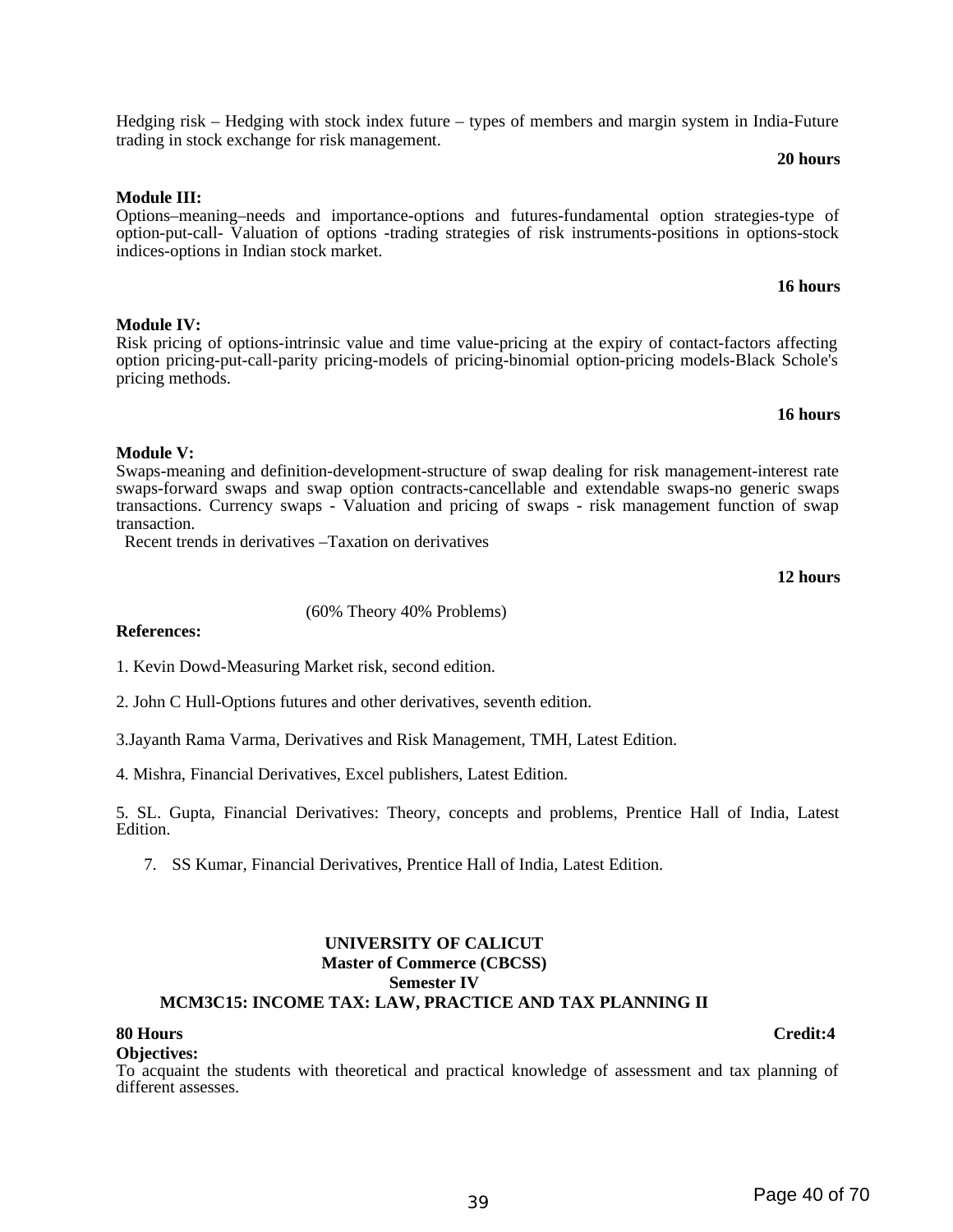To familiarize the students with major and latest provisions of the India tax laws and related judicial pronouncements pertaining to various assesses with a view to derive maximum possible tax benefits admissible under the law.

**Module 1:** Assessment of firms- (including limited liability partnership) –Computation of book profit-Remuneration to partners –Computation of taxable income and tax liability-AMT-Tax planning regarding Assessment of AOP/BOI- Computation of taxable income and tax liability-AMT-Tax planning regarding Assessment of AOP/BOI

**Module 2:** Assessment of Co-operative societies and trusts-Deductions under 80 P-Tax Planning-Trusts-Definition-creation-types-tax exemptions-Assessment of trusts-Tax planning

#### **15 hours**

 **20 hours**

**Module 3:** Assessment of Companies: Residential status and incidence of tax-Special Provisions applicable to assessment of total income of companies-Deductions available to corporate assesses – Computation of taxable income of companies and determination of corporate tax liability – Minimum Alternate Tax-Tax on distributed profit of domestic companies- Tax on income distributed to unit holders-Security Transaction Tax – Tonnage Tax.

#### **20 hours**

**Module 4: Corporate** tax planning and managerial decisions: Tax planning in respect of make or buy, own or lease, repair or replace, export or domestic sales, shut down or continue, expand or contract, amalgamate or demerger, invest or disinvest-Financial Management decisions, Capital Structure, dividend policy and bonus shares.

#### **15 hours**

**Module 5**: Tax planning under various circumstances: Tax planning while setting up of a business-with reference to location, nature and form of organizations-Tax planning related to Special Economic Zones (SEZ), Export Processing Zones (EPZ)and Export Oriented Units (EOUs) – Infrastructure sector and background areas – Tax incentives for exporters.

**10 hours**

(30% Theory and 70% problems) **References:**

1. VK Singhania, Direct Tax's Planning and Management, Taxman, Latest Edition.

2. VS Sundaram, Commentaries on the Law of Income Tax in India, Pearson Law Publishers, Latest Edition.

3. AC SampatAyengar, Law of Income Tax, Bharat Law House, Latest Edition.

- 3. Bhagmati Prasad, Direct Taxes Laws Practice, WishwaPrakashan, Latest Edition.
- 4. Kaushal Kumar Agarwal, Direct Tax Planning and Management, Atlantic Publishers, Latest Edition.
- 5. Dr.H . C Mehrotra and Dr.S.P. Goyal , 1ncome tax including tax planning and Management, Sahitya Bhavan Publications,Latest edition

### **UNIVERSITY OF CALICUT**

#### **Master of Commerce (CBCSS)**

#### **Elective: Finance**

#### **Semester: III MCM3EF01: INVESTMENT MANAGEMENT**

#### **80 Hours Credit:4**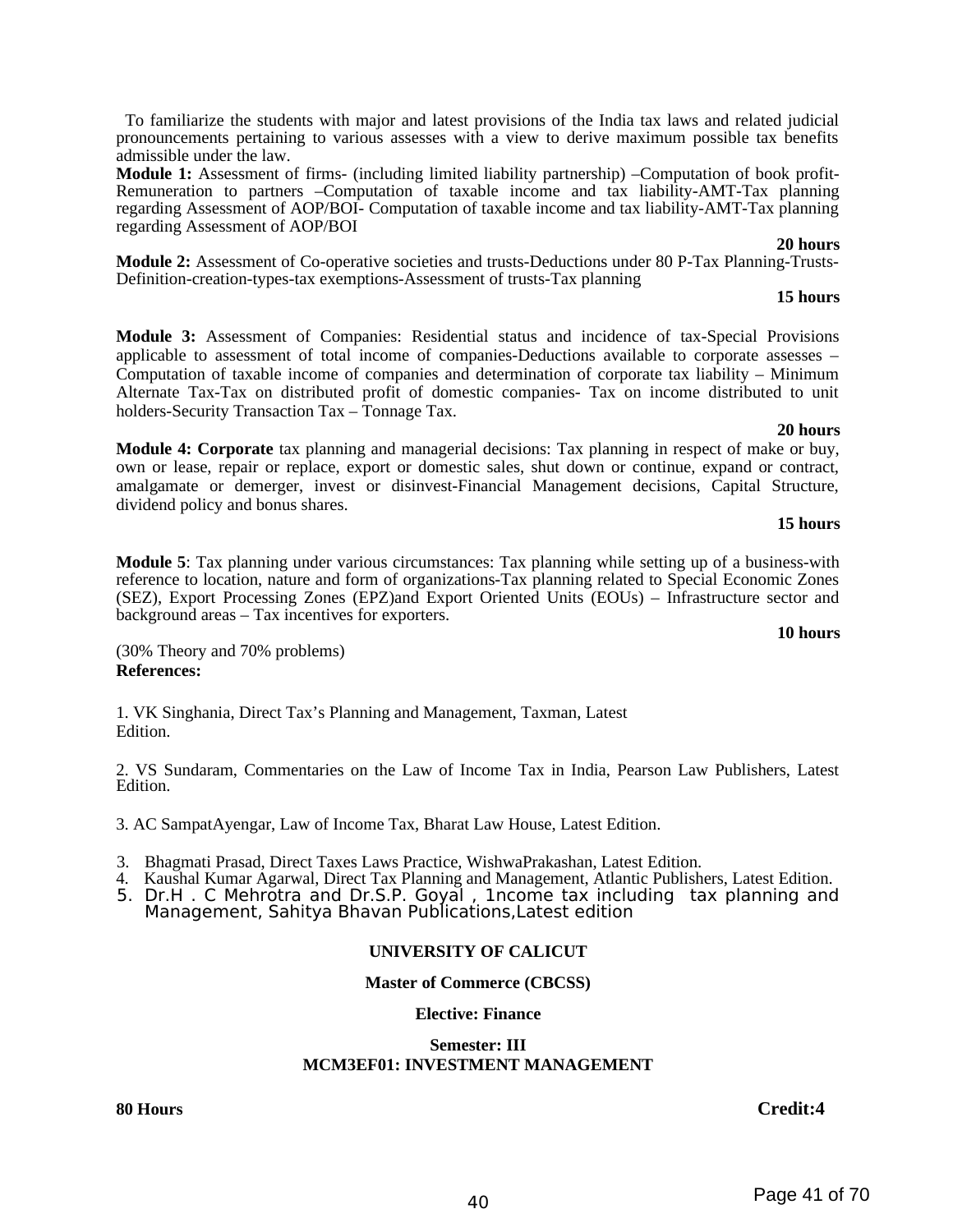#### **Objectives:**

To establish a conceptual framework for the study of security analysis and portfolio management. This course will provide the students the ability to understand and utilize the skill of optimizing returns.

#### **Module I:**

Investments: Meaning and concept–Investment objectives–various asset classes – factors in investment decisions- Investment process – concept of risk and return – sources of risk – Measurement of risk and return – Diversification and hedging – ethical investing. **10hours**

## **Module II:**

#### Bond Investment analysis: Types of bonds–International bonds–Bond yields – Yield to Maturity (YTM) – risk analysis is bonds – Bond value theorem – Bond immunization strategies. **10 hours**

## **Module III:**

Equity Analysis: Approaches to equity analysis–Fundamental analysis – Economy, Industry and Company (EIC) analysis – Equity valuation models – Dividend Discount Models (DDM) and Price Earnings Ratio (PER) models – Technical analysis – Dow theory – Chart and Chart Patterns – Market and Mathematical Indicators (Problems)– Efficient Market Hypothesis (EMH) and Random Walk theory – Tests of market efficiency – Critique of Investor rationality – Behavioural Finance.

### **20 hours**

## **Module IV:**

Portfolio analysis and selection: Risk return analysis of investment portfolio – Individual and Interactive risks – measurement of portfolio risks – Risks tolerance and asset allocation – optimal portfolio – portfolio selection models-Markowitz model – Sharpe single index model – Capital Asset Pricing Model (CAPM) – Capital Market Line (CML) and Security Market Line (SML) – Market anomalies : calendar effect, size effect and market overreaction – Arbitrage Pricing Theory (APT) – Multifactor asset pricing Models – Behavioural finance – Behavioural finance theories .

### **25 hours**

## **Module V:**

Portfolio Management: Active and Passive investment strategies–Value and growth investing, contrarian strategies – index investing and tracking efficiency, Portfolio evaluation- Sharpe, Treynor and Jensen measures, Fama'sDecomposition Index – Portfolio revision- Investment accounting

### **15 hours**

7

Theory 40 % Problems 60 % **References:**

1. Bodie, Zvi, Kane Alex and Alan, J. Marcus, *Investments*, McGraw Hill.

- 2. Bhalla, V.K. *Investment Management,* S. Chand & Company Ltd.
- 3. Chandra, P. *Security Analysis and Portfolio Management,* Tata McGraw Hill.
- 4.Elton, E. and Gurber, M. *Modern Portfolio Theory and Investment Analysis,* John Wiley and Sons
- 5. Fischer, Donald E. and Ronald J. Jordan, *Security Analysis and Portfolio Management,* PHI Learning.
- 6. Preeti Singh, *Investment Management,* Himalaya Publishers.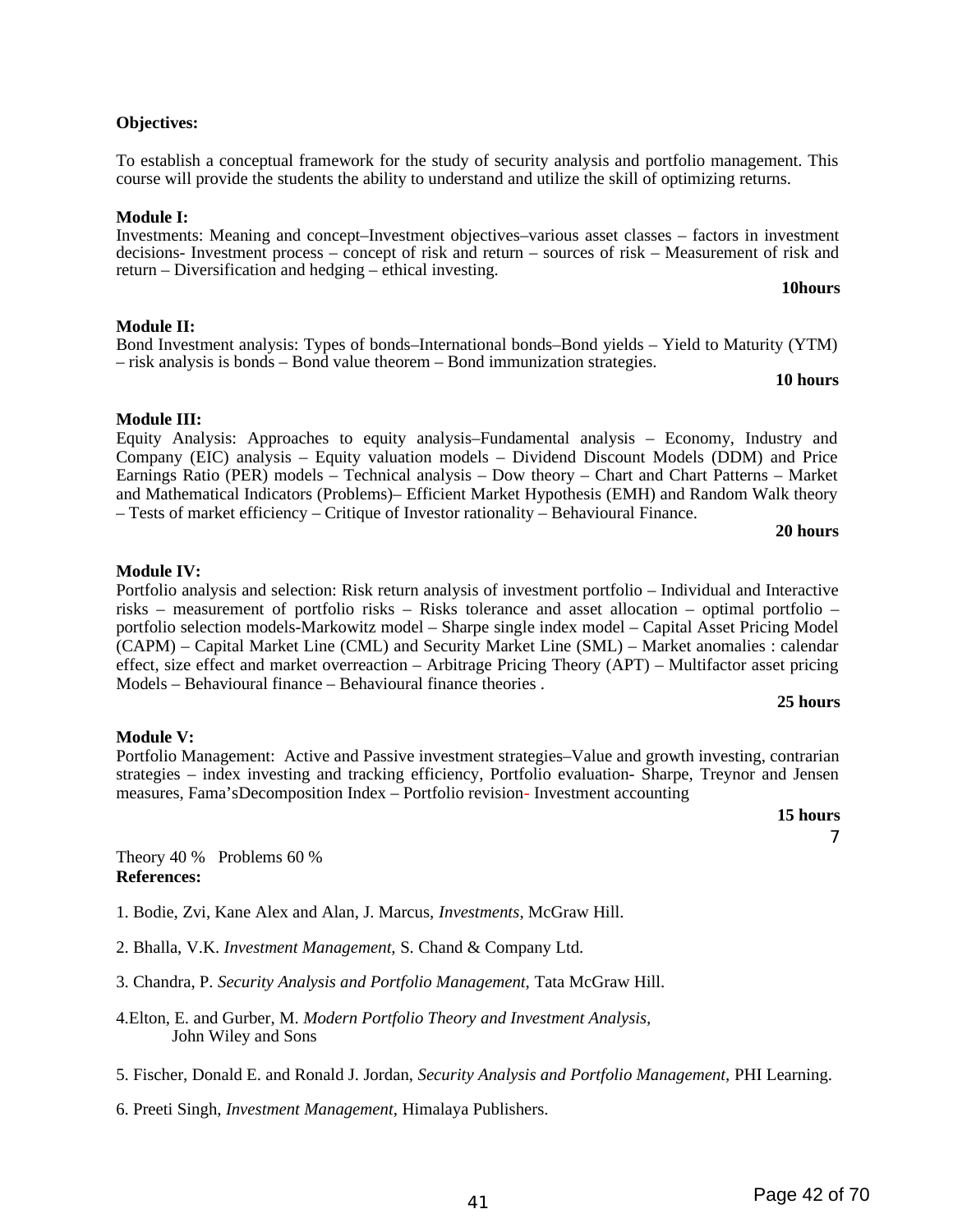7. Sharpe William, F. and Bailey Jeffery V. Alexander Gordon, J. *Investments,* PHI Learning.

8. Skein, *Security Analysis and Portfolio Management,* PHI Learning

9. Stephen Ross and R. Westerfield, *Corporate Finance,* McGraw-Hill.

10.Vishwanath, R and Krishna Murthi,C., *Investment Management,* Springer.

11.V.A. Avadhani, *Security Analysis and Portfolio Management*, Himalaya Publishers.

12. Fabozzi, Frank, J. *Investment Management,* PHI learning.

#### **UNIVERSITY OF CALICUT**

#### **Master of Commerce (CBCSS)**

#### **Semester III**

**Elective: Finance** 

### **MCM3EF 02: FINANCIAL MARKETS AND INSTITUTIONS**

#### **80 Hours Credit:4**

#### **Objectives:**

To provide the students a sound information and knowledge of broad framework of financial markets and institutions.

To impart the students an understanding of the inter-linkages and regulatory framework within which the system operates in India

#### **Module I:**

An overview of financial markets: Financial markets–Nature–Functions – money market – Capital markets – Markets for derivatives – Working of stock exchange in India – NSE and BSE, – Role of SEBI – Major international stock markets.

#### **Module II:**

Commodity markets: MCX, NCDEX, and ICEX–Functions, administration, regulations and general mechanism – International commodity markets – Debt market – Types, functions, instruments – Operational mechanism –Hindrances for the development of debt market.

#### **15 hours**

**15 hours**

**Module III** Financial Instruments- issue of financial instruments-Primary issue, Book building process, private placement, offer for sale, buy back of shares –various innovative financial instruments, bitcoin, crypto currency etc

#### **15 Hours**

Development financial institutions: AMFI, IFCI, NABARD, SFCs, UTI, SIDBI – Mutual Fund, SEBI guidelines on mutual fund – Provident Fund – Pension Funds – PFRDA – Insurance Companies – IRDA. **15 hours**

#### **Module V:**

**Module IV:** 

Foreign capital flows: forms of foreign capital–FDI and FPI–FIIs – International financial instruments – ADR, GDR. IDR and Euro bonds – Role of foreign capital in Indian financial system – Trends in foreign capital inflows to India – Regulatory framework for foreign capital flows.

#### **20 hours**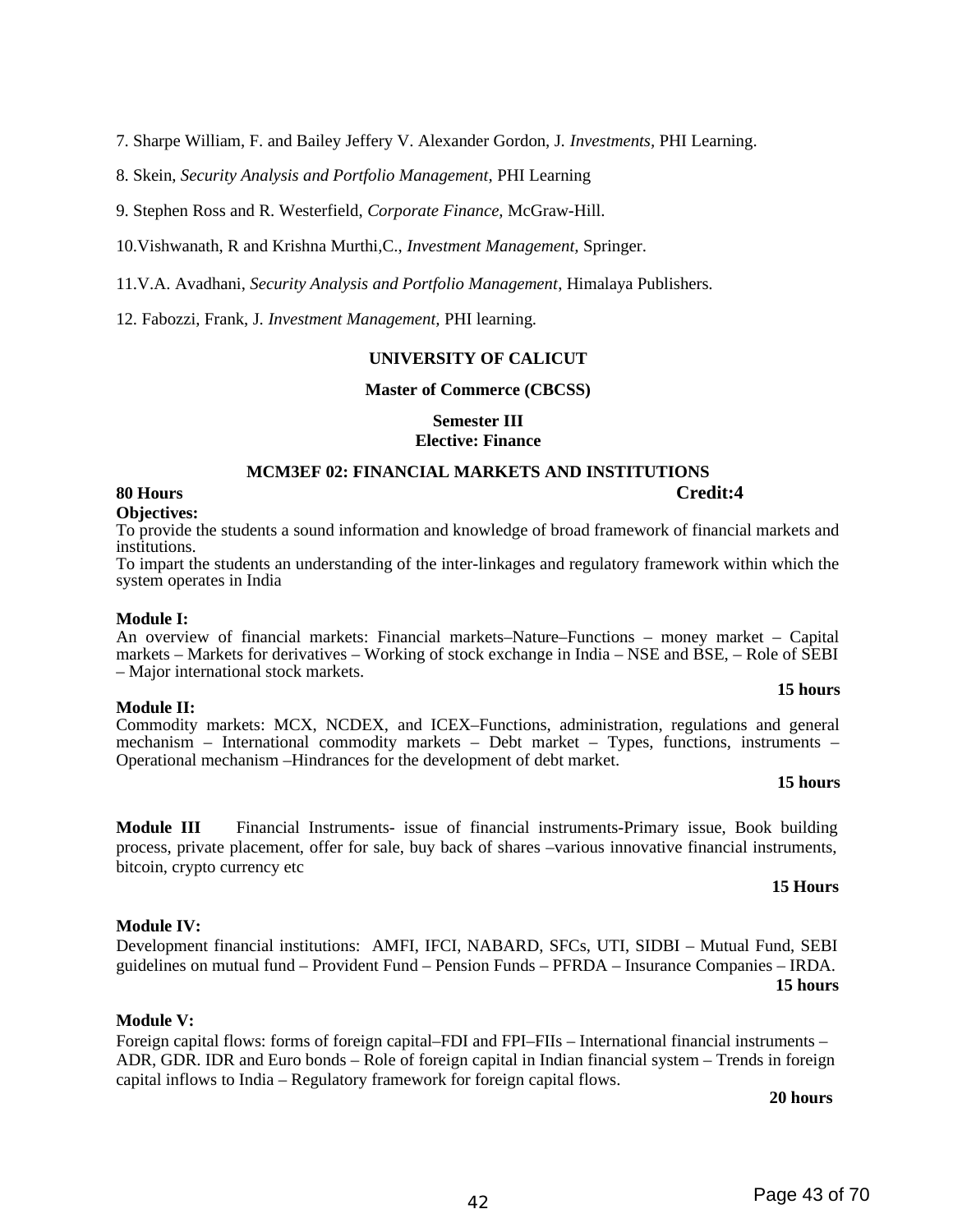#### **References:**

1. LM Bhole and JitendraMahakud: Financial Institutions and markets, Tata McGraw-Hill Publishers, (2009).

2. Shashi K Gupta: Nisha Agarwal and Neeti Gupta, Financial Markets and Institutions, Kalyani Publishers, (2013)

3. S Sachdeva: Indian Financial System, Educational Publishers, (2005).

4. MY Khan: Financial Services, Tata McGraw-Hill publishers (2004)

5.Keith Pilbeam: Finance and Financial Markets, Palgrave Macmillan (2005).

6. Gordon and Nataraj: Financial Markets and Services, Himalaya Publishing House.

7. Bharati V Pathak: The Indian Financial System: Markets, Institutions and Services, Dorling Kindersley India (pvt) ltd (2009).

8.Clifford Gomez: Financial Markets, Institutions and Financial services, Prentice-Hall of India (2008).

#### **UNIVERSITY OF CALICUT Master of Commerce (CBCSS) Elective: Finance Semester: IV**

#### **MCM4EF03/MCM4EFT03: INTERNATIONAL FINANCE**

#### **80 Hours 4 Credit**

Course objectives:

- To understand the concept and significance of international finance
- To understand the international financial markets and exchange theories
- To get an idea about foreign exchange exposure and risk management

#### **Module I**

International Finance: Meaning, Importance- International financial environment-Risk associated with international finance- International Financial Markets- International Money Markets – Money Market Instruments – International Capital Markets – Comparison of New York, and Indian Money Market – International Bond Market - Recent changes in global financial markets. -International Monetary system-Multilateral financial institutions International Institutions –Brettenwood and International Monetary Fund (IMF)-Objectives- Role of IMF in International Liquidity- Conditionality's of IMF lending-World Bank - International Development Association (IDA)-Objectives- International Financial Corporation (IFC)- Objectives- Asian Development Bank (ADB)- Objectives- International trade Centre.

#### 2**0 hours**

#### **Module II:**

International financial markets-foreign exchange market-foreign exchange trading-Cash and spot exchange rates-foreign exchange rate and quotation forward markets- Exchange rate behaviour-cross rates-foreign exchange market participants-SWIFT Mechanism-Forecasting exchange rate-measuring exchange rate movements-Exchange rate equilibrium-factors affecting foreign exchange forecastinginternational parity relationship-interest rate parity, purchasing power parity and Fisher effects

**20 hours**

#### **Module III:**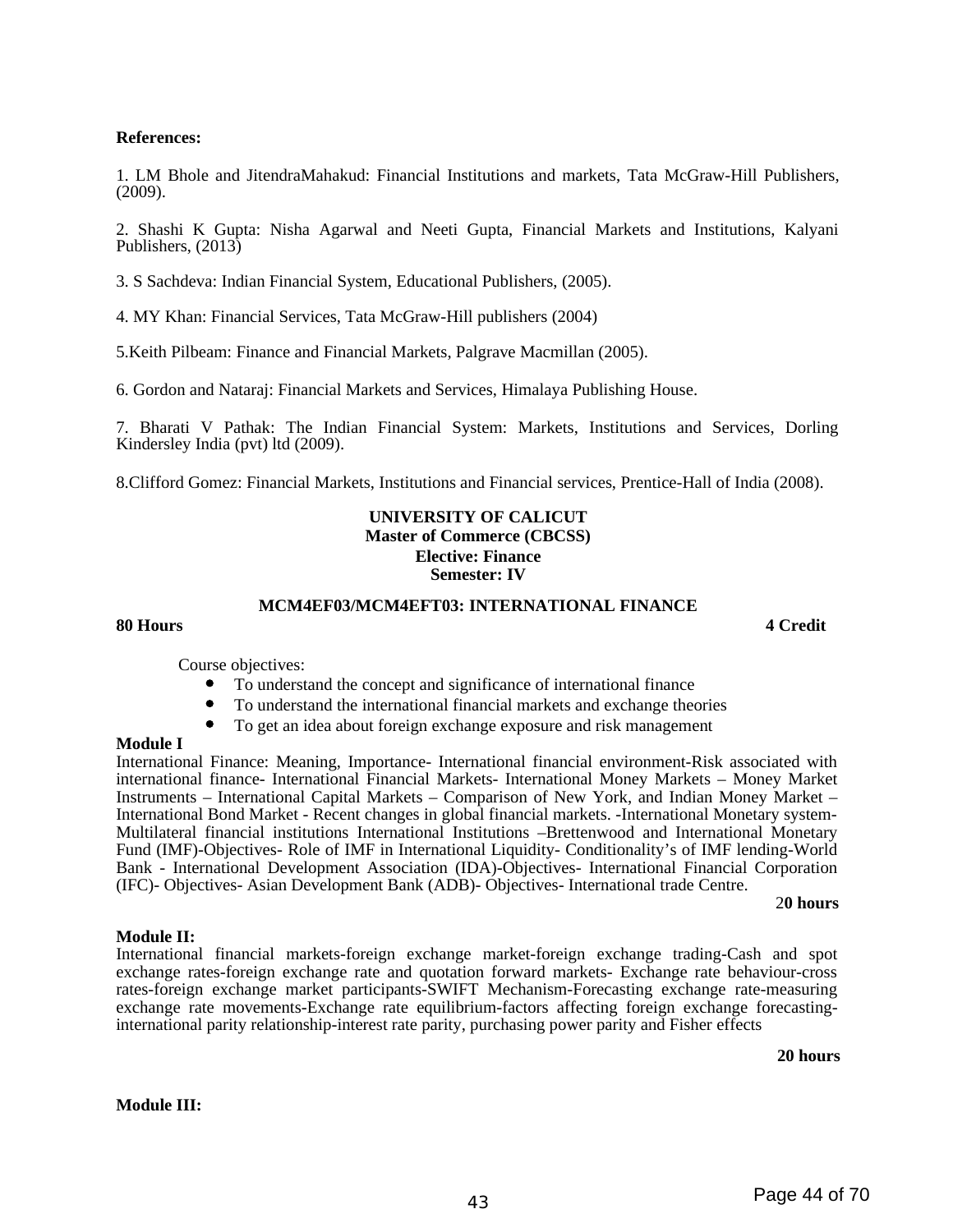<sup>44</sup> Page 45 of 70

Exchange rate definition- Spot and forward exchange- Exchange rate determination- Theories and models of exchange rate, Purchasing power parity theory, Asset market model, Portfolio balancing model- Exchange rate of rupee- recent trends in exchange rate -convertibility of Indian rupee. Foreign Exchange exposure: Management of transaction exposure-Management of translation exposure-Management of economic exposure- Management of political exposure-Management of interest rate exposure-Foreign exchange risk management-Hedging against foreign exchange exposure-Forward Market-Futures market-options market-swap market-Hedging through currency of invoicing-Hedging through selection of supplying country-Country risk analysis.

#### **Module IV**

International capital budgeting-concept, problems associated, evaluation of a project factors affecting risk evaluation, impact on value-Long term asset and liability management-foreign direct investment-foreign portfolio management. **10 hours**

#### **Module V**

Short term asset and liability management: Working capital management - international cash management- receivables and inventory management-management of short-term overseas financing resources- international banking and money market International Monetary and Financial Environment – International Monetary Investments –International Investments-Types of foreign investment-Significance of foreign investments- Factors affecting international investment

#### **10 hours**

**20 hours**

#### **Theory 75% Problems 25 % References:**

- 1. A.K Seth, international financial management, Galgotia
- 2. V.K.Bhalla,international financial management, Anmol publications, 2000
- 3. V.Sharon, International financial management, Prentice hall
- 4. Jeff Madura, international financial management, Asia books
- 5. Eun & Resnick, international financial management, Tata McGraw Hill Publishing co.
- 6. John Holland, International financial management, Blackwell publishers, Oxford
- 7. Keith Pilbeam "International Finance" Palgrave, New York
- 8. Apte P G. "International Financial Management" Prentice Hall of India New Delhi
- 9. Alan C. Shapiro "Multinational Financial Management" Prentice Hall of India New Delhi
- 10.Soderston B O "International Economics" Macmillan London.
- 11.Cheol S Eun and Bruce G Resnick "International Financial Management" Irwin McGraw Hill, New York
- 12.Arthur Stonehill et al "International Finance" Pearson Education Asia, Delhi
- 13.Maurice D Levi "International Finance" Tata McGraw Hill, New Delhi.

#### **UNIVERSITY OF CALICUT**

#### **Master of Commerce (CBCSS)**

#### **Elective: Finance**

#### **Semester: IV**

#### **MCM4 EF04 ADVANCED STRATEGIC FINANCIAL MANAGEMENT**

**80 Hours Credit:4 Course Objective**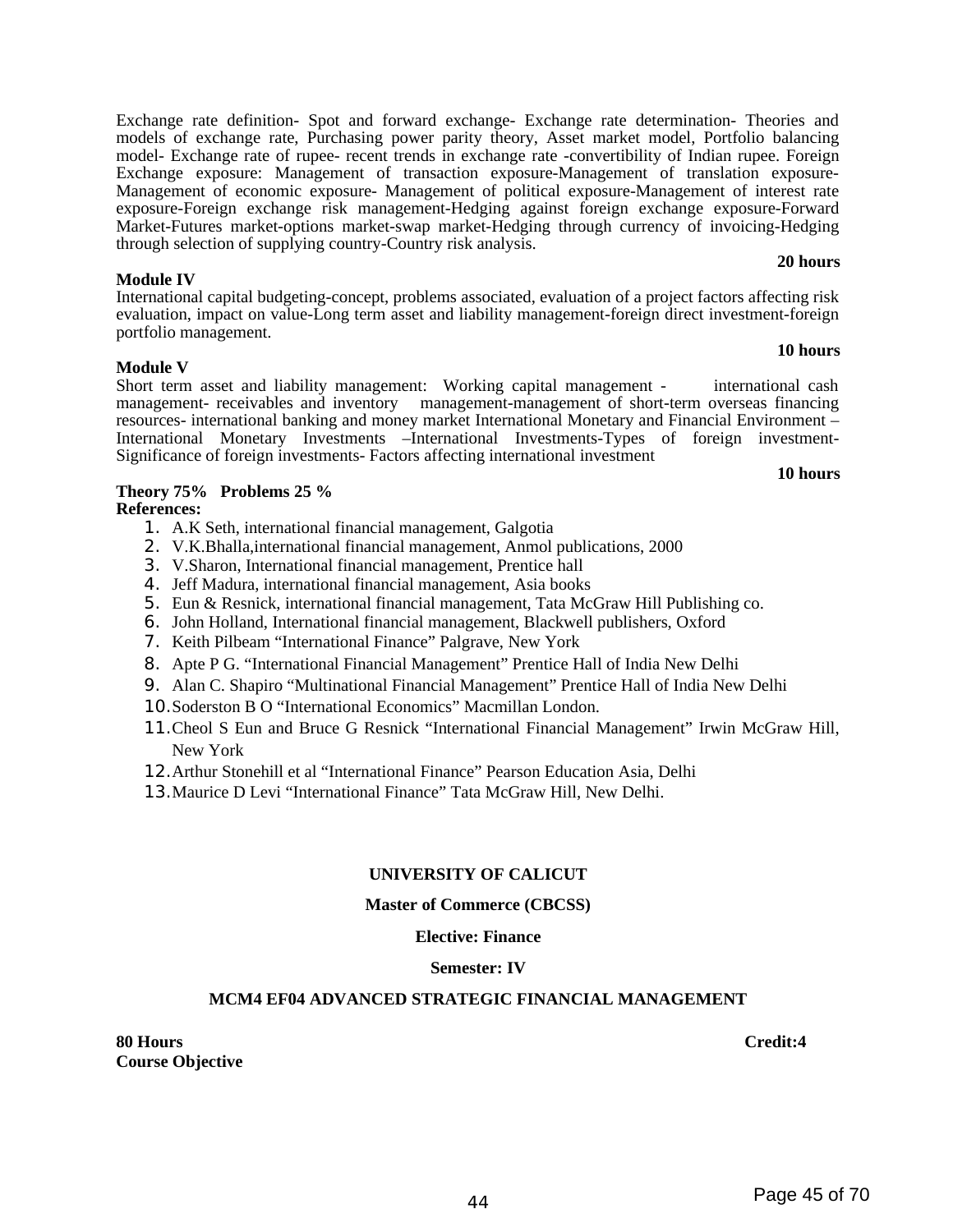To build an understanding among students about the concepts, vital tools and techniques used for financial decision making by a business firm.

#### **Module I:**

Financial goals and strategy : Shareholder value creation (SCV)– Economic Value Added (EVA) - Market Value Added (MVA) – Market – to – Book Value (MBV) — managerial implications of shareholder value creation – Growth ratios – Internal Growth Rate (IGR) – Sustainable Growth Rate (SGR)

## **12 hours**

Financial strategy for capital structure: Leverage effect and shareholders risk – Capital structure planning and policy – Financial options and the value of the firm – Dividend policy and the value of the firm. **20 hours**

#### **Module III:**

**Module II:** 

Lease Financial strategy: Leasing concept–Types–Cash flow consequences of lease – Financial evaluation of leasing - Lessee's point of view – leasing versus buying –  $\overline{NPV}$  method – Equivalent loan method – Evaluation from lesser's point of view – NPV and IRR methods.

#### **16 hours**

#### **Module IV:**

Merger strategy: Theories of Merger–Horizontal, vertical and conglomerate mergers – Merger procedure – Valuation of firm – Financial impact of merger – Merger and dilution effect on EPS – Merger and dilution effect on business control.

#### **16 hours**

#### **Module V:**

Take over strategy: Types of takeovers–Negotiated and hostile bids–Take over procedures – Takeover defences – Takeover regulations of SEBI – Distress restructuring strategy – Sell offs – Spin offs – Leveraged buy outs

#### **16 hours**

(Theory 40% problem 60%)

#### **References:**

1. Vanhorne, James C: Financial Management and policy, Pearson, New Delhi, (Latest edition)

2. Brighham and Ehrhardt: Financial Management, Thomson India, (Latest edition)

3. Chandra, Prasanna: Financial Management, Tata McGraw Hill, New Delhi, (Latest edition)

4.Khan, MY and James PK: Financial Management, Tata McGraw Hill New Delhi, (Latest edition)

5. Pandey IM: Financial Management, Vikas Publishing House, New Delhi, (Latest edition)

6. Gitman, LJ: Principles of Managerial Finance, Harper and Row (Latest edition)

7.Hampton: Financial decision making, Concepts, problems and cases, Prentice Hall of India, New Delhi (Latest edition)

8. Brealey and Meyers: Principles of Corporate Finance, Tata McGraw Hill, New Delhi (Latest edition)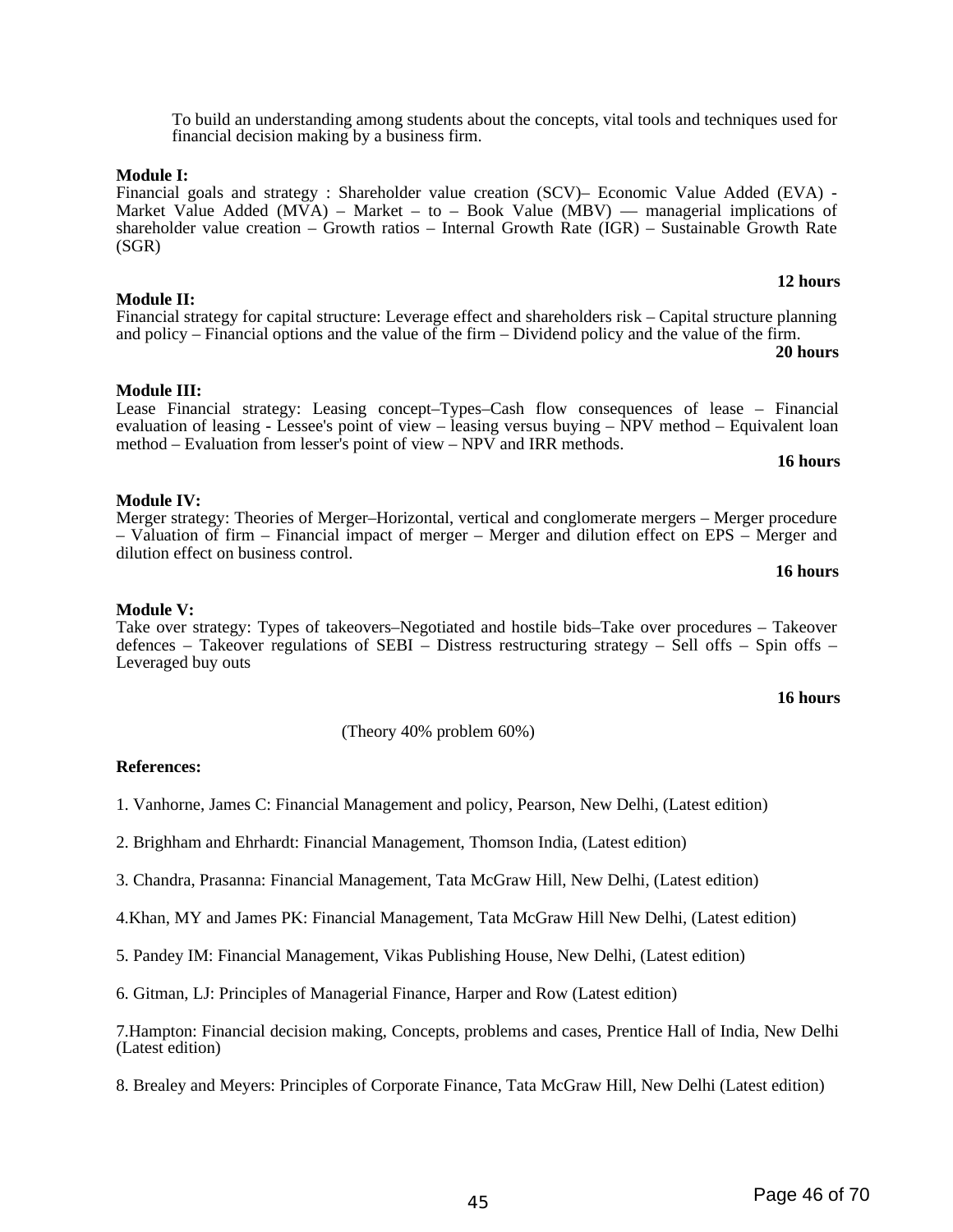## **UNIVERSITY OF CALICUT**

## **Master of Commerce (CBCSS)**

## **Elective: Foreign Trade**

#### **Semester: III MCM3EFT01: FOREIGN TRADE MANAGEMENT**

## **80 Hours Credit:4**

## Course objectives

- To give the students an in- depth understanding about foreign trade and risks in it.
- To familiarise them with the tools for managing various risks foreign trade.

## MODULE 1

International Trade - Internal & International trade –International Trade Theories- Hecksher theory-Ohlin Theory–Determination of international prices, Economic Growth and International Trade; Gains of Trade, Terms of trade, Factors influencing terms of trade, International factor movements, Trade in services, trade policy when Balance of Payments is in dis-equilibrium.

### MODULE 2

Foreign exchange risk and exposure, External techniques of expose management; Internal techniques of exposure management; exchange rate movement and international trade.

### MODULE 3

Management of economic exposure; three types of exposure; measurement of economic exposure; operating exposure; determinants.

#### **15 Hours**

## dumping measures. Regional Trade Blocks-ASEAN- SAFTA-NAFTA-EU-SAARC-APEC-Problem **10 Hours**

## **Core Readings:**

associated with Brexit.

- 1. Alan C. Shapiro "Multinational Financial Management" Prentice Hall of India New Delhi
- 2. Maurice D Levi "International Finance" Tata McGraw Hill, New Delhi.

translation exposure: translation methods; hedge translation exposure.

3. Cheol S Eun and Bruce G Resnick "International Financial Management" Irwin McGraw Hill, New York

#### **15 Hours**

**20 Hours** 

## **20 Hours**  World Trade Organisation – GATT – Objectives-Evolution of WTO -TRIMS-TRIPS WTO and anti-

# MODULE 4

## Management of transaction exposure: forward market hedge; money market hedge; option market hedge;

## hedging contingent exposure; hedging through invoice currency; exposure netting. Management of

### MODULE 5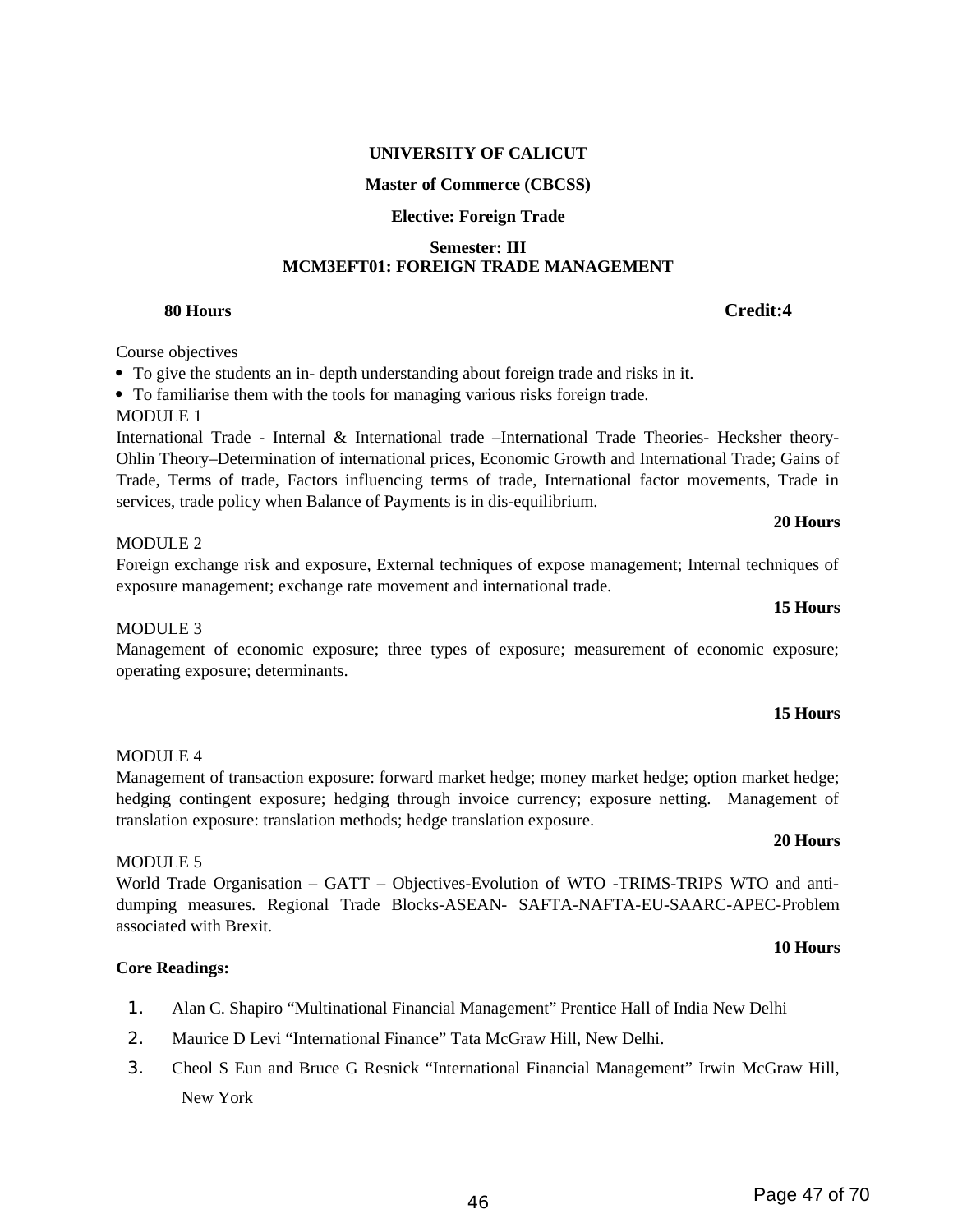- 4. Jhingan M L, International Economics, Vrinda Publications Pvt. Ltd.
- 5. A V Raj Wade, Foreign Exchange, International Finance and Risk Management
- 6. Jeff Madura: "International Financial Management", South Western College Publishing, New York

#### **UNIVERSITY OF CALICUT**

#### **Master of Commerce (CBCSS)**

#### **Elective: Foreign Trade**

#### **Semester: III MCM3EFT02: FOREIGN TRADE POLICY AND PROCEDURES**

#### **80 Hours Credit:4**

#### **Course Objectives**

- To understand the importance of foreign trade policies of the economy.
- To familiarize with the import- export processes and procedure and the role of export promotion agencies

#### MODULE I

Foreign trade policy - Development of Foreign Trade Policy- Indians Foreign Trade since 1951-Export Import Policy of India; Objectives and Implication of Export-Import Policy – FEMA- Origin and objectives, Main provision of FEMA; Other relevant acts- Impact of foreign trade policy- Recent changes in foreign trade policy.

#### **15 Hours**

### MODULE II

Policy Framework and Promotional Measures: India's foreign trade and investment policy- Policy making body and mechanism- Export promotion measures and infrastructure support – export and trading houses - export promotion schemes and incentives - Institutional arrangements for export promotion- Free trade and protection- Dumping, kinds, condition and effect of dumping.

shipment-banking procedure- Export documentation-Exporter's declaration- Shipping bills- Bill of lading- Certificate of origin- Letter of credit-Import trade procedure- Import license- Import- Export pass book scheme-Import documentation- Bills of entry- Importer's Declaration-methods of making payment.

#### **15hours**

**20Hours**

#### MODULE III Export Trade Procedures: Offer and acceptance of orders- Export licensing- Producing the goods-

# MODULE IV

Export Promotion Measures: Export Promotion Organization- Indian Trade Promotion Organization (ITPO)- Indian Institute of Foreign Trade (IIFT)- Indian Institute of Packaging (lIP)-Indian Counsel of Arbitration (ICA)- Federation of Indian Export Organization (FIEO) - Marine Products Exports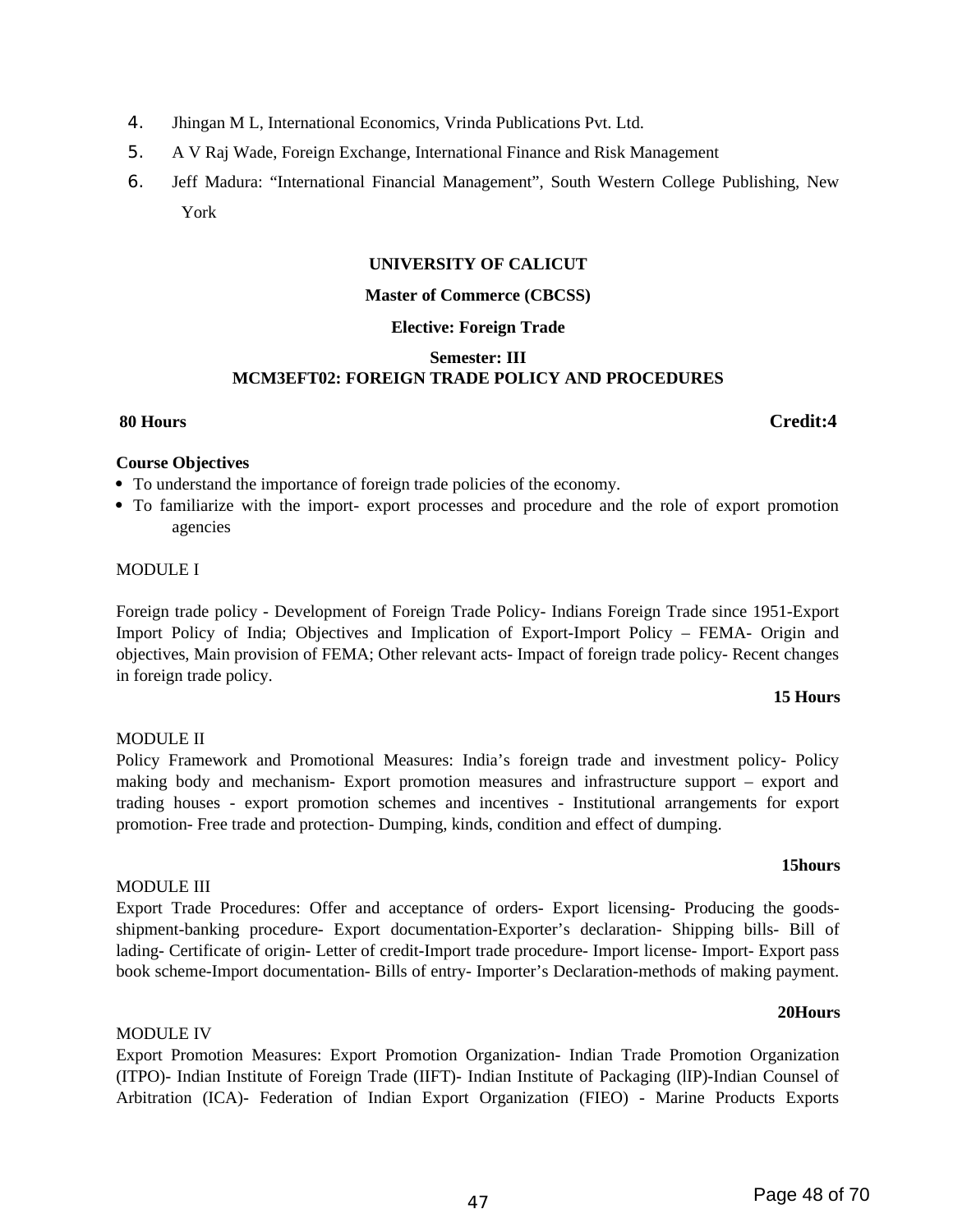Development Authority (MPEDA) - Export Processing Zones (EPZ) - 100% Export Oriented Units (EOUs)- Facilities for Units in EOUs, EPZs, EHTPs & STPs - Chamber of Commerce (COC) - Federation of Indian Export Organisations - Export house and trading house- Export Incentives - Project exports and consultancy exports.

#### MODULE V

Export trade financing- Introduction - meaning- Pre-shipment and Post- shipment finance-Documentation formalities and procedures for the grant of packing credit- Documentation formalities and procedures for the grant of Post- shipment finance- Modes and source of finance- Methods of payments.

### **Core Readings:**

1.Varma. M.L. "Foreign Trade Management in India" Vikas publishing Pvt. Ltd. New Delhi.

2.Balagopal T A S "Export Management" Himalaya Publishing House, Mumbai.

3.Vibha Mathur "Foreign Trade of India" New Century Publication.

4.Vaish M C and Sudama Singh "International Economics" Oxford and IBH publishing Co.Pvt.Ltd.

5.Mithani D M "International Economics" Himalaya Publishing House, Mumbai

6.Francis Cherunilam "International Marketing" Himalaya Publishing House, Mumbai

7.Puri V K "New Import – Export policy and procedures".

### **Master of Commerce (CBCSS)**

### **Elective: Foreign Trade**

#### **Semester: IV MCM4EFT03 /MCM4EF03: INTERNATIONAL FINANCE**

#### **80 Hours Credit:4**

Course objectives:

- To understand the concept and significance of international finance
- To understand the international financial markets and exchange theories
- To get an idea about foreign exchange exposure and risk management

#### **Module I**

International Finance: Meaning, Importance- International financial environment-Risk associated with international finance- International Financial Markets- International Money Markets – Money Market Instruments – International Capital Markets – Comparison of New York, and Indian Money Market – International Bond Market - Recent changes in global financial markets. -International Monetary system-Multilateral financial institutions International Institutions –Brettenwood and International Monetary Fund (IMF)-Objectives- Role of IMF in International Liquidity- Conditionality's of IMF lending-World Bank - International Development Association (IDA)-Objectives- International Financial Corporation (IFC)- Objectives- Asian Development Bank (ADB)- Objectives- International trade Centre. Balance of Payment Account: Concept and significance of balance of payments account-Current and capital account components and accounting system- Balance of payment deficits and correction policies.

2**0 hours**

## **20 Hours**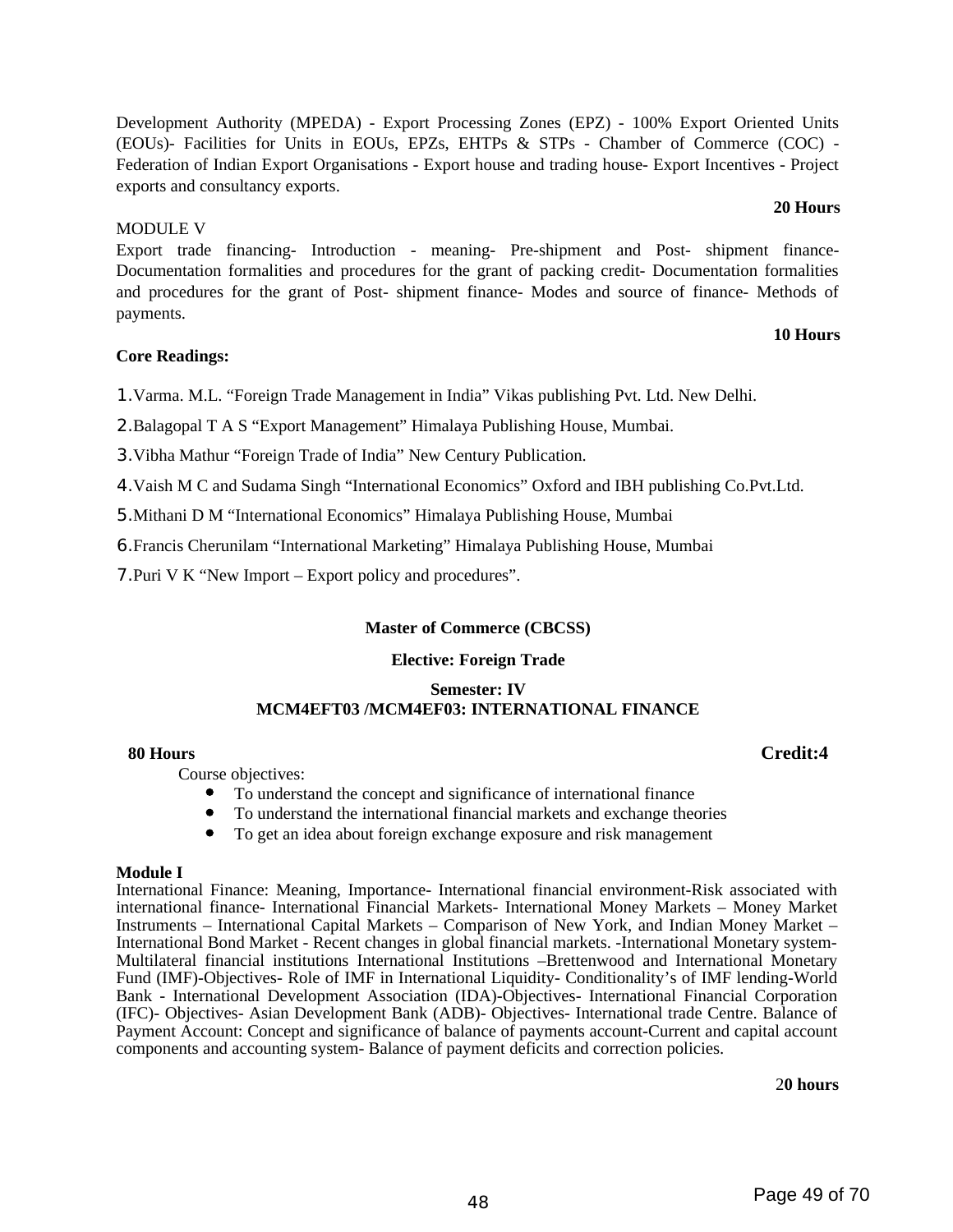#### **Module II:**

**Module III:** 

International financial markets-foreign exchange market-foreign exchange trading-Cash and spot exchange rates-foreign exchange rate and quotation forward markets- Exchange rate behaviour-cross rates-foreign exchange market participants-SWIFT Mechanism-Forecasting exchange rate-measuring exchange rate movements-Exchange rate equilibrium-factors affecting foreign exchange forecastinginternational parity relationship-interest rate parity, purchasing power parity and Fisher effects

Exchange rate definition- Spot and forward exchange- Exchange rate determination- Theories and models of exchange rate, Purchasing power parity theory, Asset market model, Portfolio balancing model- Exchange rate of rupee- recent trends in exchange rate -convertibility of Indian rupee. Foreign Exchange exposure: Management of transaction exposure-Management of translation exposure-

#### Management of economic exposure- Management of political exposure-Management of interest rate exposure-Foreign exchange risk management-Hedging against foreign exchange exposure-Forward

**20 hours**

**20 hours**

#### **Module IV**

International capital budgeting-concept, problems associated, evaluation of a project factors affecting risk evaluation, impact on value-Long term asset and liability management-foreign direct investment-foreign portfolio management-international financial instruments—international bond & equity market **10 hours** 

#### **Module V**

**References:** 

Short term asset and liability management: Working capital management - international cash management- receivables and inventory management-management of short-term overseas financing resources- international banking and money market International Monetary and Financial Environment – International Monetary Investments – Exchange Rate Theories – Tariff – Meaning – Imports Tariffs and Export Taxes – Export Subsidies – International Investments – Types of Foreign Investment – significance of Foreign Investments –Factors affecting International Investment.

### **10 hours**

1. A.K Seth, international financial management,Galgotia

through selection of supplying country-Country risk analysis.

- 2. V.K.Bhalla,international financial management, Anmol publications, 2000
- 3. V.Sharon, International financial management, Prentice hall
- 4. Jeff Madura, international financial management, Asia books
- 5. Eun & Resnick, international financial management, Tata McGraw Hill Publishing co.
- 6. John Holland, International financial management, Blackwell publishers, Oxford
- 7. Keith Pilbeam "International Finance" Palgrave, New York
- 8. Apte P G. "International Financial Management" Prentice Hall of India New Delhi
- 9. Alan C. Shapiro "Multinational Financial Management" Prentice Hall of India New Delhi
- 10. Soderston B O "International Economics" Macmillan London.
- 11. Cheol S Eun and Bruce G Resnick "International Financial Management" Irwin McGraw Hill, New York
- 12. Arthur Stonehill et al "International Finance" Pearson Education Asia, Delhi
- 13. Maurice D Levi "International Finance" Tata McGraw Hill, New Delhi.

#### **Master of Commerce (CBCSS)**

#### **Elective: Foreign Trade**

## Market-Futures market-options market-swap market-Hedging through currency of invoicing-Hedging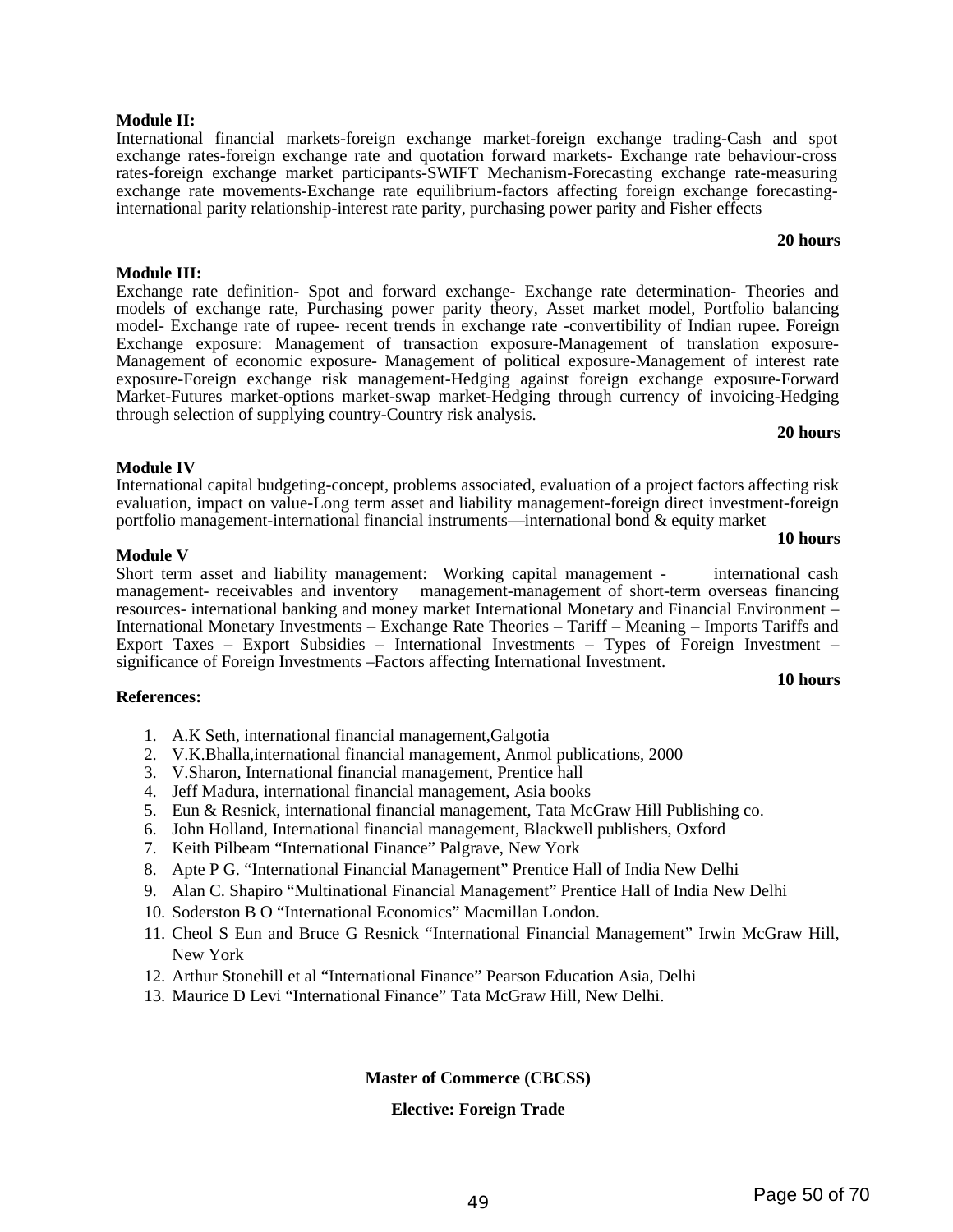## <sup>50</sup> Page 51 of 70

#### **Semester: IV**

## **MCM4EFT04: INTERNATIONAL MARKETING AND LOGISTICS MANAGEMENT**

To understand the importance of strategic decisions for success in International Marketing

- To understand the ways of managing international logistics.
- MODULE 1

International Marketing – Definition – Domestic & International Marketing – Special features of International Marketing – International marketing management process - strategic orientation - International marketing decisions - International product policy - International new product development - International product life cycle – Packaging and branding - Emerging trends in International marketing

- Difficulties & Barriers in International Marketing

### MODULE 2

Pricing in international markets: International pricing process and policies- pricing decisions- Factors affecting international price determination- Transfer pricing- Dumping- Counter trade- Price standardization- price quotations.

#### **10 Hours**

### MODULE 3

International distribution: Decision criteria for entry into foreign markets- Direct and indirect exports-International marketing channels- locating, selecting and motivating channel members- International promotion strategy- promotion mix- Advertising- personal selling- publicity and sales promotion-Developing international promotion campaign- Standardisation vs. adaptation issue- Planning for direct mail- trade fairs and exhibitions.

#### **20 Hours**

### MODULE 4

International Marketing Information System (IMIS): Sources of foreign market information- Overseas market research- Desk research- Field research- Agencies abroad- Marketing information- International Marketing through Internet- Ecological concerns and International marketing ethics.

#### **15 Hours**

### MODULE 5

Marketing logistics system: Concept, objectives and scope — Logistics system elements – Importance and relevance to export management –The general structure and characteristics of Shipping Industry – Operating systems – Liner operations and tramp operations – Freight structure and practices – Freight forwarders – Freight broker – Stevedores – Shipping agents – PORTS- Containerization –Types of containers – Benefits of containerization– International Air Transport – Advantages and constraints.

#### **20 Hours.**

### **Suggested Readings**:

- 1. Bhattacharya, B., Export Marketing Strategies for Success, Global Business Press, New Delhi, 1991.
- 2. Cateora, Phillip R. and John L. Grahm, International Marketing, 10 McGraw Hill, Boston, 1999.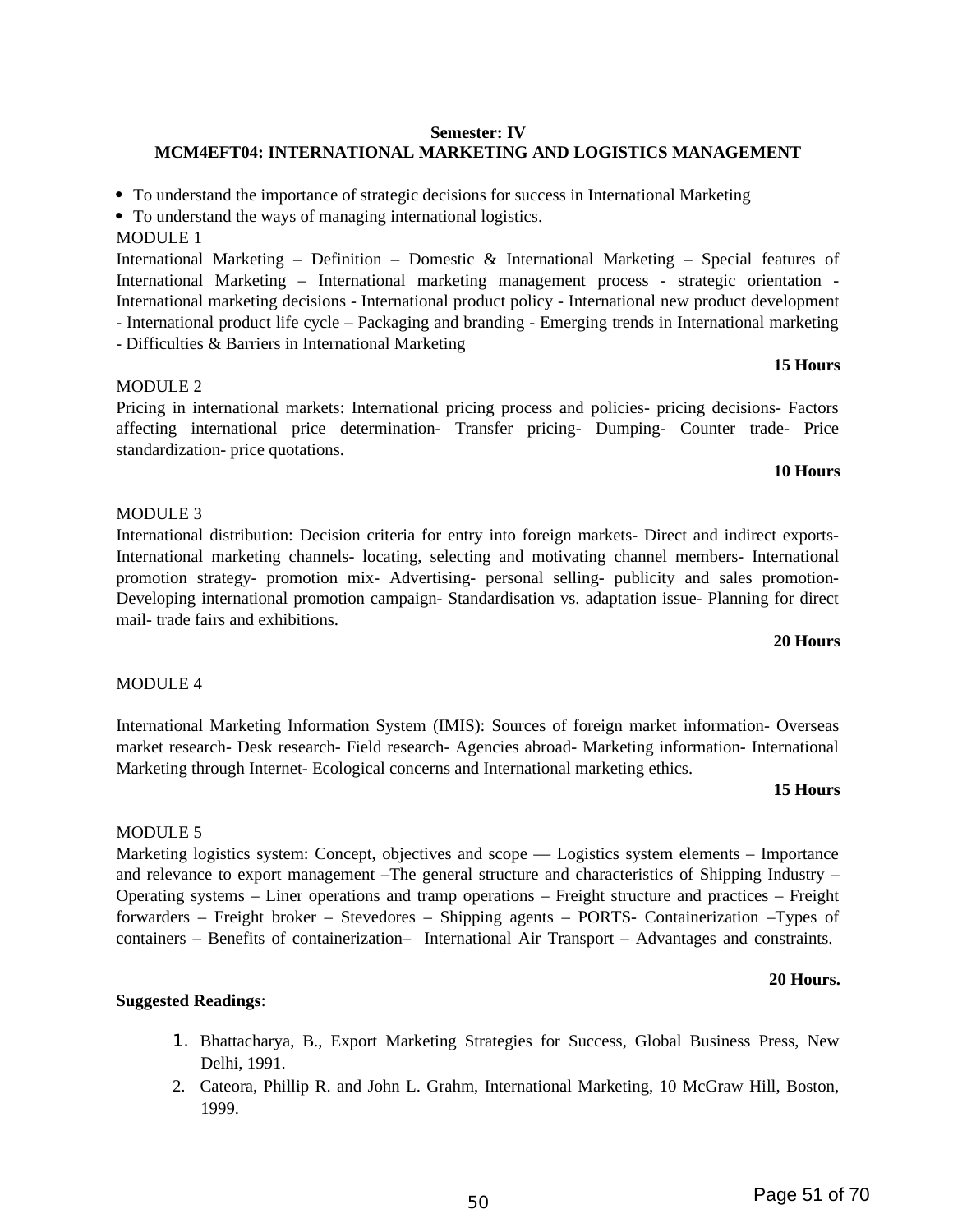- 3. Jain, Subash C., International Marketing Management, 6 ed., South Western College Publishing – International Thompson Publishing Company. Cincinnati, 2004.
- 4. Fair-weather, John International Marketing, Prentice Hall of India Private Ltd., New Delhi.
- 5. Kotabe, Masaaki and Kristiaan Helsen, Global Marketing Management, 2 ed., John Wiley & Sons, 2001.
- 6. Keegan, W., Global Marketing Management, Prentice-Hall, Englewood Cliffs 1995.
- 7. Onkvist, S. and J.J.Shaw, International Marketing; Analysis and Strategy, Prentice Hall, New Delhi, 1995.
- 8. Terpstra, V. and R. Sarathy, International Marketing, 8 Ltd., Singapore, 2005.
- 9. John Fayerweather : International Marketing, Prentice Hall of India New Delhi.
- 10. Philip R Caleora and John L Graham . International Marketing, Tata McGraw Hill, New Delhi.
- 11. Vern Terpestra and Ravi Sarathyi International Marketing, Harcourt Asia Pvt. Ltd. Singapore.
- 12. Sak Onkvisit and John J Shaw: International Marketing, Prentice Hall of India New Delhi.
- 13. Krishnaveni Muthiah: Logistics Management and World Sea borne Trade, Himalaya Publishing House, Mumbai
- 14. Bowersox and closs: Logistics Management.

#### **UNIVERSITY OF CALICUT Master of Commerce (CBCSS) Elective: Human Resource Management Semester: III**

#### **MC3EH01: INDUSTRIAL RELATIONS MANAGEMENT**

#### **80 hours Credit:4 Objectives:**

To familiarize the students to the tasks of industrial relations.

To familiarize them with current industrial relations practice.

#### **Module I:**

Industrial relations perspectives-Industrial relations and the emerging socio-economic scenario – Industrial relations and the state-legal framework of Industrial Relations-Industrial conflicts and disputes-salient features of Industrial Employment (standing orders) Act 1946.

#### **15 Hours**

### **Module II:**

#### Industrial relations and trade unions-Role and future of trade unions-Trade union and the employees-Industrial unrest-Trade union and the management-Plant level labour relations-works committees-Joint management committees.

#### **20 Hours**

### **Module III:**

Discipline and grievance Management-Negotiations and collective settlements-Participative management and co-ownership-Productivity bargaining and gain sharing.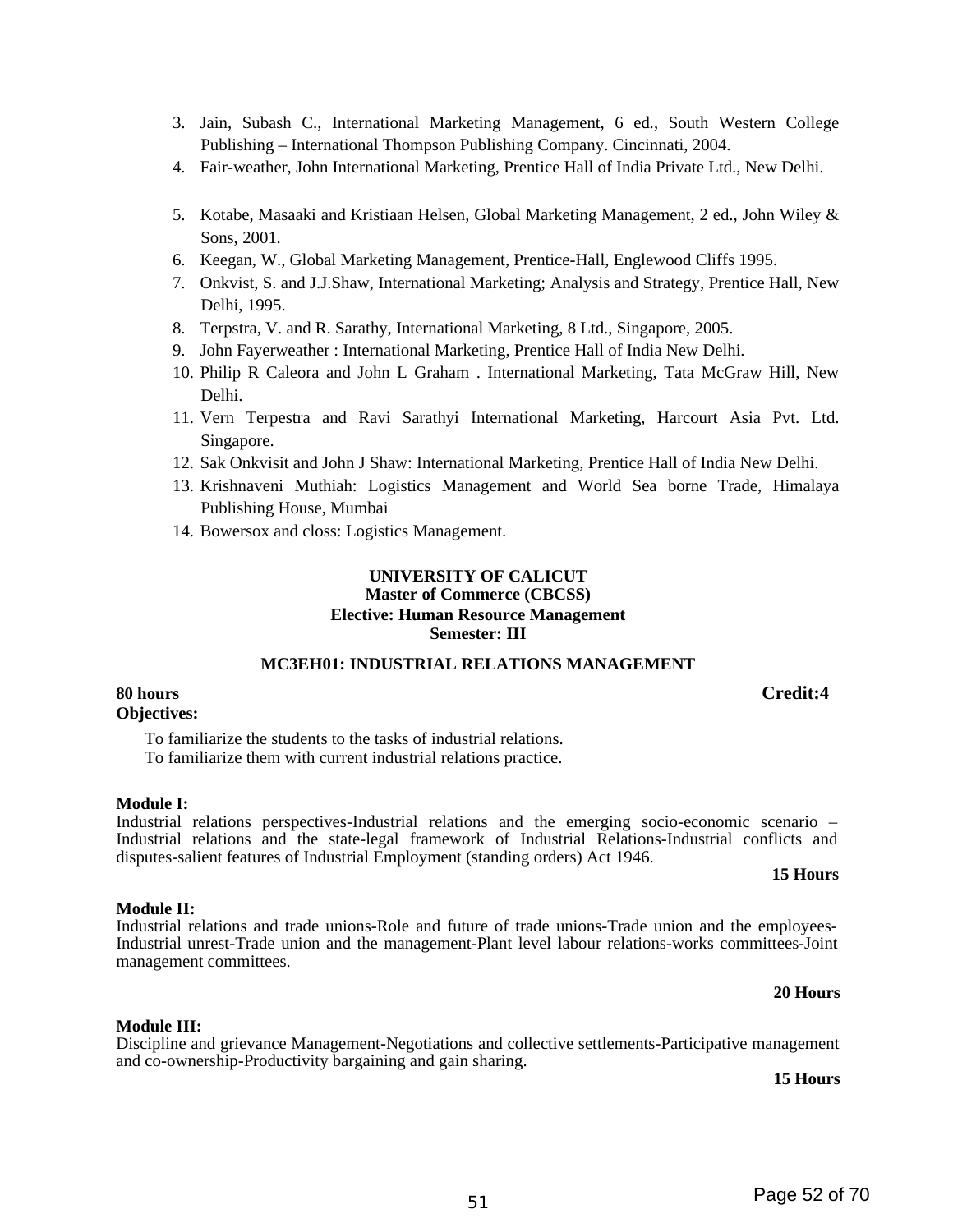#### **Module IV:**

Employee empowerment and quality management-Quality Circles-Employee suggestion schemes-Industrial relations and technology management.

#### **15 hours**

#### **Module V:**

Role of state in industrial relations- Labour Office-Labour courts and industrial tribunals-Conciliation and mediation.

#### **15 hours**

#### **References:**

- 1. Jerome Joseph, Industrial Relations: Towards a theory of negotiated connectedness, Response Books, Latest Edition.
- 2. CS Venkataratnam, Globalization and labour management relations, Sage publications, Latest Edition.
- 3. PC Tripathi, Personnel Management and Industrial Relations, Sultan Chand & Sons, Latest Edition.
- 4. Dr.RVenkatapathy and AssissiMenachery, Industrial Relations and labour legislations, Adithya Publishers, Latest Edition.
- 5. CB Marmoria, Dynamics of Industrial Relations in India, Vikas Publishing House, Latest Edition.

#### **UNIVERSITY OF CALICUT**

#### **Master of Commerce (CBCSS)**

#### **Elective: Human Resource Management**

#### **Semester: III**

#### **MC3EH02: MANAGEMENT TRAINING AND DEVELOPMENT**

#### **80 hours Credit:4**

#### **Objectives:**

To expose the students to the concepts and practices of training and development in the modern organizational settings.

#### **Module I**

Training and development: Strategies for effective training-Determination of training objectives-Learning and skill acquisition-Organizational analysis for training-Philosophies of training-Learning and training-Designing a training programme-Training and education-Theories and principles of training-Factors contributing to effectiveness of training.

#### **20 Hours**

#### **Module II:**

Identification of training needs: Scanning the environment for training areas-Perspective for training design-Steps in training design-Evaluation of a training programme-principles of evaluation-Criteria for evaluation-Techniques of evaluation-Return on investment in training.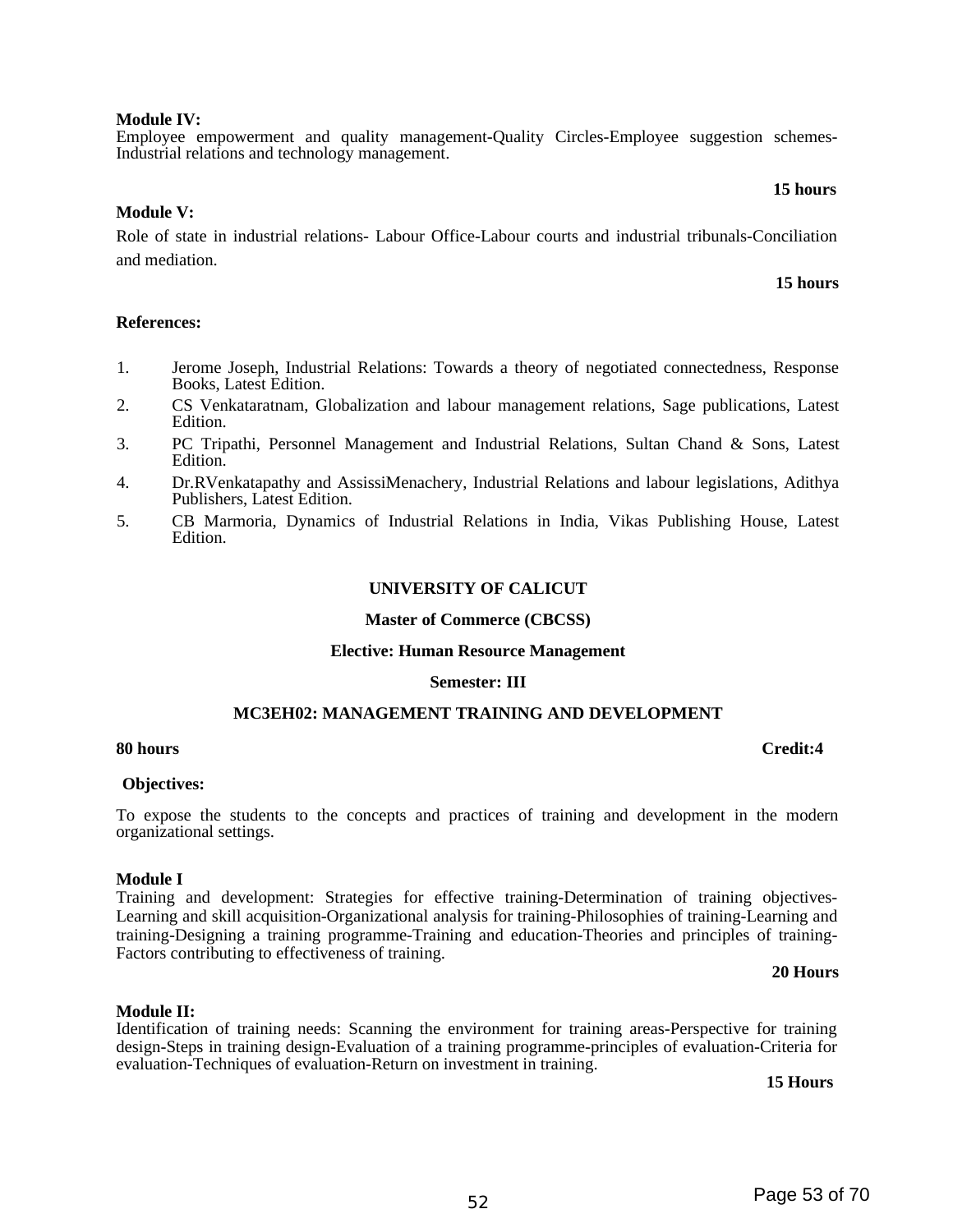## **Module III:**

Performance management: Meaning and importance of managerial performance, critical success factors analysis for managerial performance-management styles and performance-performance appraisalinstruments for performance appraisal-evaluation of managerial performance-setting performance standards-measurement of performance.

**20 hours**

### **15 hours**

**15 hours**

**15 hours**

## **Module III**:

#### Training methods and techniques: Layout for training sessions-Training Aids-Selection of training aids-Training Climate-Elements of training climate-Training for creativity and problem solving-Cost benefit analysis-Training for management change.  **15 Hours**

## **Module IV:**

Learning-Dimensions of learning: Basic principles of learning-Learning Process-Types of learning-Learning Theories-Organizational analysis for training-Technology based training -Training for Total Quality Management-Attitudinal Training methods.  **15 Hours**

### **Module V:**

Training administration-Training Budget-Competency models and mapping-Implementation of training-Emerging trends in training and development: New perspectives in training-Cross cultural training, E learning and knowledge Management.

### **References:**

- 1. Agochia&Devendra, Every Trainers handbook, New Delhi, Sage Publications.
- 2. DI Simone RL and Harris DM, Human resource development, Thomson learning.
- 3. Sahu RK, Training for development, Excel books, New Delhi.
- 4. Blanchard P Nick and James W Thacker, Effective training: Systems, strategies and practices, Pearson Education, New Delhi.

### **UNIVERSITY OF CALICUT Master of Commerce (CBCSS) Elective: Human Resource Management Semester: IV**

#### **MCM4EH03: PERFORMANCE MANAGEMENT**

### **80 hours Credit:4**

To gain an in depth understanding of performance management

To gain practical knowledge in setting up team management, target setting and achievement.

## **Module I:**

Concepts of organizational performance: Vision and mission, competencies and behaviours for effective performance-establishing the skill knowledge and attitude required for the organization's future recruiting and developing against the agreed competencies.

#### **Module II:**  Performance standards and targets: Clarifying, communicating and reviewing organizational goals and

targets-linking group and individual responsibilities to organizational performance.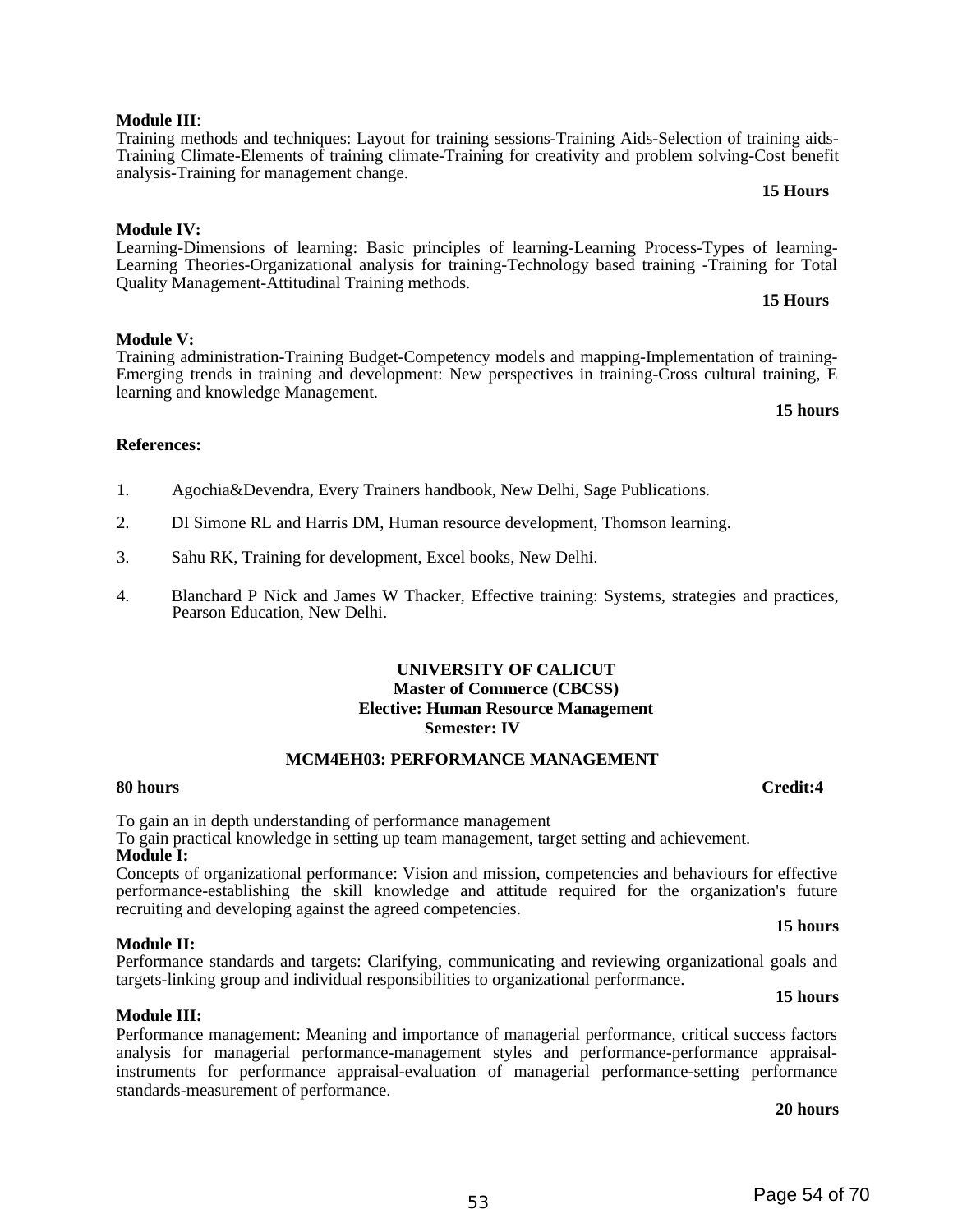#### **Module IV:**

Management style-relationship orientation-task orientation-working in teams-team developmentcoaching and training-leadership skills and motivation-organizational culture and managerial performance-developing appropriate culture for superior performance.

**15 hours**

#### **Module V:**

Indicators of performance for different levels of Management-tracking performance-rewards and performance-defining appropriate reward system-ensuring the link between performance and rewards.

**15 hours**

#### **References:**

- 1. Robert bacal-performance management-Tata McGraw-Hill.
- 2. Armstrong M & Baron A, Performance Management and Development, Jaico Publishing House, Latest Edition.
- 3. Armstrong M, Performance management: Key strategies and practical guidelines, Kogan Page, Latest Edition.
- 4. Bagchi S N, Performance management, Cengage Learning India, Latest Edition.
- 5. Bhattachrya D K, Performance Management systems and strategies, Pearson Education, Latest Edition.

#### **UNIVERSITY OF CALICUT**

#### **Master of Commerce (CBCSS)**

#### **Elective – Human Resource Management**

#### **Semester IV**

#### **MCM4EH04: COMPENSATION MANAGEMENT**

## **80 hours Credit:4**

#### **Objectives:**

To familiarize the students with relevant aspects of compensation.

To familiarize the students to design effective compensation policies.

#### **Module I:**

Importance of compensation-difference between wage and compensation-different wages systemcomponents of compensation-direct-indirect theories of compensation-equality theory-expectancy theory. **15 Hours**

#### **Module 2:**

Compensation management-definition-need-objectives-types of base-pay system-job based-skill/knowledge based-features-evaluation and suitability-factors determining compensationinternal and external fringe benefits.

#### **Module 3:**

Pricing of jobs-steps-job analysis-quantitative and non-quantitative methods-market pricing-job evaluation-variable pay incentives-individual merit-team incentives-organizational plans-pay for performance.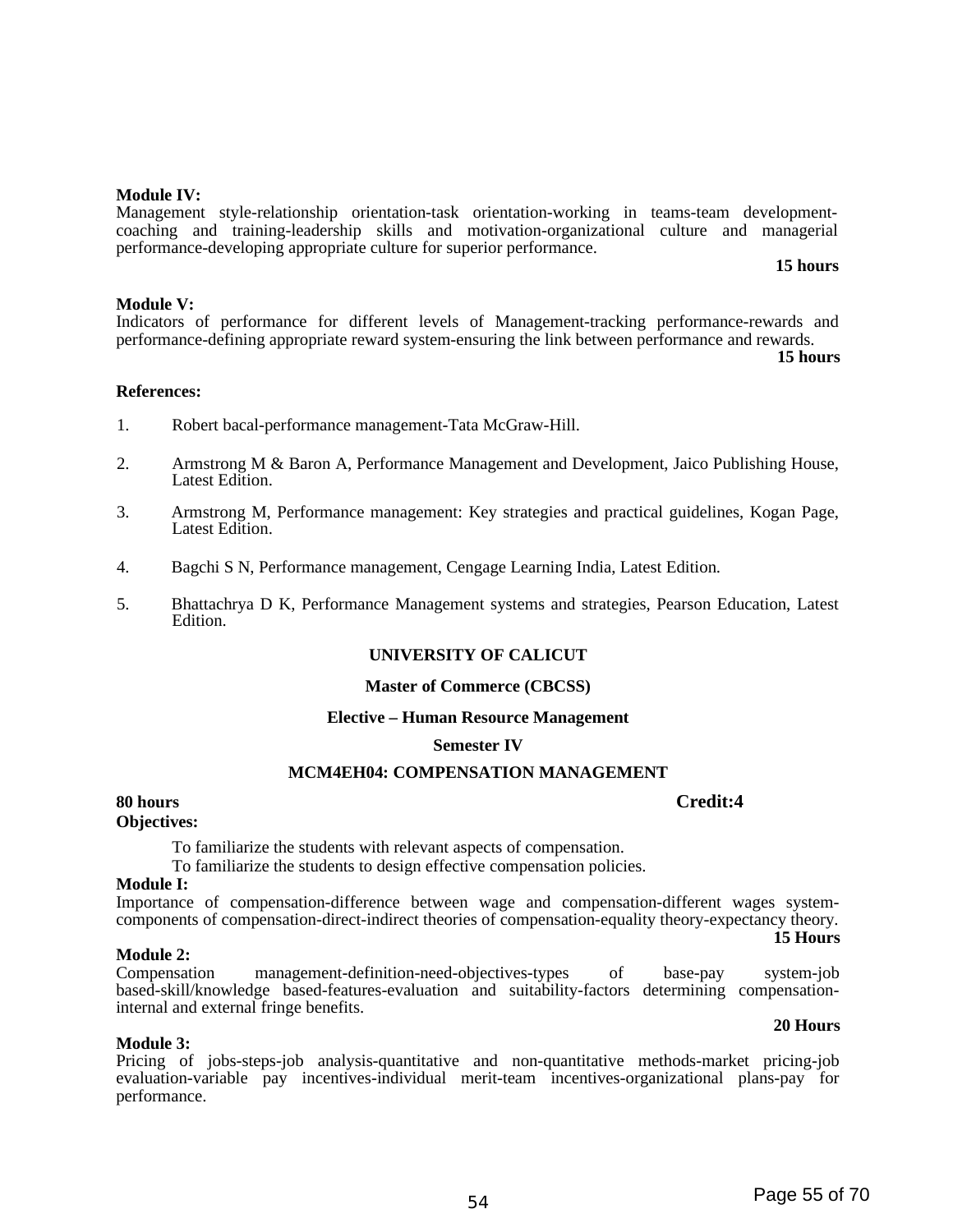#### **15 Hours**

#### **Module 4:**  Government wage policy in India-payment of wages act 1936-industrial disputes act 1947-minimum wages act 1948-equal remuneration act-1976-payment of bonus act 1965-wages board.

#### **15 Hours**

#### **Module 5:**

Key issues in compensation management-strategic approaches to make compensation systems more effective in changed global environment.

#### **15 Hours**

#### **References:**

- 1. Belchor, David W, Compensation Administration, Prentice Hall, Latest Edition.
- 2. Henderson R I, Compensation Management in a knowledge-based world, Pearson Education, Latest Edition.
- 3. Milkovich G: Newmann J and Ratnam C.D.V, Compensation, Tata McGraw-Hill, Special Indian Edition.
- 4. Armstrong M &Murlis H, Reward Management: A handbook of salary administration, London: Kegan Paul, Latest edition.
- 5. Sharma J P, An easy approach to company and compensation laws, Ane books Pvt. Ltd; Latest edition.

#### **UNIVERSITY OF CALICUT**

#### **Master of Commerce (CBCSS)**

#### **Elective – Marketing**

#### **Semester III**

### **MC3EM 01: ADVERTISING AND SALES MANAGEMENT**

#### **80 hours Credit:4**

#### **Objectives:**

To enable the students to develop in depth understanding of the modern concepts and latest techniques of advertising, personal selling and sale force management.

#### **Module I**

Advertising: Nature and importance-Advertising Programme-Classification of advertising-Advertising management process, an overview; Determining target audience- Advertising objectives and positioning-Advertising budget decisions-Advertising message decisions-Determining advertising message-Developing advertising copy-Headline main copy, logo, illustrations, appeal, layout-Cognitive dissonance and advertising-Creativity in advertising.

#### **20 Hours**

#### **Module II**

Media planning and organization of advertising operations: Types of media-Merits and limitations of different media-Advertising through internet-Media selection-Media Scheduling-Organization of advertising operations-In house vs. advertising agency arrangements-Managing advertising agency relations-Social and regulatory aspects of advertising-Recent developments and issues in advertising-Global advertising.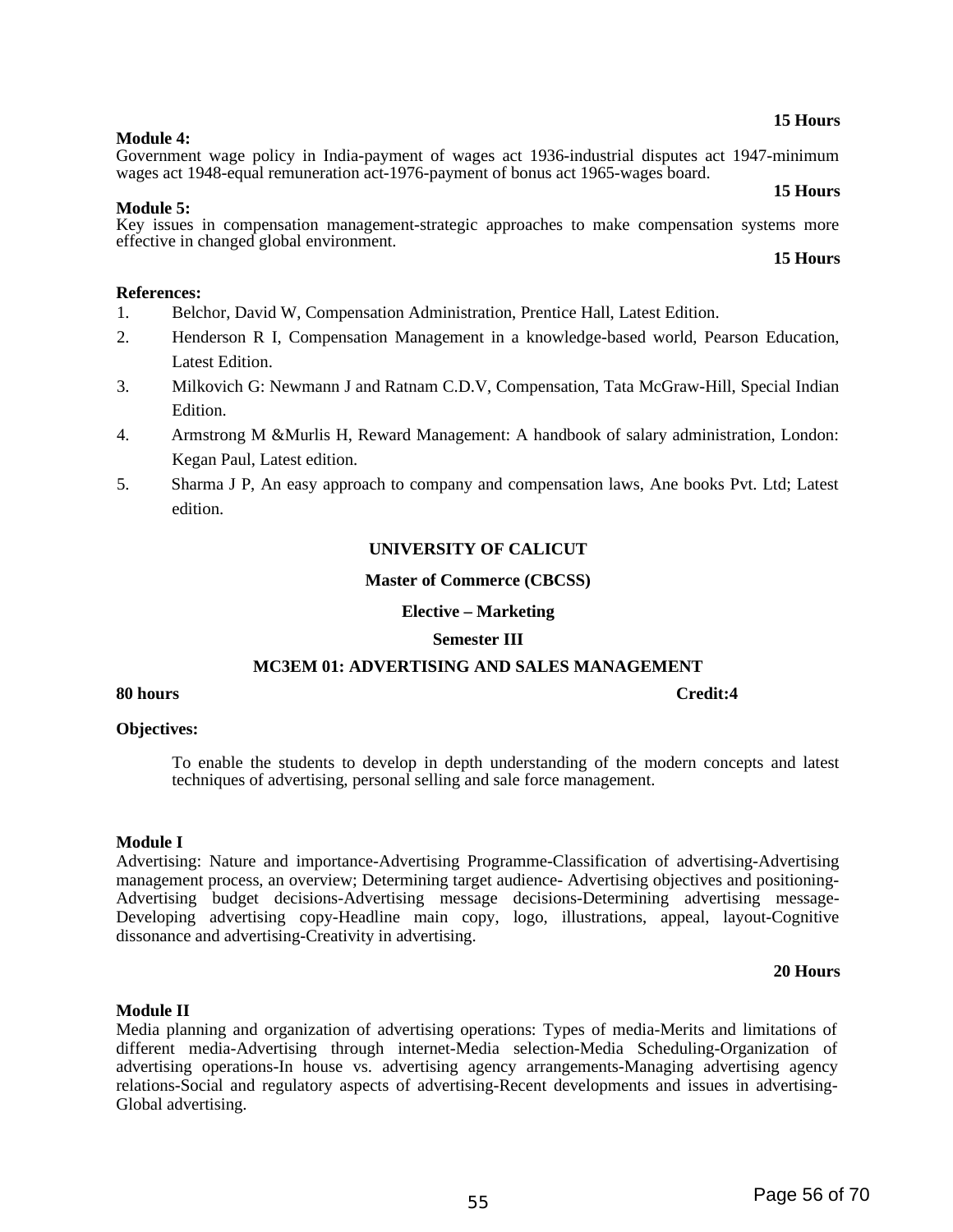#### **15 Hours**

**15 Hours**

#### **Module III**

**Module IV**

Fundamentals of personal selling: Nature and importance of selling-Types of selling-Personal selling, salesmanship and sales management-Process of effective selling-Strategic sales management-Ethical and legal aspects of selling.

Sales planning and sales force Management: Setting personal selling objectives-Market analysis and sales forecasting-Sales budget, sales territory-Sales quota-Sales force management-Recruitment and selection-Training and developments-Motivating, supervising and compensating sales personnel-Evaluation of sales personnel.

#### **Module V**

Advertising research: Advertising research objectives-Deceptive Advertising-Determining deception using advertising research-Product Appeal-Copy testing methods and measures-Measuring the effectiveness of the promotional program, market testing, testing via internet, pre testing, post testing, laboratory test, field test, PACT (Positioning Advertising Copy Testing).

#### **15 Hours**

#### **References:**

- 1. Aaker, DavidA, RajeevBatra and John G. Mayers, Advertising Management, Prentice Hall of India, Latest Edition.
- 2. Belch. George and Michael Belch, Advertising and Promotion: An integrated marketing communications perspective, McGraw Hill, 6th Ed.
- 3. Madel and Maurice, Advertising, Prentice Hall of India, Latest Edition.
- 4. Still, Richard, R. Edward W. Cundiff and Norman A.P. Govoni, Sales Management Decisions, Stratgies and cases, Prentice Hall of India, Latest Edition.
- 5. Anderson B. Robert, Professional Selling, Prentice-Hall Inc.
- 6. Spiro, Rosann, William J. Stanton and Greg Richo, Management of a Sales Force, McGraw Hill/ Irwin, Latest edition.
- 7. Pederson Carlton A, Miburn D. Wright, Barton A, Weitz, Selling Principles and Methods, Richard D. Irwin, Illinois, Latest edition

#### **UNIVERSITY OF CALICUT**

#### **Master of Commerce (CBCSS)**

#### **Elective - Marketing**

#### **Semester III**

#### **MC3EM02: CONSUMER BEHAVIOUR**

**80 hours Credit:4**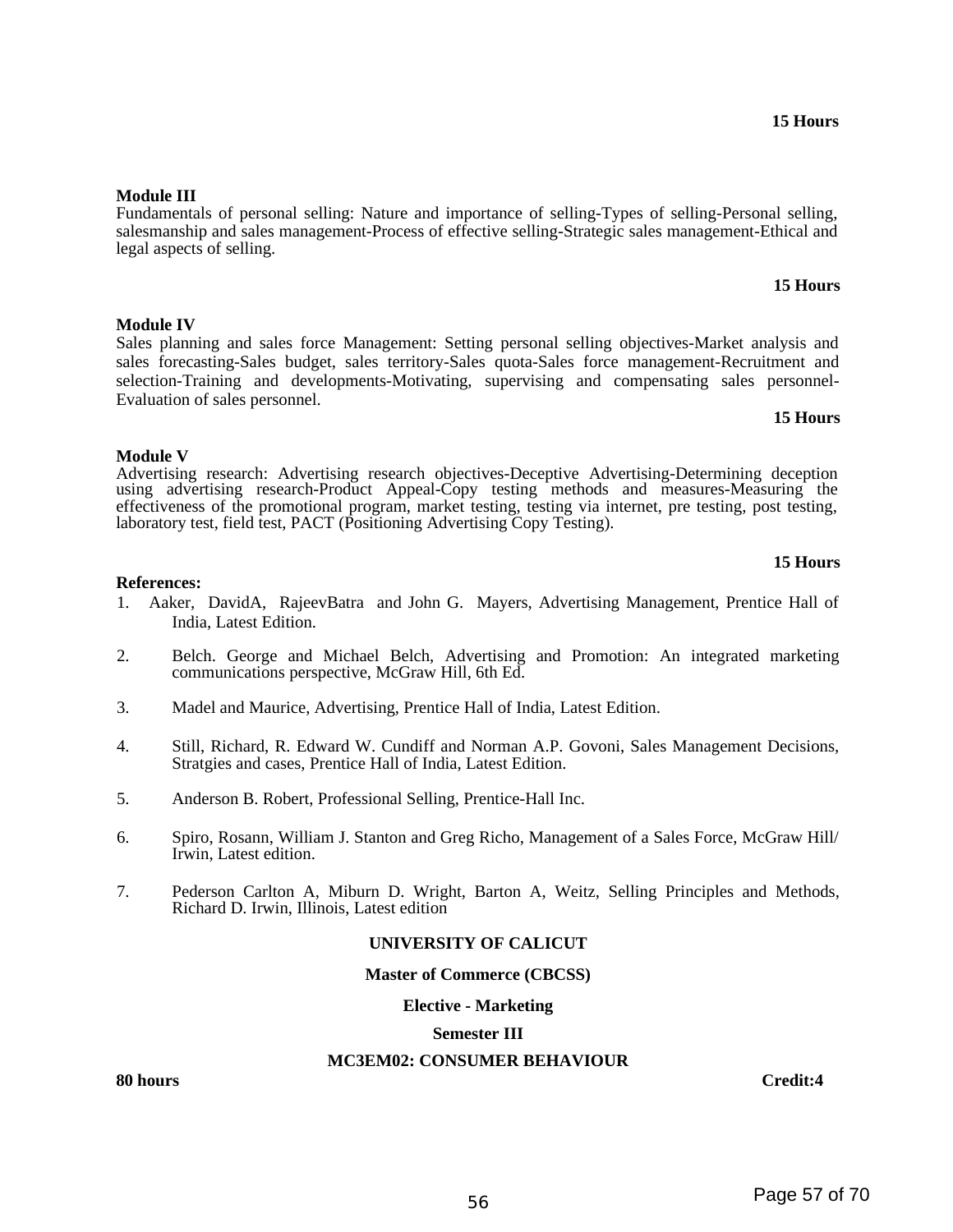sub cultural and cross cultural consumer analysis-consumer movement - CRM.

Consumer decision making - Models of consumers-four views of consumer decision making-economic, passive, cognitive, emotional-a simple view of consumer decision making-Howard shet model-Engle, Kollat and Blackwell model-case studies with reference to India/implications of the models on marketing decisions.

#### **Module IV**

**Module III** 

Purchase decision process: high and low involvement-pre purchase and post purchase behaviour-online purchase decision process-diffusion of innovation across nations/cultures-managing dissonance-cross cultural consumer research-globalization of consumer markets-emerging issues-case studies

#### **15 hours**

## **Module V**

Consumer research - Nature of consumer research-areas of consumer research-methods or techniques for studying consumer behaviour- behaviour and motivational research techniques-measuring customer satisfaction-designing customer satisfaction surveys and analysing survey results-measuring service quality-SERVQUAL and SERVPERF techniques.

## **Suggested Readings**

- 1. SchiffmanL.G.andKanuk .L.L, Consumer Behaviour, prentice Hall of India, 9th Edition.
- 2. Assel Henry, Consumer Behaviour, Biztantra, Latest Edition.
- 3. Seth J.N. & Mittal B, Customer Behaviour-A Managerial Perspective, Thomson South-Western, Latest Edition.
- 4. Hawkins D.I. & Roger J.B. and Kenneth A.C, Consumer Behavior-Building Marketing Strategy, Irwin McGraw-Hill, Latest Edition.
- 5. Engel J.F Roser D Blackwall and Paul W. Miniard, Consumer Behaviour, Cengage Learning, Latest Edition.
- 6. Peter J. Paul and Jerry C. Olson, Consumer Behaviour and Marketing Strategy, McGraw Hill, Latest Edition.
- 7. Assael H, Consumer Behaviour and Marketing Action, Cengage Learning, Latest Edition.
- 8. Schroeder, R.G., Operations Management-Contemporary Concepts and Cases, McGraw-Hill,

#### **Objectives:**

**Module II** 

To help students develop basic understanding of the concepts and theories of consumer behaviour and their applications in marketing decision making.

**Module I** 

Consumer behaviour: Importance and nature of consumer behaviour-types of consumers and their roleapplication of consumer behaviour principles to strategic marketing-role of consumer behaviour in marketing - market segmentation and consumer behaviour

Consumer as an individual: Consumer needs and motivation-personality and consumer behaviourpsychographics, consumer perception, attitude formation and change-measurement of consumer attitudes-learning-consumer in a social and cultural settings-group dynamics and consumer reference groups-family, social class and consumer behaviour - The influence of culture on consumer behaviour-

**10 hours**

**15 hours**

**15 hours**

#### **25 hours**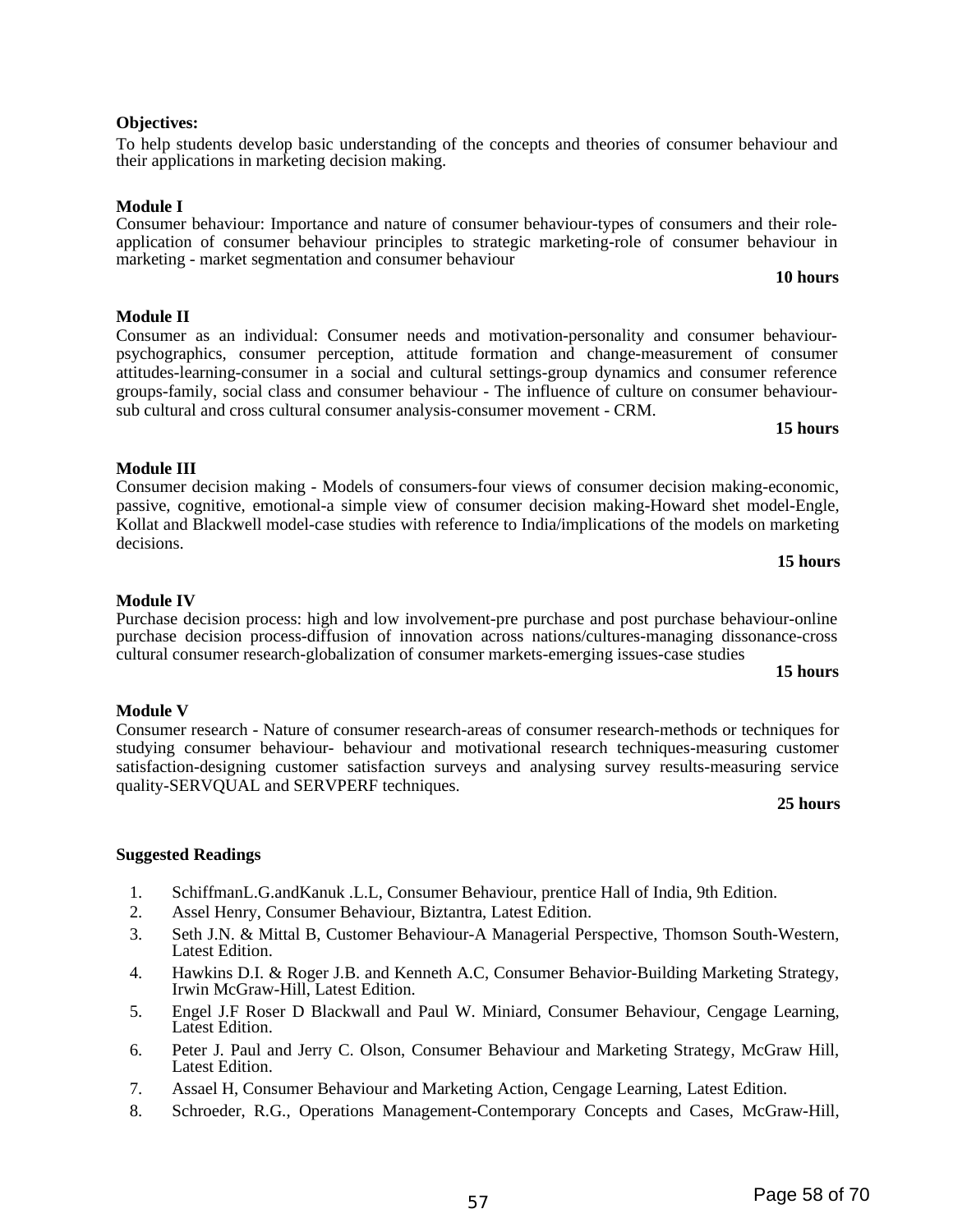#### Latest edition.

- 9. Thompkins and Harmelings, Distribution Management Handbook, McGraw-Hill, Latest Edition.
- 10. Stem Al Ansary, Marketing channel, Prentice Hall of India, Latest Edition.
- 11. K.K. Khanna, Physical Distribution Management, Himalaya Publishing House, Latest Edition.

## **UNIVERSITY OF CALICUT**

#### **Master of Commerce (CBCSS)**

#### **Elective - Marketing**

#### **Semester IV**

### **MC4EM03: SUPPLY CHAIN AND LOGISTICS MANGAEMENT**

#### **Objectives:**

To equip the students with good knowledge on logistics and supply chain management and relate these areas with the organization and business needs.

#### **Module I**

Supply chain management: Introduction and development-nature and concept importance of supply chain, value chain-components of supply chain-need for supply chain understanding the supply chain management-participants in supply chain-importance of supply chain in present market condition.

#### **15 hours**

#### **Module II**

#### Role of manager in supply chain: supply chain performance drivers-key enablers in supply chain improvement-interrelation between enablers and level of supply chain improvement-systems and values of supply chain.

#### **20 hours**

**15 hours**

#### **Module III**

Aligning the supply chain with business strategy: SCOR model-outsourcing and 3 PLs-Fourth partylogistics-Bullwhip effect and supply chain-supply chain relationship conflict resolution strategies-global logistics-legal aspects of international logistics.

#### **Module IV**

#### Logistics Management: Origin and definition-types of logistics-logistics management-warehouse management-automation and outsourcing-customer service and logistics management-concepts in logistics, physical distribution. **10 hours**

## **Module V**

#### Types of inventory control: Demand forecasting-warehousing and store management-routingtransportation management-some commercial aspects in distribution management-distribution channel management-Distribution Resource Planning (DRP)-recent trends in logistics.

**20 hours**

#### **References:**

1. Rushton A Oxley J and Croucher P, Handbook of Logistics and Distribution Management,

#### **80 hours Credit:4**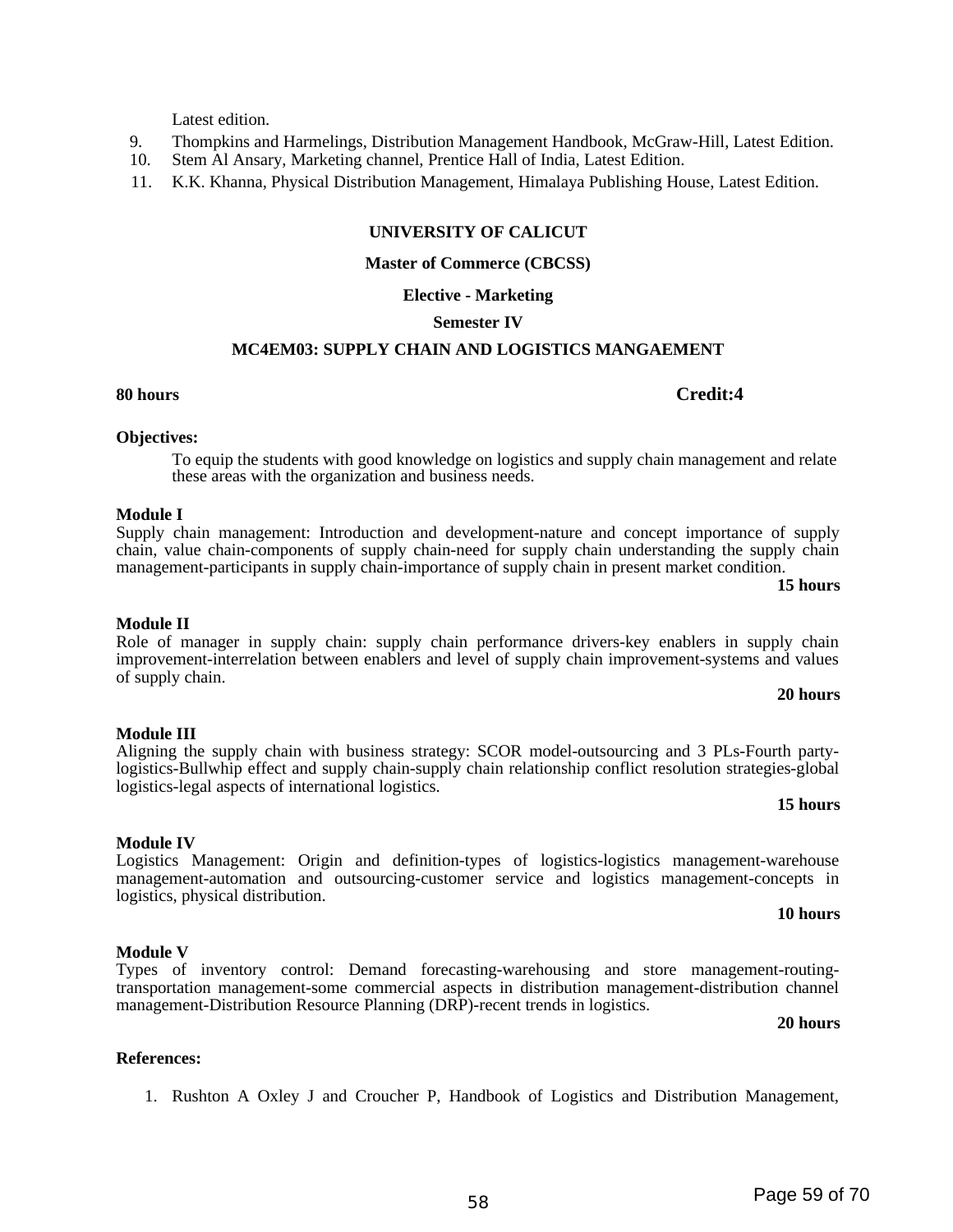Kogan Page, Latest Edition.

- 2. Simchi-Levi, David, Kamisnsky, Philip, and Simchi-Levi, Edith, Designing and Managing the Supply Chain: Concepts, Strategies and Case Studies, Irwin/McGraw Hill, Latest Edition.
- 3. Christopher Martin, Logistics and Supply Chain Management Creating Value adding Networks, Pearson Education, Latest Edition.
- 4. Ballou R.H, Business Logistic Management, Prentice Hall, Latest Edition.
- 5. Bowersox D.J David J and Cooper, Supply Chain Logistic Management, Prentice Hall, Latest Edition.

#### **UNIVERSITY OF CALICUT Master of Commerce (CBCSS)**

#### **Elective - Marketing**

**Semester: 4**

#### **MCM4 EM04: SERVICE MARKETING**

**80 hours Credit:4**

## **Objectives:**

1. To develop an understanding of services and service marketing with emphasis on various aspects of service marketing

#### **Module I**

Introduction: Service-definition-classification of service-service marketing-definition-objectives-need and importance-emergence and reasons for growth of service sector in India-environment of service marketing - PESTEL frame work-challenges of service marketing.

#### **Module II**

Service marketing mix-role of Service marketing mix-service product-pricing of services - service promotion and communication mix-service channels and distributions - internal and external customersphysical evidence and process-service mapping-service blueprinting.

#### **16 Hours**

**15 Hours**

## **Module III**

### Service marketing segmentation-approaches-targeting-positioning-positioning maps-service encounterservice marketing profitability and productivity-relationship marketing in services.

### **18 Hours**

#### **Module IV** Application of service marketing-hospitability-travel and tourism-financial services-banking and

## professional service-consultancy and advertising agency-web market - green marketing.

Service models-service triangle management models-the molecular and servuction model-service triangle marketing model-SERVQUAL model-six market model-service quality-definition-dimensions of service quality-service quality gap.

insurance-health care-entertainment marketing-education-public utility service-advertising agency-

**15 Hours**

**16 Hours**

# **Module V**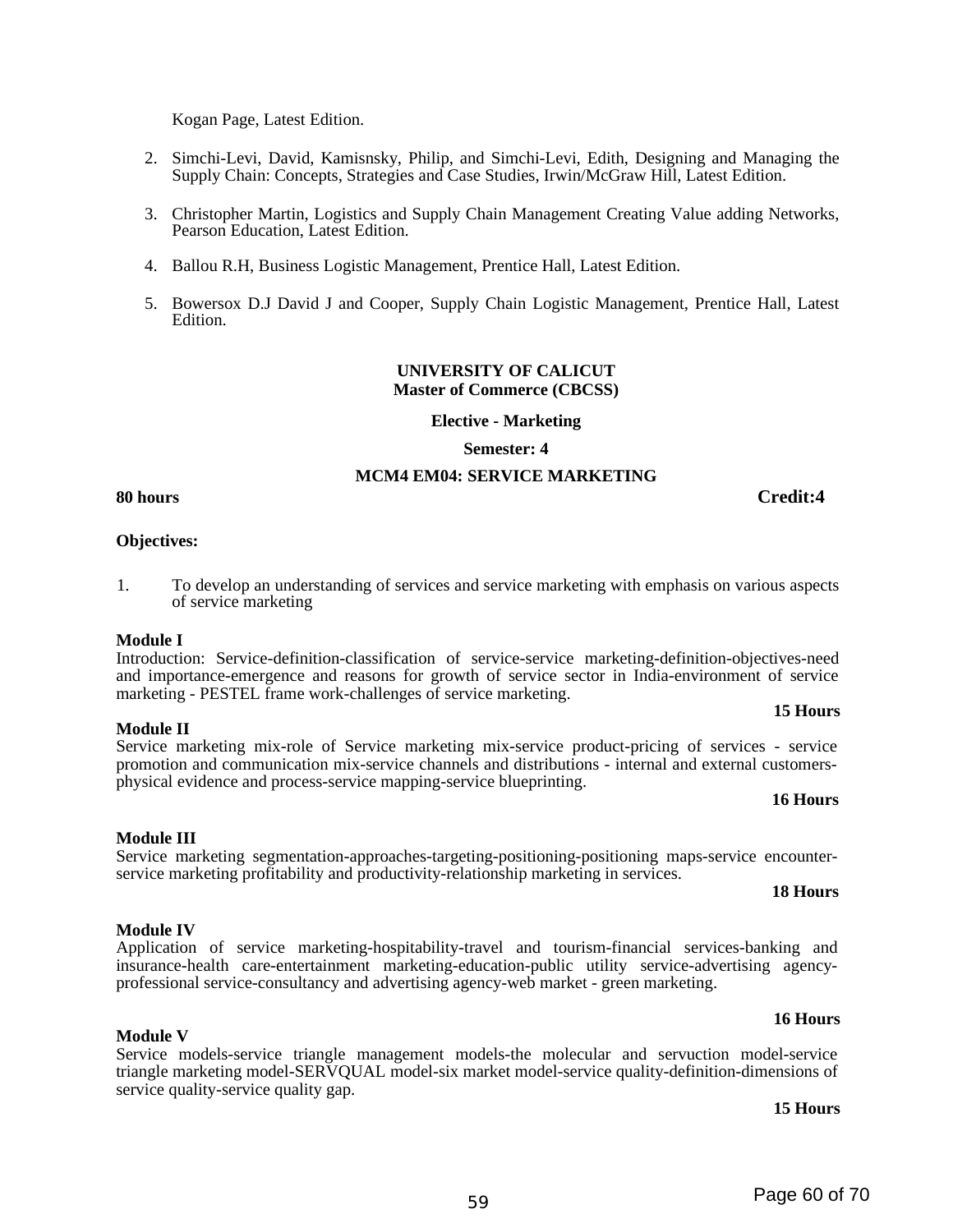#### **References:**

- 1. Ziethaml VA and Bitner MJ, Service Marketing, Tata McGraw Hill, Latest Edition.
- 2. Hellen W, service Marketing, Macmillan India Ltd, Latest Edition.
- 3. Lovelock C.H and Wirtz H, Service Marketing: People Technology Strategy, Pearson Education, Latest Edition.
- 4. Hoffman K.D.J and Bateson E.G. Essentials of Service Marketing: Concepts, Strategies and Cases, Thomson South Western, Latest Edition.
- 5. Kurtz D.L and Clow K.E, Service Marketing, Biztantra, Latest Edition.
- 6. Donald Cowell, the Marketing of Services, Heinemann, Latest Edition.
- 7. Lovelock C.H. and Lauren W, Principles of Service Marketing and Management, Prentice Hall of India, Latest Edition.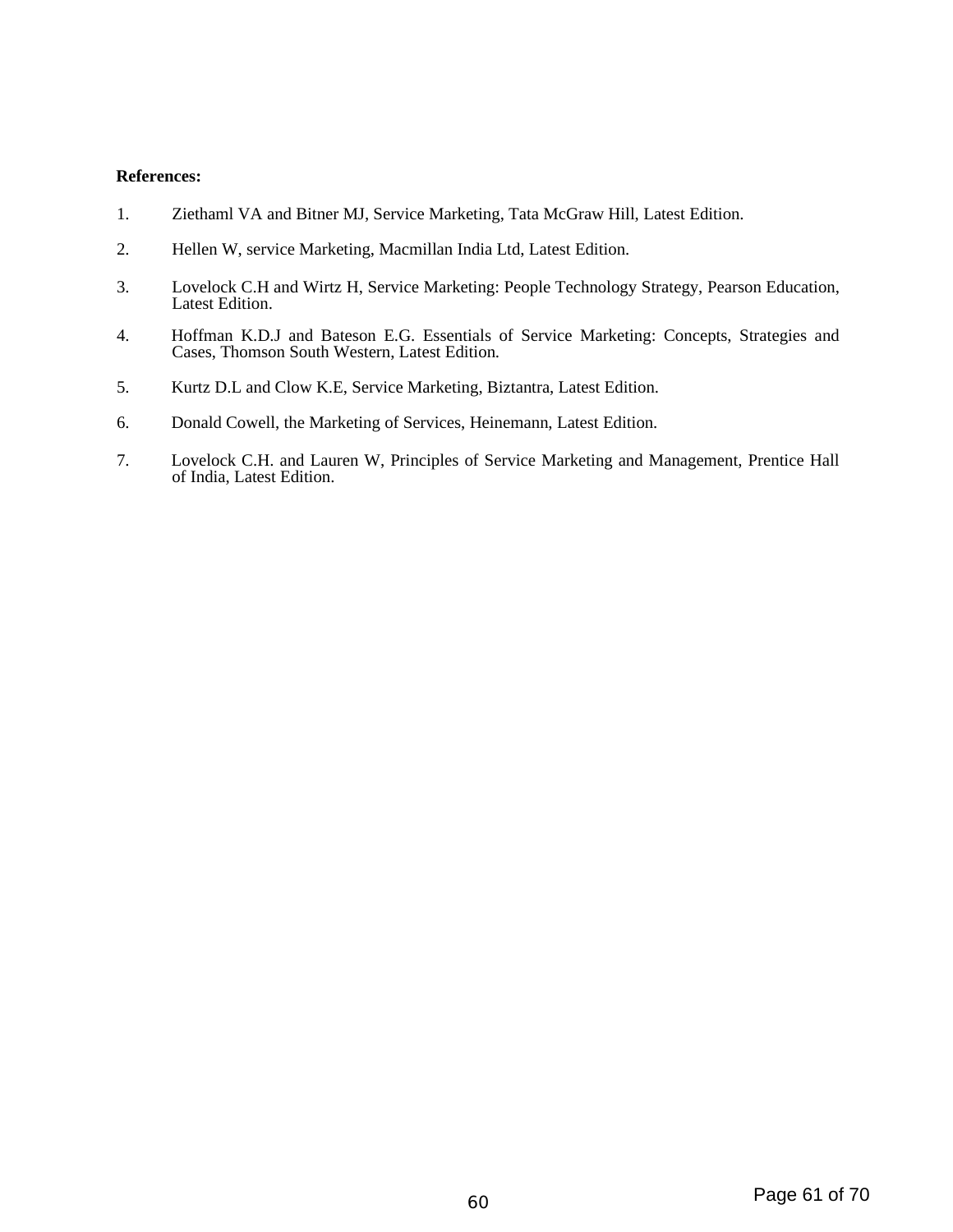#### **MODEL QUESTION PAPERS**

#### **UNIVERSITY OF CALICUT First Semester M. Com Degree Examination December 2019 MCM1C01: Business Environment and Policy**

**Time: 3 Hours Weightage:30** 

#### **Section-A**

(Answer **any four** questions. Each question carries **2** weightage)

- 1. What is PESTLE?<br>2. What do you mean
- What do you mean by Exit Policy?
- 3. What do you mean by money laundering?
- 4. What is crypto currency
- 5. What is green financing?
- 6. What is Fintech?
- 6. What is Fintecn:<br>7. What is Fiscal policy?

#### **(4x2=8 Weights)**

#### **Section-B**

- (Answer **any four** questions. Each question carries **3** weightage)
- 8. State the importance of cultural environment in doing business in India.
- 9. Write a note on public sector reforms in India for the last 3 decades.
- 10. Elicit the role of SEZ in modern business environment settings.
- 11. State the role of technology in modernising the economy.
- 12. Critically evaluate Madhav Gadgil Committee report.
- 13. State the steps taken by the government in preventing menace of black money in India.
- 14. Explain the history and development of GST in India.

**(4x3=12 Weights)**

#### **Section-C**

- (Answer **any two** questions. Each question carries **6** Weightage)
- 15. Explain the salient features of
- 16. Critically evaluate the monetary and fiscal policy of various governments in India for the last two decades.
- 17. Explain the structure of Indian economy. Does it suit the developmental needs of the country?
- 18. Distinguish the role played by the planning commission of India and NITI Ayog.

**(2x5=10 Weights)**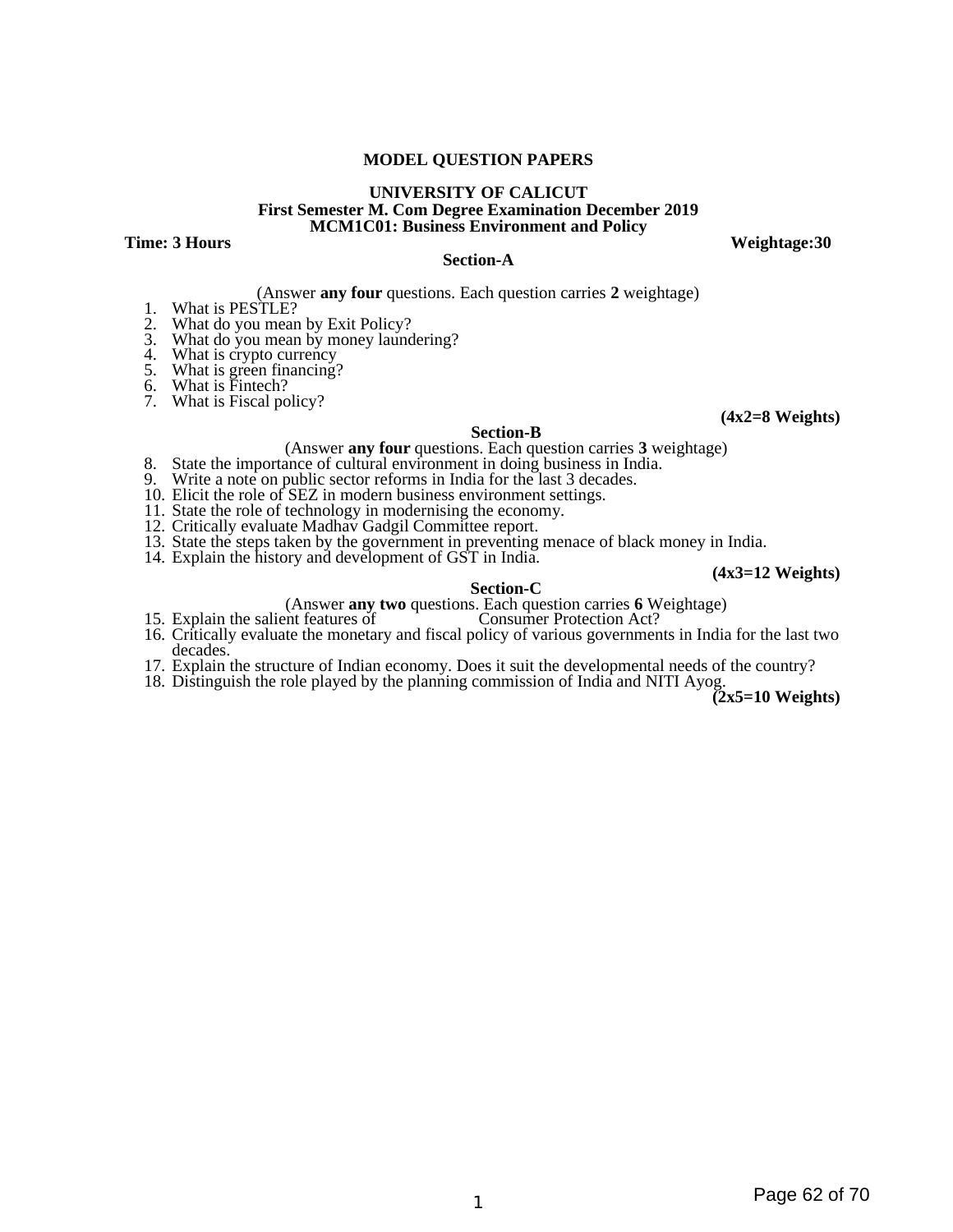#### **UNIVERSITY OF CALICUT First Semester M. Com Degree Examination December 2019 MCM1C02: Corporate Governance and Business Ethics**

Time: 3 Hours **Metallic Except Contract Contract Contract Contract Contract Contract Contract Contract Contract Contract Contract Contract Contract Contract Contract Contract Contract Contract Contract Contract Contract Co** 

#### **Section-A**

#### **(Answer any four questions. Each question carries 2 weightage)**

1.What do you mean by perpetual succession?

2.What is company limited by guarantee?

3.Who is a deemed director?

4.What do you mean by Clause 49?

5.What is whistle blowing?

6.What do you mean by IFRS?

7.What is business ethics?

**(4x2=8 Weights)**

#### **Section-B**

Answer **any four** the questions. Each question carries 3 Weightage

8.The term 'body corporate' connotes a wider meaning than the term 'company'. Explain.

9.Define the term Chairman. What are the qualities which a chairman should possess as per the Higgs Committee?

10.Explain the SEBI Committee on Corporate Governance.

11.Explain the need and necessity of corporate reporting.

12.Explain various committees of the board. State responsibilities of each.

13.State different principles of business ethics.

14.State major recommendation of Uday Kodak Committee report.

#### **(4x3=12 Weights)**

#### **Section C**

#### **Answer any two questions. Each question carries 6 weightages.**

15.Enumerate the various features of good corporate governance with suitable examples from the Indian corporate sector.

16.State the ethical and governance issues involved in banking and insurance companies. Explain your answer with examples.

17.Explain the various Commission reports in India and abroad on corporate governance.

18.State the major provisions of Companies Act 2013 on corporate governance.

**(2x5 =10 Weights)**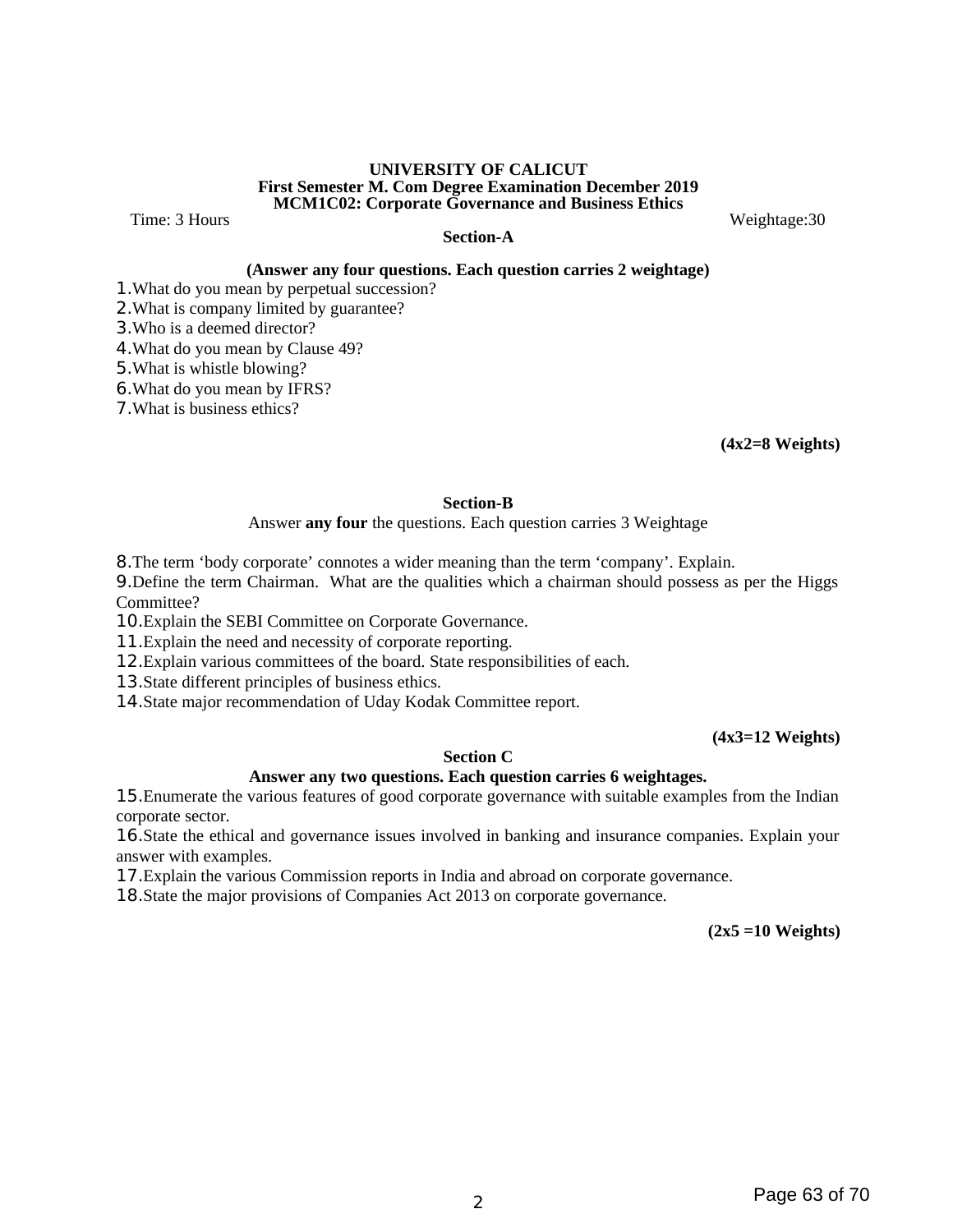#### **UNIVERSITY OF CALICUT First Semester M.Com Degree Examination December 2019 MCM1C03: QUANTITATIVE TECHNIQUES FOR BUSINESS DECISIONS Weightage:30**

#### **Section-A**

(Answer **any four** questions. Each question carries **2** weightage)

- **1.** Distinguish between type 1 and type II error ?.
- **2.** What do you mean by rejection region in hypothesis testing?
- **3.** What are the properties of a good estimator?
- **4.** Examine the assumptions of Non-parametric tests.
- **5.** What is standard error? Examine its significance in hypothesis testing?
- **6.** What do you mean by coefficient of determination? What does it indicate?
- **7.** State the conditions under which the Binomial distribution tends to the normal distribution?

#### **(4x2=8 Weights)**

#### **Section-B**

(Answer **any four** questions. Each question carries **3** weightage)

- **8.** Explain the significance of SPSS in inferential analysis.
- **9.** In an intelligence test administered to 1,000 students, the average score was 42 and standard deviation 24. Find :( a) the number of students exceeding a score of 50,( b) the number of students whose score is lying between 30 and 54.
- **10.** A machine was used to put out 16 defective products in a sample of 500. After it is overhauled, it puts out 3 defective products in a batch of 100.Has the machine improved? Test at 5% level of significance.
- **11.** Between 2 and 4 p.m, the average number of phone calls per minute coming into the switch board of a company is 2.5. Find the probability that during one particular minute there will be (a) no phone call , (b) exactly three calls, (c) at least 7 calls.
- **12.** Following is an arrangement of 25 men ,M, and 15 women, W, lined upto purchase tickets for a premier picture show:

M WW MMM W MM W M W M WWW MMM W MM WWW MMMMMM WWW MMMMMM

Test for randomness at 5% level of significance.

- **13.** What is explained variation and unexplained variation? How is it related to S.E. of an estimate?
- **14.** Do you find any relationship between the heights and weights of 10 persons given below :

| Height                         | 60          | $\overline{ }$ | $\overline{ }$ | $\blacksquare$<br>υ | −<br>4 | $\sqrt{2}$<br>b, | 68  | $\overline{\phantom{a}}$<br>v | υī  | $\sim$ $\sim$<br>כס |
|--------------------------------|-------------|----------------|----------------|---------------------|--------|------------------|-----|-------------------------------|-----|---------------------|
| (in                            |             |                |                |                     |        |                  |     |                               |     |                     |
| inches                         |             |                |                |                     |        |                  |     |                               |     |                     |
| $\overline{\text{Weight}}$ (in | 1 ገበ<br>⊥∠∪ | 180            | 200            | 160                 | 190    | 148              | 155 | ורר<br>∠∠∪                    | 130 | 145                 |
|                                |             |                |                |                     |        |                  |     |                               |     |                     |
| lbs <sup>'</sup>               |             |                |                |                     |        |                  |     |                               |     |                     |

 **(4x3=12 Weights)**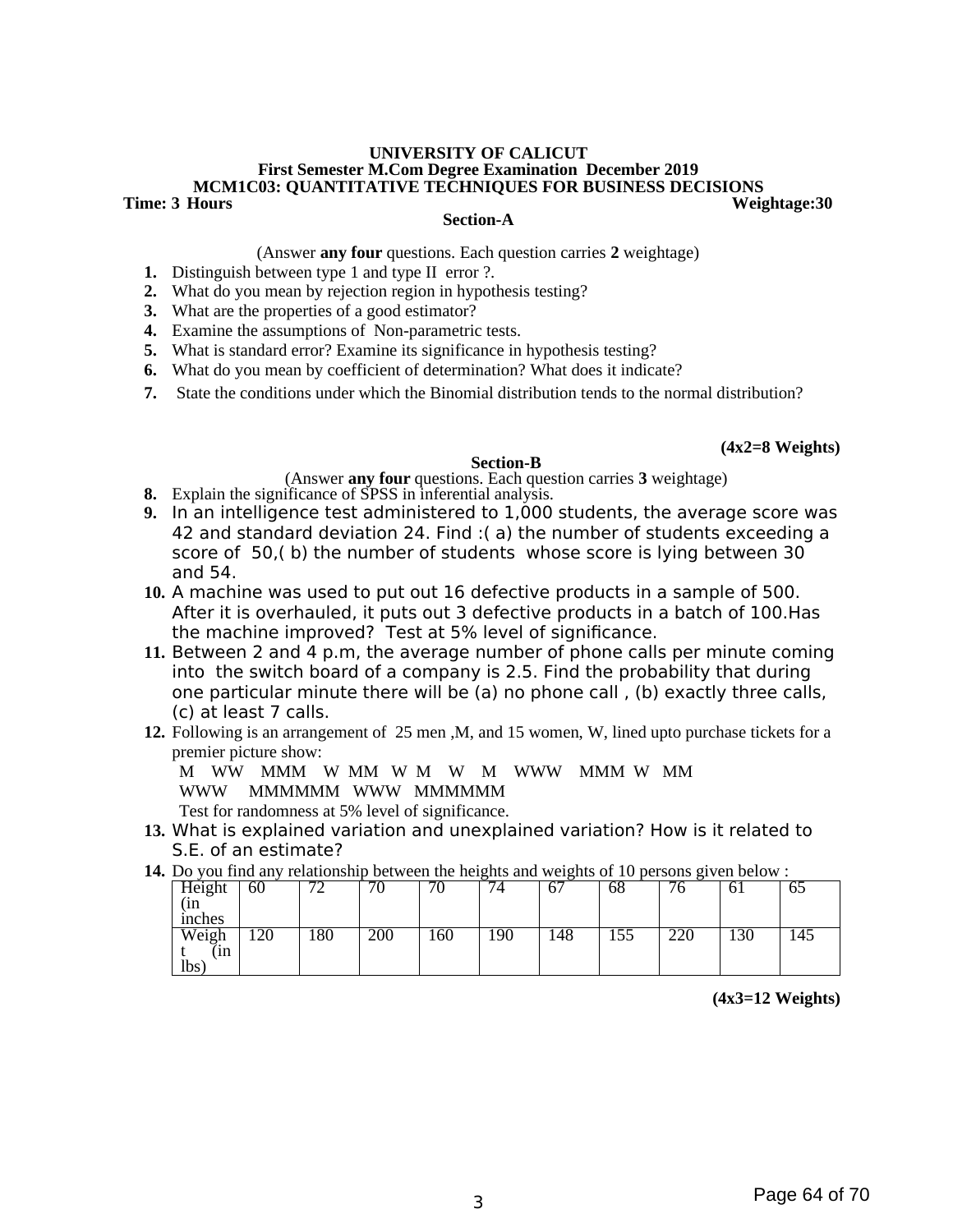#### **Section-C**

(Answer **any two** questions . Each question carries **5** Weightage)

**15. In an anti-malaria campaign in Kerala, Chloroquine was administered to 812 persons out of a total population of 3248. The number of fever cases is shown below:**

| <b>Treatment</b>              | <b>Fever</b> | <b>Non fever</b> | <b>Total</b> |
|-------------------------------|--------------|------------------|--------------|
| With<br>Chloroquine           | 20           | 792              | 812          |
| <b>Without</b><br>Chloroquine | 220          | 2216             | 2436         |
| <b>Total</b>                  | 240          | 3008             | 3248         |

 **Is the Chloroquine effective in checking malaria? Test at 5% level of significance.** 

**16. To study the performance of three detergents and three water temperatures the following whiteness readings were obtained with specially designed equipments:** 

| Water<br>temperature | <b>Detergent A</b> | <b>Detergent B</b> | <b>Detergent C</b> |
|----------------------|--------------------|--------------------|--------------------|
| <b>Cold water</b>    | 57                 | 55                 | 67                 |
| <b>Warm water</b>    | 49                 | 52                 | 68                 |
| <b>Hot water</b>     | 54                 | 46                 | 58                 |

**Is there any significant difference in whiteness due to detergents and due to water temperature. Test at 5% level of significance**

**17. The following table gives the aptitude test scores and productivity indices of 10 workers selected at random.**

| <b>Aptitude</b><br>index(X)         | 60 | 62 | 65 | 70 | 72 | 48 | 53 | 73 | 65 | 82 |
|-------------------------------------|----|----|----|----|----|----|----|----|----|----|
| <b>Producti</b><br>vity<br>Index(Y) | 68 | 60 | 62 | 80 | 85 | 40 | 52 | 62 | 60 | 81 |

**Calculate two regression equations and estimate the productivity index of a worker whose test score is 92**

 **(2× 5= 10 weightage)**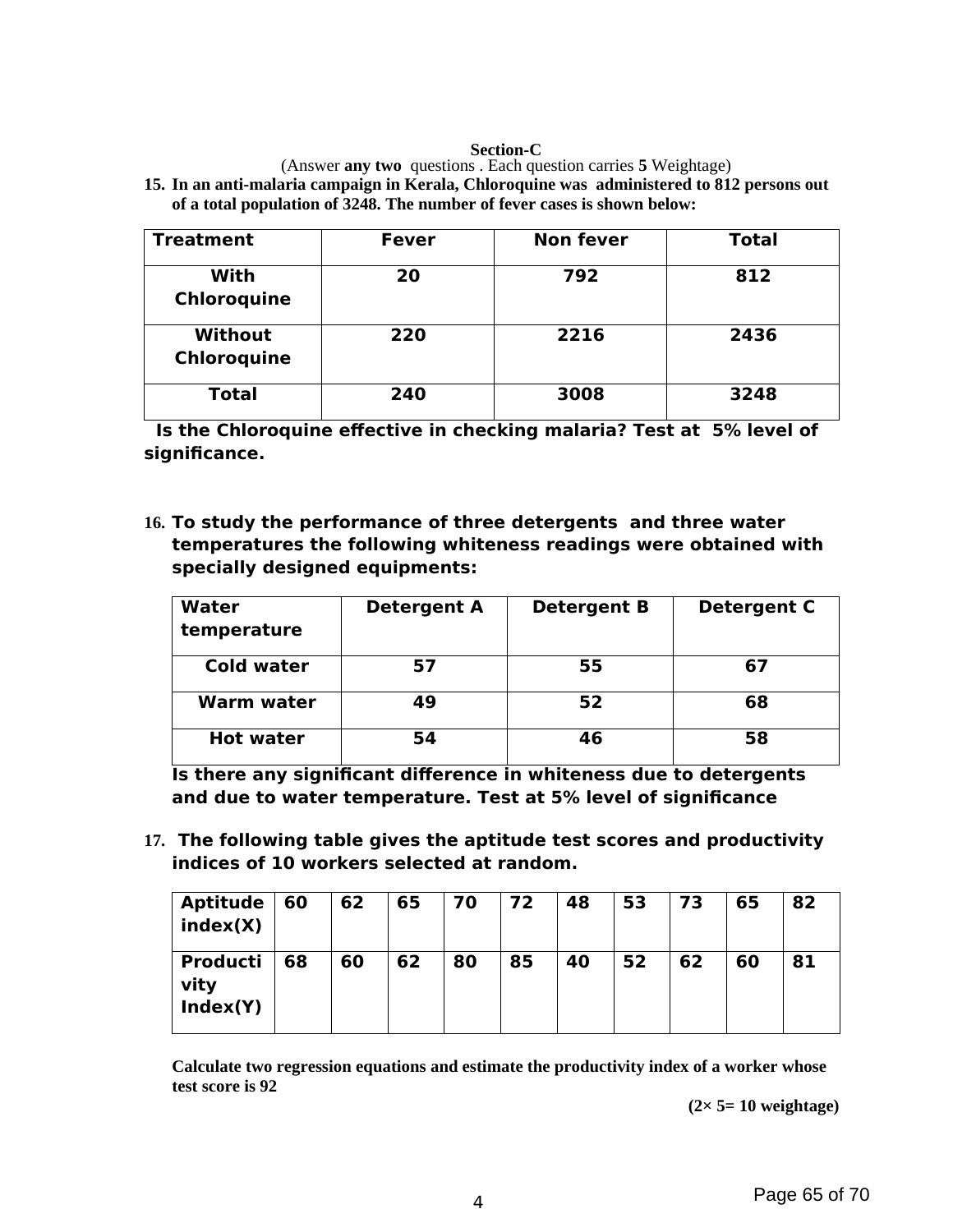#### **UNIVERSITY OF CALICUT First Semester M. Com Degree Examination December 2019 MCM1C04: Management Theory and Organisational Behaviour**

**Time: 3 Hours** Weightage: 30

#### **Section-A**

### **(Answer any four questions. Each question carries 2 weightage)**

- 1. What is six sigmas?
- 2. What is an organisation?
- 3. What is managerial network?
- 4. What is social invention?
- 5. What is sensitivity training?
- 6. What is organisational development?
- 7. What is team management?

#### (4x2=8 weightage)

#### **SECTION-B**

#### Answer **any four** questions. Each question carries **4** marks.

8. Explain Transactional Analysis.

9. What do you mean by "biological foundations of behaviour"?

10.What types of behaviour affect the performance and productivity of a worker?

11.What is learning? State different theories of learning.

12.Explain the relevance of power and politics in an organisation.

13.State how group behaviour different from individual behaviour. Explain the need and

necessity of managing group behaviour in an organisation.

14. What are the ethical issues involved in organisational behaviour?

(4x3=12 Weights)

#### **Section C**

#### **Answer any two questions. Each question carries 6 weightages.**

15.Explain various theories of management and theories of leadership.

16. Explain the implication of motivation on employee performance and satisfaction.

- 17.State the various determinants of personality.
- 18. Explain the importance of TQM in organisation. State the contributions of major quality gurus. Illustrate various quality techniques

(2x5=10 weights)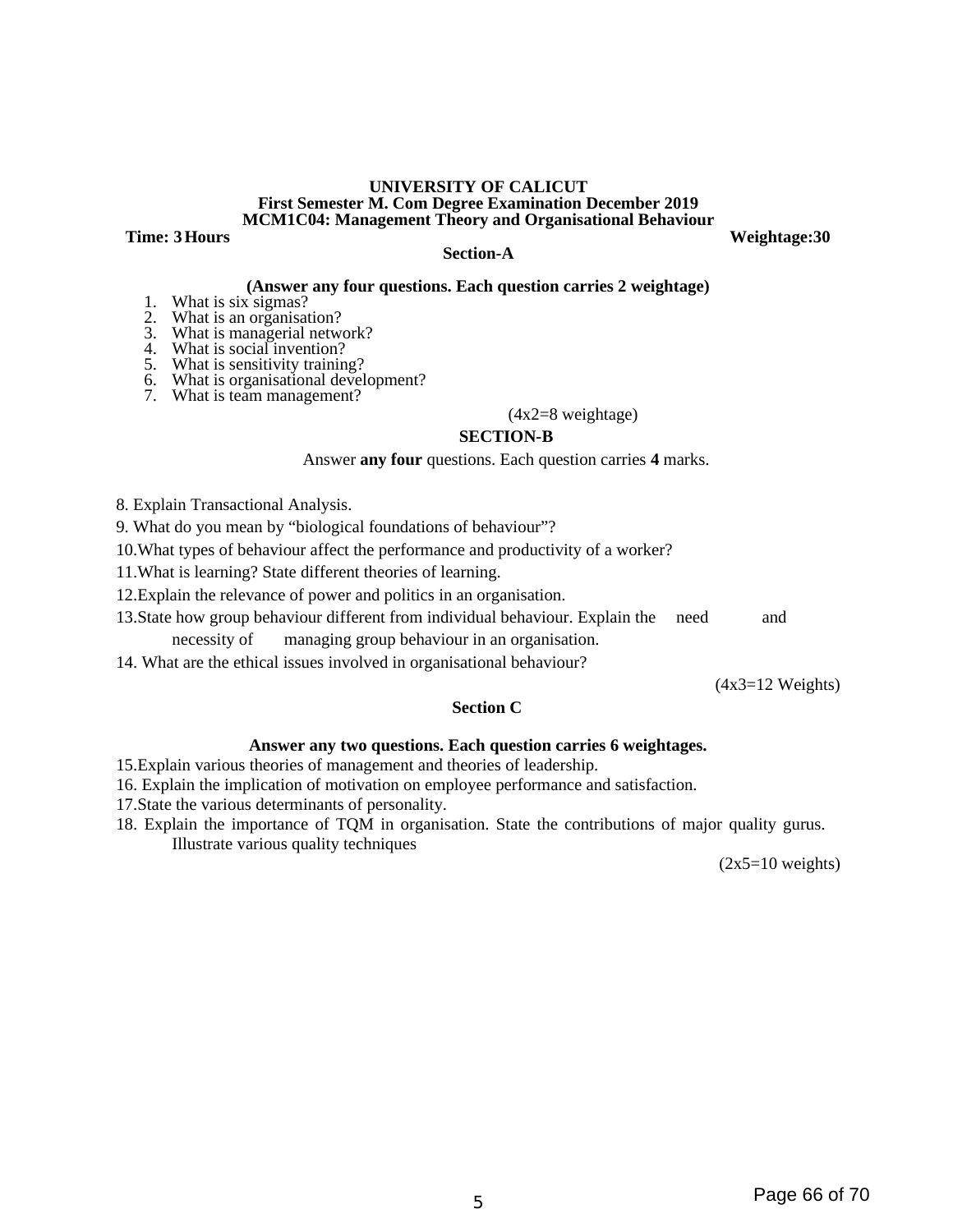#### **UNIVERSITY OF CALICUT First Semester M. Com Degree Examination December 2019 MCM1C05: Advanced Management Accounting**

#### **Time: 3 Hours Weights: 30**

#### **Section-A**

#### **(Answer any four questions. Each question carries 2 weightage)**

- 1. List Out major differences between Cost Accounting and Financial Accounting.
- 2. Define Target Costing
- 3. Define Normal Loss, Abnormal Loss and Abnormal Gain under Process Costing
- 4. Define Activity Based Costing.
- 5. What do you mean by Cost Control, Cost Saving and Cost Reduction?
- 6. Explain PV Ratio and BEP
- **7.** What do you mean by lean manufacturing?

**(4X2= 8 weights)**

### **Part B**

#### **Answer any four of the following. Each question carries 3 weights**

- 8. What are the steps involved in Activity Based Costing?
- 9. The following figures are supplied to you
- $Fixed Cost = Rs.100000$
- Capacity Sales = Rs.400000

Variable cost – 35 paise for each unit and Selling price per unit – Re .1

The Management is interested to know the profit or loss at 60 % capacity at the

Selling price of Rs.1.50 per unit.

10. What is equivalent production? State the procedure of computing the equivalent production

11. What do you mean by JIT? What are the advantages and disadvantages of JIT?

12. You have been given a permit to run a bus on a route 20 km long. The bus costs you Rs.90000. It has to be insured  $\omega$  3 % p. a and the annual tax will be Rs. 1000. Garage rent is Rs.100 p.m. Annual repairs will be Rs.1000 and the bus is likely to last for 5 years at the end of which the scrap value is likely to be Rs.6000.

The driver's salary will be Rs.150 pm and the conductor's Rs.100 together with 10 % of the takings as commission (to be shared equally by both). Stationery will cost Rs.50 p.m. The manager – cum – accountant's salary will be Rs.250 p.m.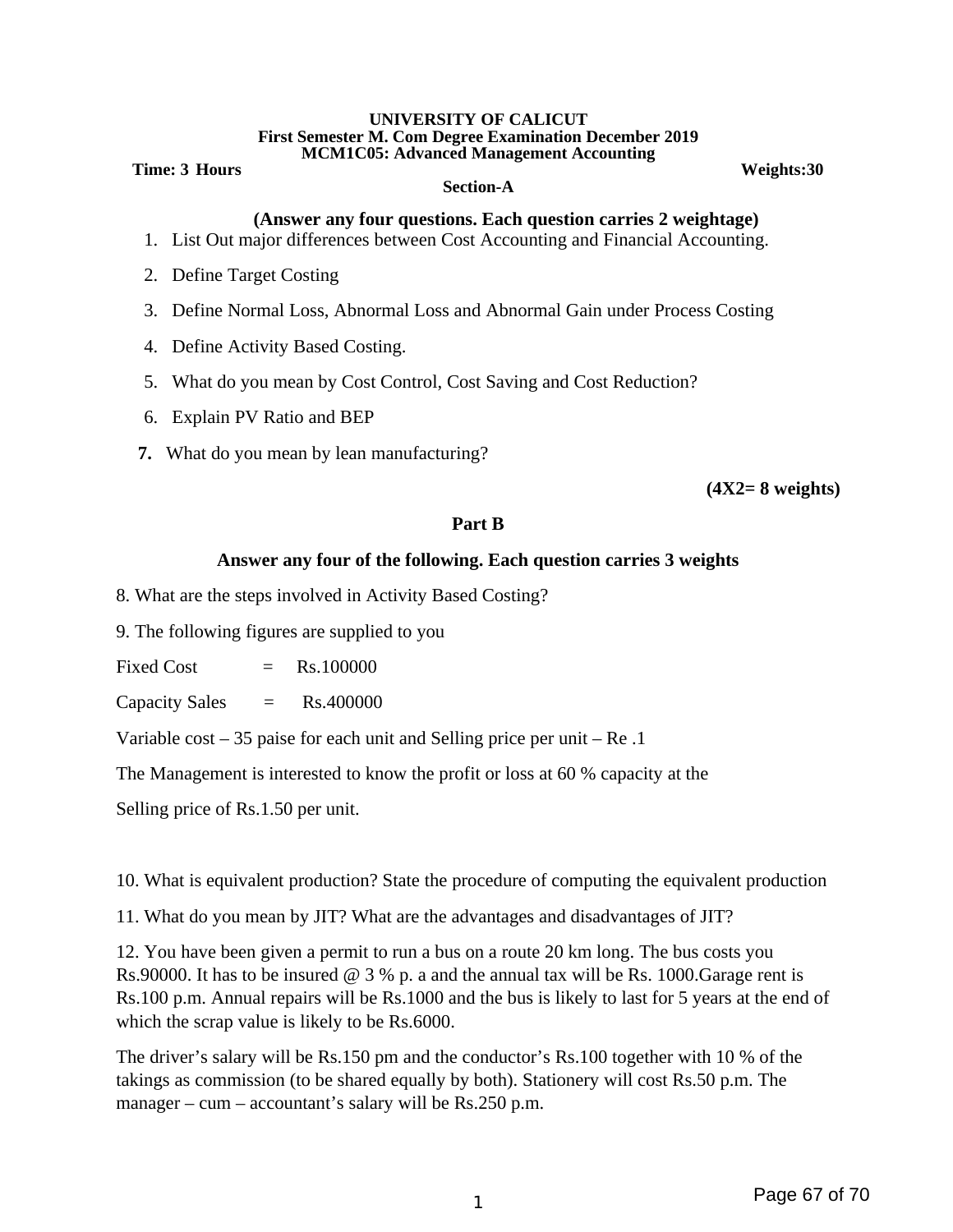Diesel and oil be Rs.25 per hundred kilometres. The bus will make 3 round trips for carrying on the average 40 passengers on each trip. Assuming 15 % profit on takings, calculate the bus fare to be charged from each passenger. The bus will work on the average 25 days in a month.

13.Define Kaizen Costing & What are its advantages? How ERP helps in present business scenario?

14.The operating results of a company for the two years are as follows:

Sales Rs. Profit Rs. 2011 270000 6000 2012 300000 15000 Assuming that the cost structure and the selling price per unit remain the same, you are required to calculate P/V ratio Fixed Cost BEP

Variable costs during the two periods Margin of Safety at a profit of Rs.24000

**(4x3= 12 Weights)**

#### **Part C**

#### **Answer any two of the following. Each question carries five weights**

15. What are the different methods of apportionment of Joint costs?

16. M Ltd produces 3 products X.Y and Z with standard costs and quantities per unit are as follows

| Products                        | X     | Y     | Ζ     |
|---------------------------------|-------|-------|-------|
| Quantity produced               | 20000 | 40000 | 60000 |
| Direct Material per unit (Rs.)  | 100   | 80    | 60    |
| Direct Wages per unit (Rs.)     | 60    | 80    | 100   |
| Labour hours required per unit  | 6     | 8     | 10    |
| Machine hours required per unit | 8     | 8     | 14    |
| No of Purchase requisitions     | 2400  | 3600  | 4000  |
| No of set ups                   | 480   | 520   | 600   |

Production overhead split by department

- Department A - Rs.22 Lacs, Department B – Rs.30 Lacs

Department A is labour intensive while Department B is machine intensive.

Total Labour hours in Department A - 3,66,666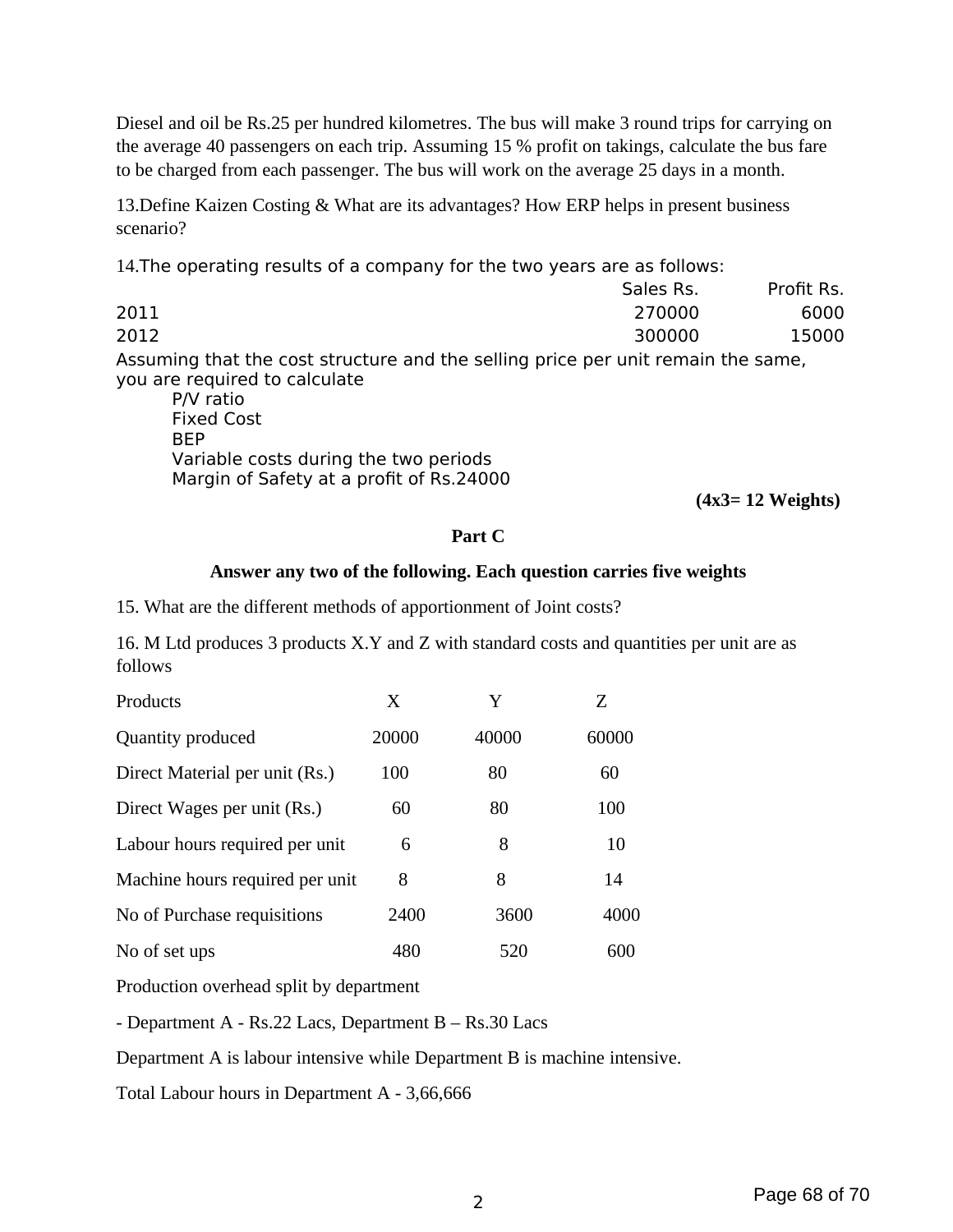Total Labour hours in Department B - 10,00,000

Production overhead spilt up by activity

Receiving / Inspecting Rs.28,00,000

Production scheduling / Machine set up Rs.24,00,000

Total Rs.52,00,000

No of batches received / inspected: 10000

No of batches for scheduling and set up: 1600

You are required to:

1. Prepare product cost statement under Traditional Absorption Costing and Activity Based Costing method 2. Compare the results under two methods

17. A product passes through 3 processes A, B and C. The normal wastage of each process is as follows

A- 3 %

B- 5 %

 $C - 8 \%$ 

Wastage of process A was sold at 25 pause per unit, that of process B at 50 pause per unit and that of process Cat Re.1 per unit. 10000 units were issued to process A in the beginning of the year at a cost of Re.1 per unit. The other expenses are as follows

|                            | Process A                 | Process B | Process C     |  |
|----------------------------|---------------------------|-----------|---------------|--|
| <b>Sundry Materials</b>    | Rs.1000                   | Rs.1500   | <b>Rs.500</b> |  |
| Labour                     | <b>Rs.5000</b><br>Rs.8000 |           | Rs.6500       |  |
| Direct Expenses            | Rs.1050                   | Rs.1188   | Rs.2009       |  |
| <b>Actual Output was:</b>  |                           |           |               |  |
| Process $A - 9500$ units   |                           |           |               |  |
| $-9100$ units<br>Process B |                           |           |               |  |
| $-8100$ units<br>Process C |                           |           |               |  |

Prepare the Process Accounts, assuming that there was no opening or closing stocks. Also give the Normal Wastage, Abnormal Wastage and Abnormal Effectiveness (Gain) Accounts.